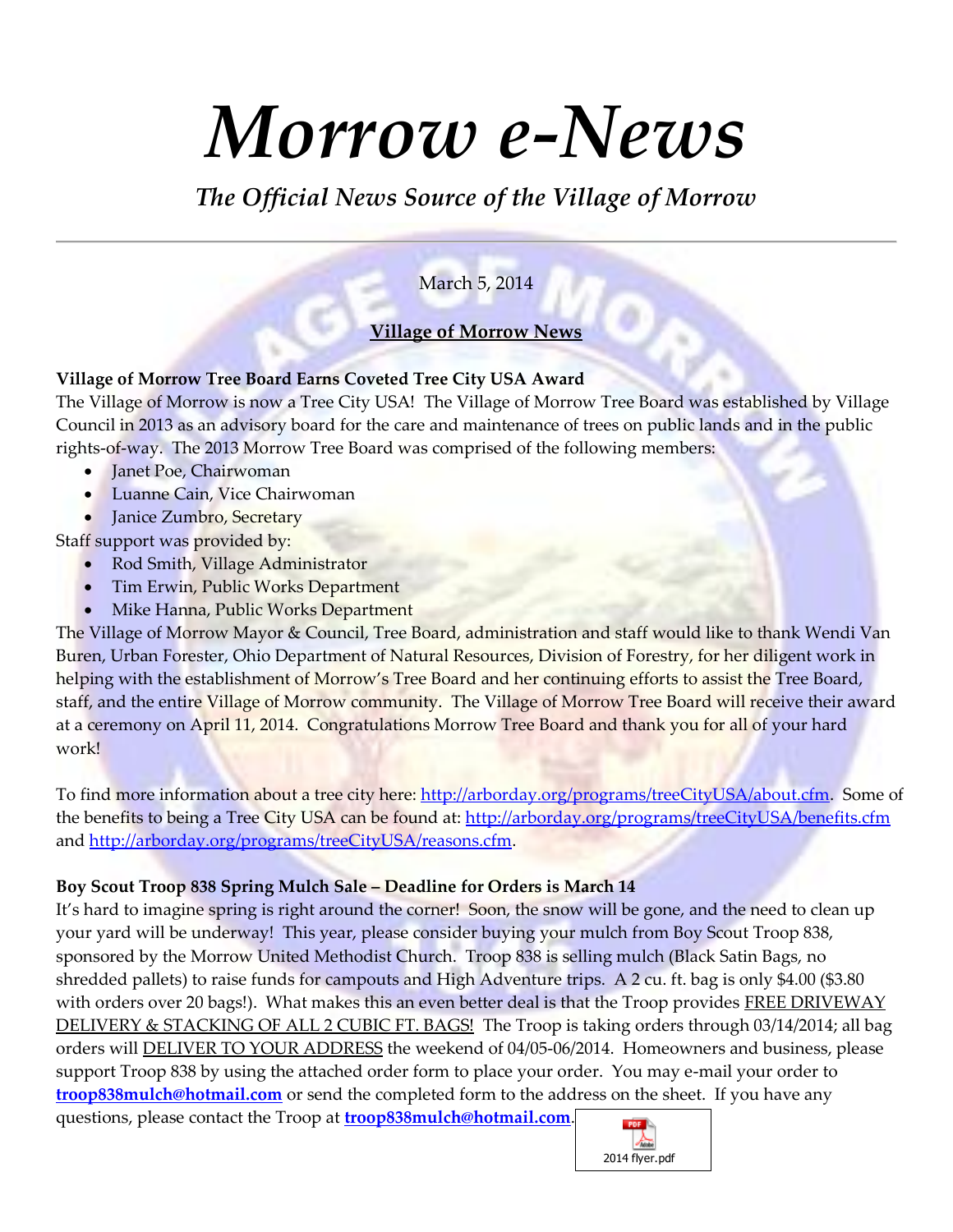#### **Help the Salem-Morrow Fire Department Protect Your Dreams**

The quicker the Salem-Morrow Fire Department's firefighters or EMT's can locate you, the quicker we can begin helping you and your family. In an effort to locate your home or business in an emergency, the Salem-Morrow Fire Department is providing a  $6'' \times 18''$  reflective sign that will clearly display your street address. These signs are invaluable to firefighters, EMT's, and police officers, who may be looking for your home in your time of need. Similar signs have been installed in other communities with startling results. The Salem-Morrow Fire Department is selling these signs at the low cost of \$12.00 each. If you wish to have the SMFD mount your sign for you, they will do so for \$14.00. Each sign has your street address prominently displayed on both sides in highly reflective 3" numbers against a green background similar to those on an interstate sign. The signs are installed in such a way that assures their visibility, even in high grass and snowy weather conditions. If you would like to purchase one of these signs, simply print and complete the form below and either return it in person to the Salem-Morrow Fire Department, 5270 East U. S. Route 22 & State Route 3, Morrow, Ohio 45152, or mail the completed form and check, made payable to the Salem-Morrow Fire Department, to Salem-Morrow Fire Department, Post Office Box 161, Morrow, Ohio 45152. In approximately 7 days, your sign will be ready for pickup or installation. Generally, the signs can be made, while you wait, in less than 10 minutes. Isn't \$12.00 worth the peace of mind of knowing that help can find you in your time of need?

#### **Important Village of Morrow Municipal Income Tax News**

#### Morrow Income Tax Filing Notification

According to the Village of Morrow Tax Code, all individuals age 18 and above residing in, as well as all businesses operating in, the Village of Morrow for any portion of 2013 are presumed subject to the Village of Morrow's 1% municipal income tax. The mandatory filing deadline is April 15<sup>th</sup> of each year. If you receive a federal or state income tax filing extension, you MUST file a copy with the Village of Morrow Income Tax Office by April 15, 2014. Along with your tax return form, you are required to send W-2's, 1099-Misc., page 1 of the Federal Tax Return, and Federal Schedules reporting income. Forms without proper documentation will be returned. If you using are a tax service, please remember, it is your responsibility to submit your local tax return form to us. Most tax services do not forward the local return. Please be aware that mandatory penalties and interest will be applied and strictly enforced to individuals and businesses filing after the April 15, 2014 deadline. Individual/Landlord Tax forms are available at the Salem Township Public Library or the Morrow Municipal Building located at 150 East Pike Street, Morrow, Ohio 45152. Tax forms may also be downloaded from our website for individual, business, quarterly payroll withholdings, reconciliations, etc. at [http://www.vil.morrow.oh.us/forms-documents/tax-forms/.](http://www.vil.morrow.oh.us/forms-documents/tax-forms/)

#### Village of Morrow Now Offering eFile Municipal Income Tax Service

Please be advised that the Village of Morrow Income Tax Office is now providing an eFile (online electronic filing) service to calculate and print your 2013 Village of Morrow Municipal Income Tax return. Please note, you MUST finalize, print and mail your tax return to our office by the April 15, 2014 deadline. Please be aware that mandatory penalties and interest will be applied and strictly enforced to individuals and businesses filing after the April 15, 2014 deadline. Additionally, we now have the ability to accept your tax payment online when you prepare your tax return. This tool is available at: [www.mitstaxonline.com/morrow.](http://www.mitstaxonline.com/morrow)

#### Attention Employers

Please be advised the Village of Morrow Income Tax Department is now equipped to receive your W2s electronically in the EFW2 format. If you have more than 25 employees, we would appreciate your information in the electronic format. Please visit<http://www.vil.morrow.oh.us/forms-documents/tax-forms/> or call us at 513.899.2821 for more information.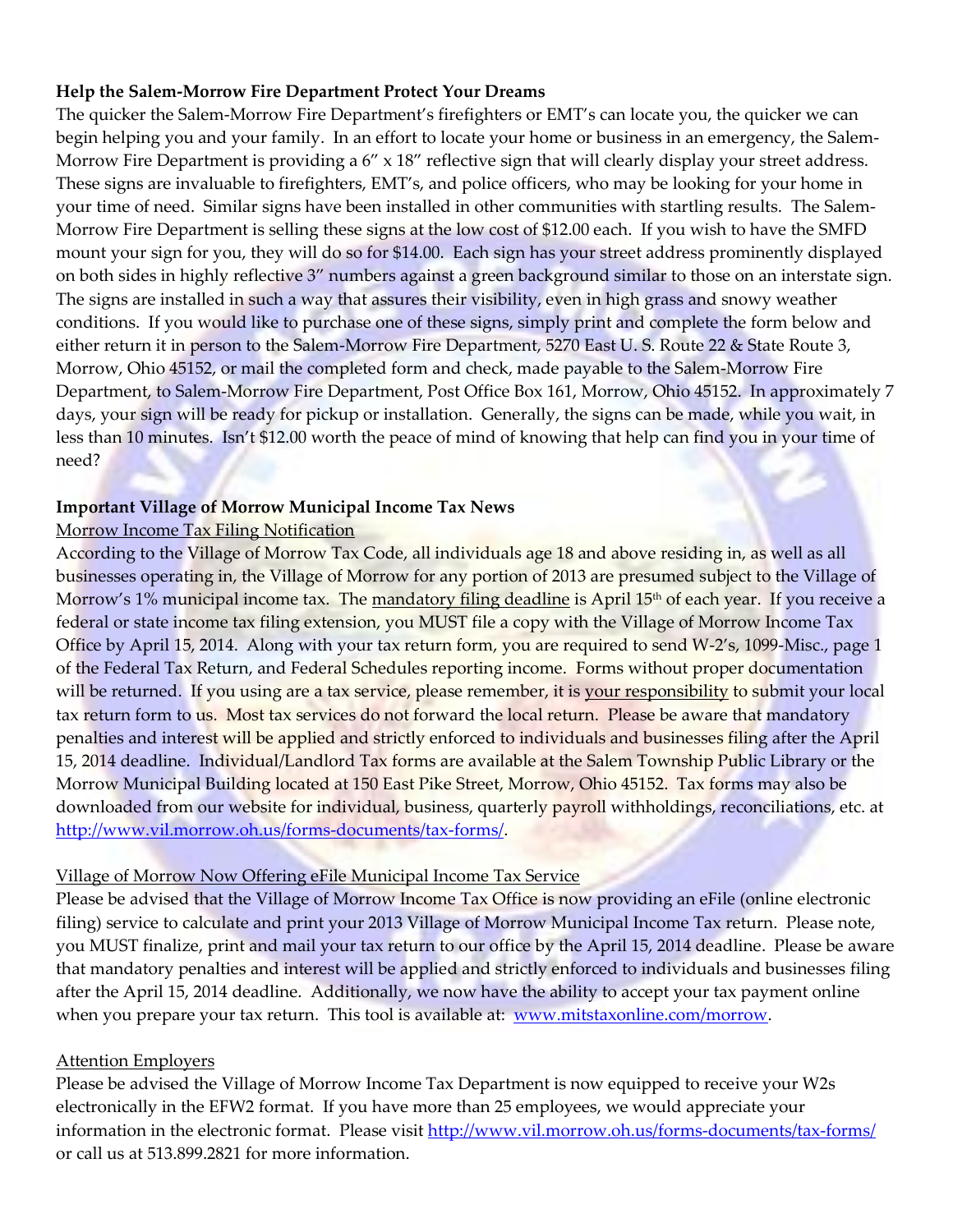For more information, please visit [http://www.vil.morrow.oh.us/forms-documents/tax-forms/,](http://www.vil.morrow.oh.us/forms-documents/tax-forms/) call the Village of Morrow Income Tax Office at 513.899.2821, or stop by the Morrow Municipal Building, 150 East Pike Street, Morrow, Ohio 45152, during regular office hours, Monday – Friday 8:00 am – 4:30 pm.

#### **Morrow Parks & Recreation Board is Christmas Decoration Donations**

The Village of Morrow Parks & Recreation Board is seeking donations of gently used Christmas decorations for the 2014 Christmas on Main celebration. If you have any Christmas decorations that you are interested in donating, please feel free to drop them off between 8:00 am and 4:30 pm Monday through Friday at the Morrow Municipal Building, 150 East Pike Street, Morrow, Ohio 45152.

#### **1st Annual Warren County Friends of NRA Banquet – March 14**

The Warren County Friends of the NRA Annual Banquet will be held at 6:00 pm on **Friday, March 14, 2014**, at the Manor House Banquet & Conference Center, 7440 Mason-Montgomery Road, Mason, Ohio 45040. Join other champions of the Second Amendment for dinner, raffles, auctions and fun with a chance to win exclusive NRA guns, gear, décor and collectibles! [To download a flyer for more information, please click here.](http://r20.rs6.net/tn.jsp?f=001RGnORZ2UaBqUCEBPZ5mDdR56sYpL01KuvwI6sH5BeTr6QLhANobgLalgeLAIkobo7JSYNiU31w6cYp4vDRfUOrNcBvFkQogAEJPCJBk2nnhL7EGy-YNqPM898pDZSoUXO9TZJ_C3OuOmsmbJc20ZSrQdhk5823O1glCRm5zSwwZBdnRO2RPBCbhKyoMBRMqddysAEC5t5pffjcMSzE14ucB_IjBJ1GPNx8ZENrdLVKBm-pxDG5DZ5goeawLIaphbJh9oV_aGUq-sq7li7hWcFXu-EATtTe5K6wekUnHEtnVW1ua9yhmOQA==&c=PMDm44VxAYkFXukVTMqBukT3rUGMsn0wJuYe0O1v-GXAfw4pBEJuCA==&ch=__WIpqsnRkqCRPkob2Upqj0WQQOhXN1lc_xLUOfkLdrF4d3dL4XmZQ==)  [Sponsorship opportunities are available.](http://r20.rs6.net/tn.jsp?f=001RGnORZ2UaBqUCEBPZ5mDdR56sYpL01KuvwI6sH5BeTr6QLhANobgLalgeLAIkobo7JSYNiU31w6cYp4vDRfUOrNcBvFkQogAEJPCJBk2nnhL7EGy-YNqPM898pDZSoUXO9TZJ_C3OuOmsmbJc20ZSrQdhk5823O1glCRm5zSwwZBdnRO2RPBCbhKyoMBRMqddysAEC5t5pffjcMSzE14ucB_IjBJ1GPNx8ZENrdLVKBm-pxDG5DZ5goeawLIaphbJh9oV_aGUq-sq7li7hWcFXu-EATtTe5K6wekUnHEtnVW1ua9yhmOQA==&c=PMDm44VxAYkFXukVTMqBukT3rUGMsn0wJuYe0O1v-GXAfw4pBEJuCA==&ch=__WIpqsnRkqCRPkob2Upqj0WQQOhXN1lc_xLUOfkLdrF4d3dL4XmZQ==) For more information, please visit [https://www.friendsofnra.org/EventDetails.aspx?eid=13532&sid=36.](https://www.friendsofnra.org/EventDetails.aspx?eid=13532&sid=36)

#### **Country Western Murder Mystery Dinner: "***The Demise of the Downhome Dealers***" – March 29**

Make plans to join your friends and neighbors for a Country Western Murder Mystery Dinner, "*The Demise of the Downhome Dealers*." Starring Larry Sims, Scott Lipps, Gene Steiner, Scott Hagemeyer, Debbie Stephens, Chris Maag, Terry Sims and Mary Jo Kubicki. Co-Starring George Leasure, Matt Nolan, Joe Wilson, Darlene Hicks and Michelle Schneider. Hosted and narrated by The Honorable Ron Maag. "*The Demise of the Downhome Dealers*" will be held at 6:00 pm **Saturday, March 29, 2014**, at the Lebanon Banquet and Conference Center, 121 South Broadway, Lebanon, Ohio 45036. Tickets for this event are \$50 and proceeds benefit Ron Maag for State Representative. RSVP by March 21, 2014, at [www.RonMaag.com.](http://www.ronmaag.com/) For more information, please call Sarah at 513.444.0970 or email a[t sarah@RonMaag.com.](mailto:sarah@RonMaag.com)

#### **Little Miami Half Marathon & 10K – August 17**

The Little Miami Half Marathon and 10K is a flat and fast scenic race run along the banks of the Little Miami River. Are you training for a fall marathon or half marathon? This race is a perfect tune-up! Plus, the entire course is run on a shaded bike path, which is a big bonus during Ohio's humid summer months! The race starts and finishes in Morrow, just a few miles east of King's Island, and travels through South Lebanon and Kings Mills. A killer tech shirt, finishers medals for all half marathoners, chip timing and great post race food at the finish are guaranteed to make this race a kickin' good time! The sponsors of this year's event are: Ohio Running Events, Buckeye Running Company, Ipico Sports, and Miranda's Old Time Ice Cream Shop. The beneficiary of this year's event is the Friends of the Little State Park. Be sure to "Like" them on Facebook at [https://www.facebook.com/OhioRunning.](https://www.facebook.com/OhioRunning) For more information or to register for the Little Miami Half Marathon & 10K, please visit [http://ohiorunning.com/LittleMiamiHalf/.](http://ohiorunning.com/LittleMiamiHalf/)

#### **Village of Morrow Collecting Aluminum Can Pull Tabs to Help Support the Ronald McDonald House**

Morrow Vice-Mayor Judy Warman-Neal has suggested that the Village of Morrow collect aluminum can pull tabs to help support the Ronald McDonald House Charities. Ronald McDonald House Charities provides a temporary home-away-from-home for families of critically ill, hospitalized children. Please drop off your aluminum can pull tabs at the Morrow Municipal Building, 150 East Pike Street, Morrow, Ohio 45152.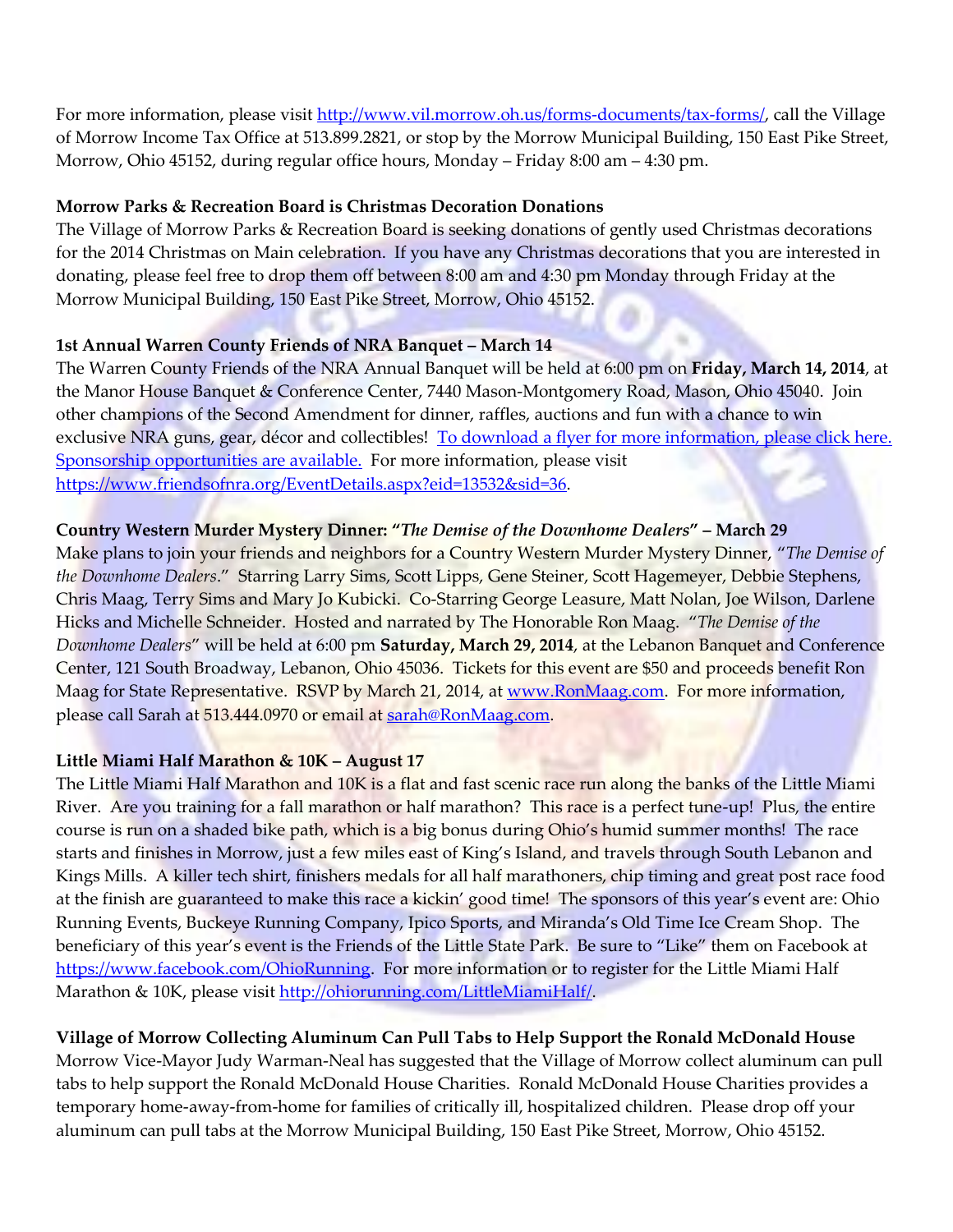## **Join the Village of Morrow in Helping the Little Miami Food Pantry**

During 2013, the Village of Morrow collected approximately 200 pounds of food for the Little Miami Food Pantry and as we begin 2014, we would like to encourage you, your family, church or business to do the same. The need is great, but resources are scarce and your help is desperately needed. Please help us stamp out hunger in our community by donating non-perishable food items to the Little Miami Food Pantry. Donations may be dropped off Monday – Friday 8:00 am – 4:30 pm at the Morrow Municipal Building, 150 East Pike Street, Morrow, Ohio 45152. Little Miami Food Services, Inc., also known as the Morrow Food Pantry, is located at 4766 Whitacre Drive, Morrow, Ohio 45152. The Little Miami Food Pantry is open Monday and Friday 9:00 am – 12:00 pm. Your donation is greatly needed and deeply appreciated. For more information, please contact the food pantry at 513.899.4802 or visit their website at [www.littlemiamipantry.org.](http://www.littlemiamipantry.org/) For emergency service, please call 513.899.2161.

#### **Highlawn Avenue Reconstruction Project & Welch Road Rehabilitation Project, Phase I**

Two roadway and infrastructure improvements projects in the Village of Morrow, are expected to wrap up within the next few weeks. These projects, funded by the Village of Morrow's 2012 and 2013 Community Development Block Grant (CDBG) awards, are being administered by Warren County Grants Administration as a requirement for utilizing CDBG funds. The Warren County Commissioners awarded both contracts to the low bidder, Brunk Excavating, Inc. from Monroe, Ohio, at their August 13, 2013. The contractor recently regarded the area, refilled and compacted the trenches and pot holes. Both projects will resume once the weather breaks and will quickly wrap up with some final touch ups and repaving. Thank you for your patience!

#### **A Touch of Humor, "To Morrow"**

One of our readers emailed this to me and thought it might be fun to include in our newsletter. I'm sure many of you have likely seen what's in the link, but for those that haven't - enjoy. It is interesting to think that Morrow was once recognized on a national level. The Muppets performed this version of "To Morrow" on national TV in the early years of their show, I believe in the early 1970's. Enjoy!

# <http://www.youtube.com/watch?v=JEilPR1PXko>

The original Kingston Trio of Bob Shane, Nick Reynolds, and Dave Guard performs an old train song from the nineteenth century popularized in the 1950s by the late Bob Gibson, one of the seminal performers in the pop folk boom. Gibson had adapted the song from performer Lew Sully's 1898 copyrighted version; Sully likely borrowed the tune from a traditional Irish song.

"To Morrow" appeared on "String Along," (1960) which was the KT's fifth consecutive studio album to reach the number one spot on the "Billboard Magazine" charts, where it stayed for ten weeks and earned the Trio its fifth gold record.

Few artists today have matched the Kingston Trio's chart success of fifty years ago. Their 46 total weeks with an album in the top spot still ranks among the best ever for any artist that "Billboard" has ever tracked.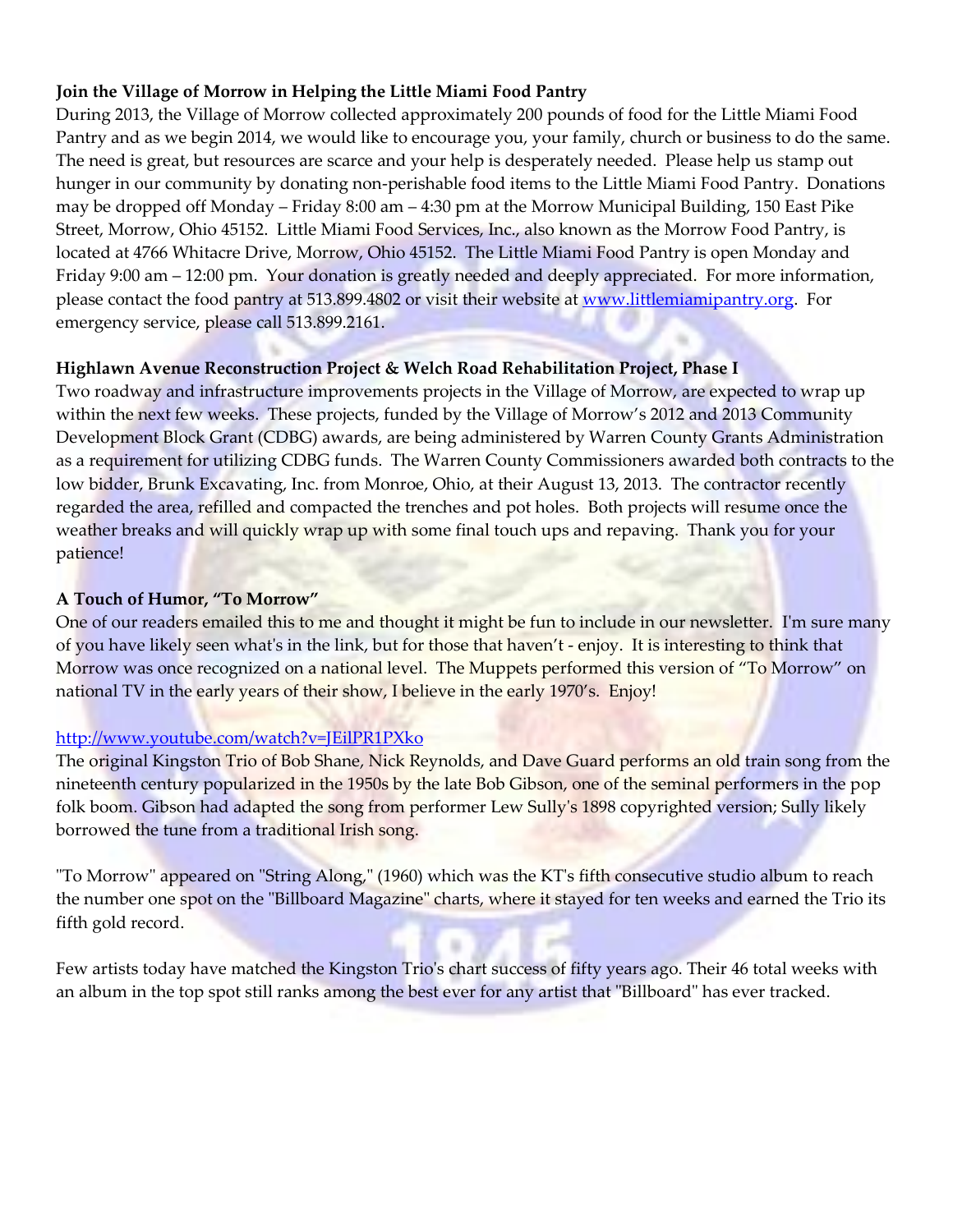## **Morrow Area Historical Society News**

#### **Morrow Area Historical Society Seeking New Members**

The mission of the Morrow Area Historical Society is simple, to promote the appreciation of the rich local history of the Village of Morrow and the surrounding area. More specifically, "To aid in the discovery, collection and preservation of every variety of material illustrative of the history of the Village of Morrow and the surrounding area; such as letters, diaries, journals, memoranda, pioneer reminiscences, newspapers, account books, school and church registers, commemorative addresses, genealogies, biographies, photographs, pictures and paintings, aboriginal relics, material objects illustrating life of pioneers, maps, histories, records, etc. and to own both real and personal property to be used in the furtherance of these objects." The Morrow Area Historical Society has filed the necessary organizational paperwork with the appropriate federal, state, and local agencies and is actively working on getting their website up and running, as well as publishing the first issue of their newsletter, *Pathways*, and finding a home to house the MAHS museum. Membership is open to anyone with an interest in the history of our area. If you would like more information on the Morrow Area Historical Society, please contact Rod Smith at 513.899.2821 or view the MAHS Membership brochure here:

| <b>Annual Alan Alan Alan Ba</b><br><b>MOMERSHIP FORM</b><br>Piners prim closely<br>$\overline{X}$<br>$774 -$<br>City, State, Zip Code<br>Seat 1<br>$\overline{\mathbf{a}}$<br>of 5 age instrumented by variouslass<br><b>SERVICE</b> | open Bon<br><b>MORROW AREA</b><br><b>RESTORICAL SOCIETY</b><br>ata Morrow Managard Holding<br>150 East Pike Street<br>Material Chica (CHS)<br>Plane: CIT/I 999-2871<br>Fax (513) 898-5130<br><b>CITY CONTROL</b> | <b>MORKOWARZA</b><br><b>HISTORICAL</b><br><b>SOCIETY</b><br><b>LONGIT</b><br>Procurring and coldmaning the exhi-<br>James of the Morrow, Chin area<br>------- |
|--------------------------------------------------------------------------------------------------------------------------------------------------------------------------------------------------------------------------------------|------------------------------------------------------------------------------------------------------------------------------------------------------------------------------------------------------------------|---------------------------------------------------------------------------------------------------------------------------------------------------------------|
|                                                                                                                                                                                                                                      | www.Manusettistary.arg                                                                                                                                                                                           |                                                                                                                                                               |

# **Warren County Historical Society News**

#### **2014 Lebanon Quilt & Fabric Arts Show – March 7-9**

| When:      | Friday, March 7, 2014, & Saturday, March 8, 2014, 10:00 am - 5:00 pm                           |
|------------|------------------------------------------------------------------------------------------------|
|            | Sunday, March 9, 2014, 11:00 - 4:00 pm                                                         |
| Where:     | The Warren County History Center, 105 South Broadway, Lebanon, Ohio 45036                      |
| Details:   | Managed by American Treasures Productions. Vendors from around the country will offer          |
|            | quilts, quilting & craft supplies, patterns, fabrics, vintage textiles, & more! Special        |
|            | Exhibit Jennifer Chiaverini's Elm Creek Quilts!                                                |
| Admission: | \$5 (Admission proceeds benefit the Warren County Historical Society's mission to preserve and |
|            | present the history of Warren County, Ohio)                                                    |
|            |                                                                                                |

For more information, please contact the Warren County Historical Society at 513.932.1817 or email at [wchs@wchsmuseum.org.](mailto:wchs@wchsmuseum.org) American Treasures Productions [americantreasurespro@gmail.com.](mailto:americantreasurespro@gmail.com)

# **March Lunch & Learn – A Musical Center? Ohio Shakers at the Heart of it All – March 19**

Topic: The spread of Shakerism to the "West" brought about dramatic changes in how the Shakers produced music. In Ohio, Shaker leaders and new converts alike stood at the forefront of music production for the whole Shaker world. This presentation looks at two Shaker musical giants - Issachar Bates and Richard McNemar, who in 1832 launched a major musical project from the Shaker village of Watervliet, Ohio, on the outskirts of Dayton. Speaker: Carol Medlicott is Associate Professor in the Department of History and Geography at Northern Kentucky University. She is author of Issachar Bates: A Shaker's Journey and Partake a Little Morsel: Popular Shaker Hymns of the 19th Century, co-author of Richard McNemar, Music, and the Western Shaker Communities, and has written numerous articles and book chapters on Shaker history. Cost: \$20, paid reservation required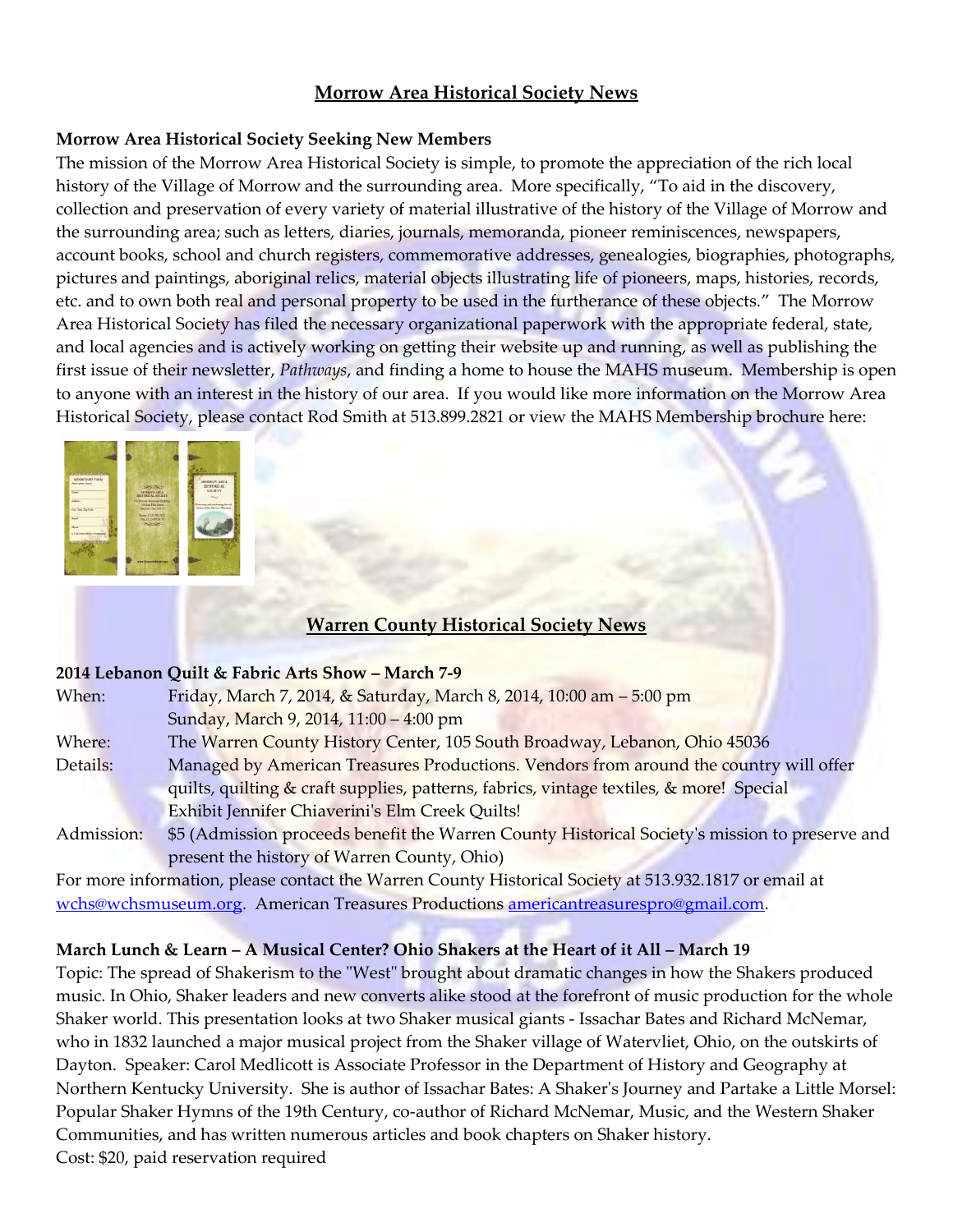# **April Lunch & Learn - Dayton, Ohio's Forgotten Industry: The Story of the City's Role as the 'Toy Center of the United States' – April 16**

Topic: Many people are aware of that Dayton, Ohio is the birthplace of aviation, the cash register, the automobile self-starter and the pop top can. There was also a time, however, when Dayton was the home to a major toy industry. Many inventions that are little noted but are historically significant are a result of Dayton's dominance in the manufacturing of toys 100 years ago. This talk will increase the awareness of the important role toys played in the vivid manufacturing and entrepreneurial history of Dayton, Ohio and the Miami Valley. Speaker: William C. Gallagher is co-author of the book The History of Dayton, Ohio Toy Makers and four other books on toys. He has been involved with antique toys as a business man, researcher and collector for over 30 years. William is a member of the Antique Toy Collectors of America. Cost: \$20, paid reservation required.

#### **Become a Member of the "Founding Fathers Book Club"**

Just a reminder the "Founding Father's" Book Club will meet on **March 15th** at 10am in the Mote Gallery on the first floor of the Warren County Historical Society. We are reading *"American Creation" by* Joseph Ellis. If you are interested in history you will find these discussions informative and fun! We don't take things too seriously we just like to discuss different figures in the Revolutionary period of our country! To reserve a chair e-mail Cathy at [cas@cicni.rr.com](mailto:cas@cicni.rr.com)

#### **Telling Our Story – Exploring the History of Warren County: April 29 – May 30**

An interactive history experience exploring the ways Warren County's people built a community from an untamed wilderness. Free School Tour Programs at the Warren County Historical Society, **April 29 – May 30, 2014**.

Who Should Attend? Any Warren County school group.

What programs are available? Schools may choose from four different programs that feature hands on learning experiences for both students and teachers.

When are the school tours offered? Two sessions are available each day. Choose mornings from 10:00 am to noon or afternoons from 1:00 pm to 3:00 pm. Limit 75 students per session.

Where are the tours held? Tours are presented inside the Warren County History Center, 105 South Broadway, Lebanon, Ohio 45036.

Why should our school visit the Warren County History Center? Warren County was one of the most influential counties in the formation of Ohio and the country as a whole. Many of our most prominent pioneers were known not only for their good works at home but also their contributions on the national scene. Their stories, which will entertain educate and inspire people of all ages, are contained in the Warren County History Center.

How do you sign up to bring a class to the Warren County History Center? Call 513-932-1817 or email [wchs@wchsmuseum.org.](mailto:wchs@wchsmuseum.org) Reservations are required and tours will be booked on a first come, first served basis.

Tell me more: The Warren County Historical Society offers four hands on, interactive school tour programs which address the revised State of Ohio Academic Content Standards students in grades 4-. The programs are:

1. A Social Studies Backpack – Ohio Academic Content Statements 1, 2 & 5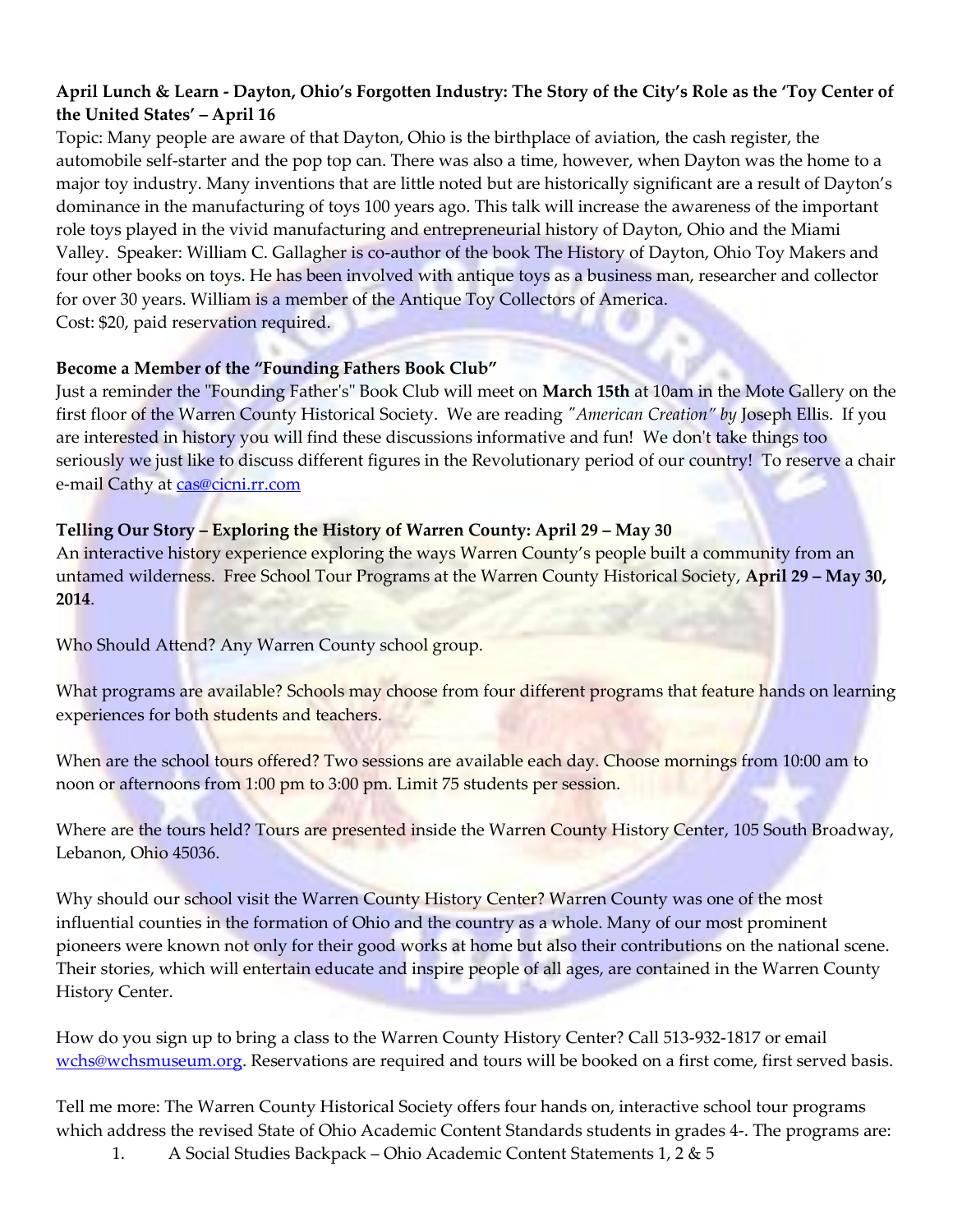- 2. Exploring Pioneers Technology Ohio Academic Content Statements 3, 8 & 23
- 3. Warren County and the Underground Railroad Ohio Academic Content Statements 5, 7 & 14
- 4. Gruesome But Truesome Ohio Academic Content Statements 2, 10, & 13.

Schools may choose from one of these four programs. Admission is free for teachers, students and bus drivers. Parent admission fee is \$5.00 per person. A limited amount of grants are available to help defray the cost of bus transportation to our site. Preparatory Materials are included for each program and teachers will be expected to prepare their students ahead of time to gain the maximum benefit from the museum experience. Adult chaperones should be familiar with the preparatory materials and expect to assist in the student's learning experience. For more information visit our web site at www.wchsmuseum.org or: John Zimkus, Director of Education, at *jzimkus@wchsmuseum.org* or Lynley Dunham, Archivist, at [ldunham@wchsmuseum.org.](mailto:ldunham@wchsmuseum.org)

## **May Lunch & Learn – It Cures Like Magic: The Fads and Frauds of the Golden Age of Patent Medicine Quackery – May 21**

Topic: 19th century America witnessed a boom in the "patent medicine" industry. Patent medicines were NOT medicines that had been "patented" but rather "secret formulas" and unproven remedies that were sold directly to the public as medical cures. Some patent medicines did very little harm; others actually delivered their promised results, albeit often with very dangerous ingredients; and still others were what amounts to poisons. Dennis will display and discuss the supposed curative properties of some his personal collection of patent medicine potions, and bottles, many of which were actually from Warren County.

Speaker: Dennis E. Dalton is the author of the book Waynesville and Wayne Township, as well as a history researcher, lecturer and storyteller. He is a native of Waynesville, Ohio where his maternal roots go back to the family of Daniel Boone.

Cost: \$20, paid reservation required.

#### **New Items in the Gift Shop**

The museum gift shop has received a shipment of new items and some with a hint of spring. Take the time to visit the gift shop when visiting Lebanon which offers unique decorative items, books, candles and more. There is no charge to visit the gift shop.

#### **The History Fund Needs Your Help!**

In this New Year, the Ohio Historical Society is launching a campaign to promote contributions to its tax check-off box on Ohio's state income tax return. That little box is the source of support for 99.7% of the History Fund grant program. We need your help to promote the tax check-off. The more OHS receives through the tax check-off on state returns, the more grants it can make to local historical organizations like Warren County historical Society. (At the very least, OHS needs to generate a minimum of \$150,000 in contributions through the tax check-off in 2014 or in 2016 the tax check-off box could disappear).

# **Morrow Area Church News**

#### **Bethel Murdoch Presbyterian Church Celebrates 200th Anniversary in 2014!**

Bethel Murdoch Presbyterian Church is celebrating its 200th Anniversary in the year 2014! In honor of our 200 years of service to the glory of God, we will be lifting up our outreach ministries, re-enacting historical services, exploring our history, making and eating ice cream, and rejoicing over the opportunity to be a faithful and obedient community of believers for the whole year. Every month we will celebrate a significant part of the history of the church. Please follow our calendar of events on our website for the coming year at [http://www.thebmpc.org/.](http://www.thebmpc.org/)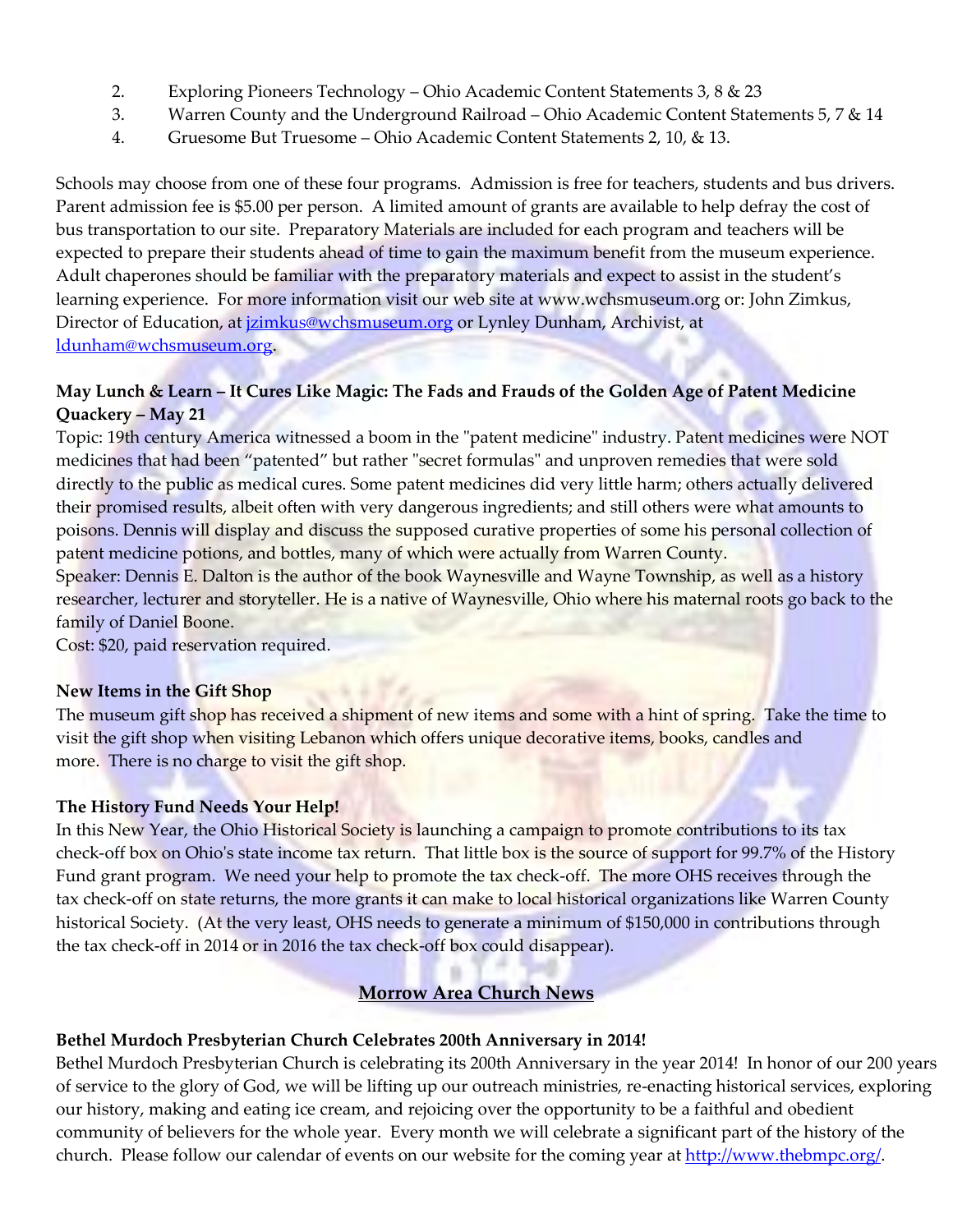#### **Morrow United Methodist Church News**

Morrow United Methodist Church began a series called Care-Givers' Ministry. It is sponsored by the Council on Aging. These programs will be held on a monthly basis and began December 11, 2013, with a talk on "Aging Gracefully." This series is open to the public and everyone is encouraged to attend. The next program will be held on **Monday, March 10, 2014**, from 4:00 pm – 5:30 pm and Margaret Iannaci from the Council on Aging will be discussing caregiving 101. Morrow United Methodist Church is located at 510 Welch Road, Morrow, Ohio 45152, and the programs will be held in the church library. The series will focus on older people and care-givers. Through this program we hope to discern the needs within the community and try to meet them. Refreshments will be served. For more information, please call 513.899.2161 or visit the Morrow United Methodist Church website at [http://www.morrowumc.com.](http://www.morrowumc.com/)

#### **Divorce Care Recovery Seminar & Support Group at Fellowship of Praise now through April 13**

Divorced? Separated? You don't have to go through it alone. Find help, discover hope, and experience healing. Each session is "self-contained" and features nationally recognized experts on divorce and recovery. This is a recovery seminar and support small group is led by Eric and Jenny Messer and will meet for 12 weeks on Sundays at 6:00 pm **through Sunday, April 13, 2014**, at the Fellowship of Praise Church, 8625 U. S. Route 22 & State Route 3, Clarksville, Ohio 45113. For more information, please visit [http://fopchurch.net/.](http://fopchurch.net/)

#### **Bethel Murdoch Presbyterian Church Book Sale – March 29 & 30**

Bethel Murdoch Presbyterian Church, 9602 Murdoch-Goshen Road, Loveland, Ohio 45140, will be 200 years old this year! The Church will be celebrating the Anniversary on September 14, 2014, with a catered lunch and re-dedication of the building. In preparation for this event, the Church is having a fund raiser of used books, magazines, cds, dvds, and puzzles sale on **Saturday, March 29, 2014**, from 9:00 am to 3:00 pm and again on **Sunday, March 30, 2014**, from 11:30 am to 2:00 pm.

Also, on **Sunday, June 8, 2014**, there will be a Recognition of those married in Church, so if you were married at Bethel Murdoch Presbyterian Church, please plan to attend and bring pictures on June 8 at 10:45am. For more information, please visit Bethel Murdoch Presbyterian Church's website at [http://www.thebmpc.org/.](http://www.thebmpc.org/)

#### **Bethel Murdoch Presbyterian Church Summer Ice Cream Socials**

The Bethel Murdoch Presbyterian Church will hold their annual Ice Cream Socials this summer from 3:00 pm – 7:00 pm at the church located at 9602 Murdoch-Goshen Road, Loveland, Oh, 45140, on the following dates: • Saturday, June 14, 2014, June Ice Cream Social with 2 special performances by the Little Miami H.S. Women's Chorale

- Saturday, July 12, 2014, July Ice Cream Social will host an outdoor Car Show w/trophies & an indoor Quilt Show
- Saturday, August 9, 2014, August Ice Cream Social will host an outdoor Craft Show (crafters needed) and the
- Men of Montgomery will perform indoors
- Saturday September 13, 2014, September Ice Cream Social with a special performance indoors TBA For more information, please visit Bethel Murdoch Presbyterian Church's website at [http://www.thebmpc.org.](http://www.thebmpc.org/)

#### **Morrow/Maineville MOMS Club®!**

Seeking all stay-at-home moms, either full or part time. We want YOU to join us and become a member of The Morrow/Maineville MOMS Club®! MOMS stands for Moms Offering Moms Support®. We are an international non-profit organization supporting stay-at-home moms. Become a member of MOMS Club® and discover a wonderful local group of supportive moms who, like you, know the ever changing needs and challenges of being a stay-at-home mom! Here are just a few things our local chapter offers:

\* Daytime activities for moms and children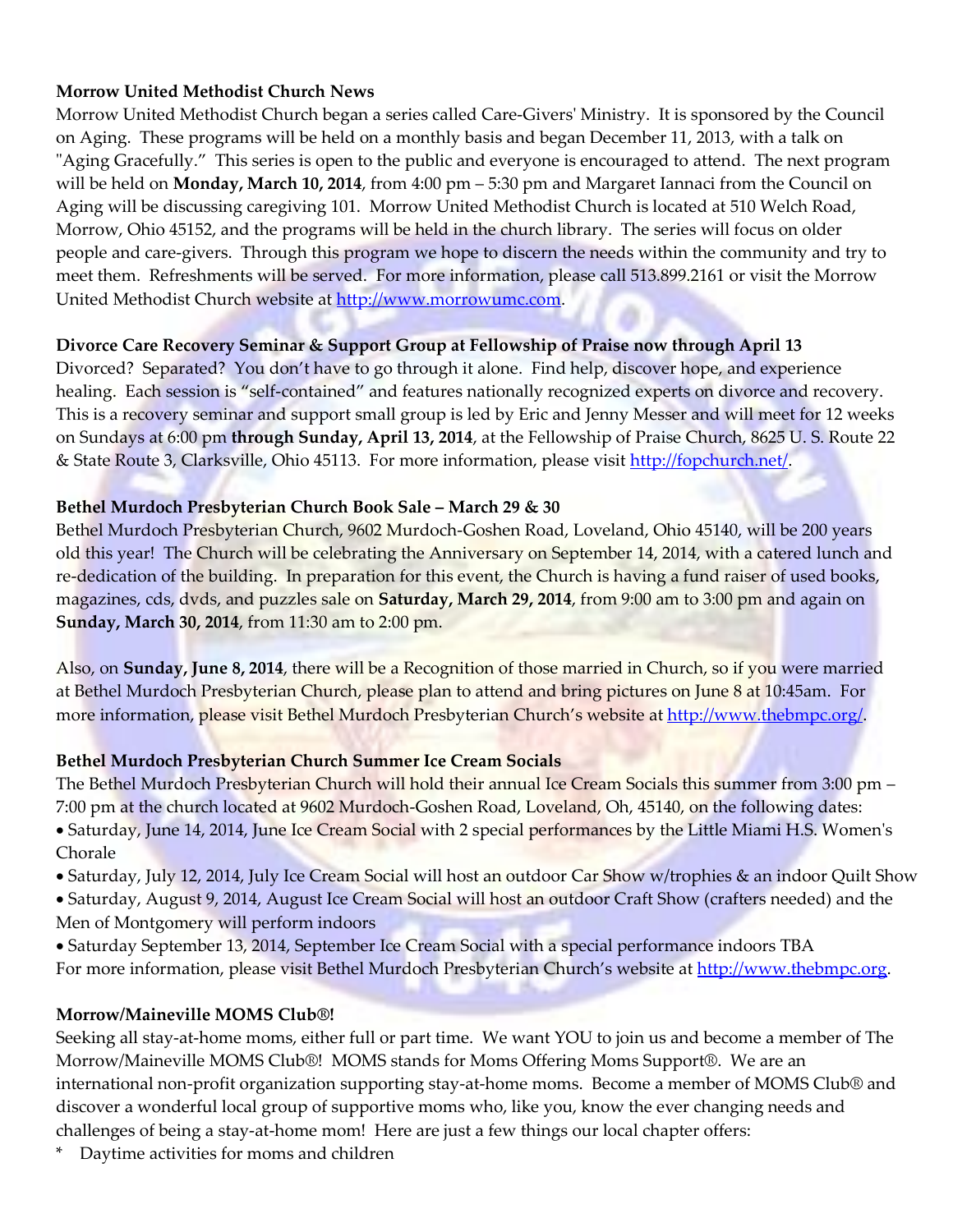- Weekly playgroups
- \* Book Club
- \* Community service projects
- \* Moms night out each month
- \* Monthly meeting with speakers and/or discussions and crafts for the children
- \* Holiday parties and Much More!

For more information about membership and/or the Morrow/Maineville E MOMS Club® chapter, please email: Morrow [MainevilleMomsClub@gmail.com.](mailto:MainevilleMomsClub@gmail.com) We look forward to hearing from you! The Morrow/Maineville MOMS Club®! meets at Grace Community Presbyterian, 6246 Turning Leaf Way, Maineville, Ohio 45039, but is not affiliated with the church.

# **Church News and Event Information Needed!**

Is your Church having a special event that you would like to share with the community? If so, please email your news and events to [administrator@vil.morrow.oh.us.](mailto:administrator@vil.morrow.oh.us)

# **Morrow VFW Post 8202 News**

# **Rent the Morrow VFW Post 8202 Hall for Your Upcoming Event**

Do you have an upcoming wedding, anniversary, birthday, retirement party, or other special event? The Morrow VFW Post 8202 hall offers the perfect setting for your special event. If you'd like more information on renting the Morrow VFW Post 8202 hall for your special event, please call Gary at 513.899.2612.

# **Morrow Masonic Lodge No. 265 News**

# **Rent the Morrow Masonic Lodge for Your Upcoming Event**

Do you have an upcoming wedding, anniversary, birthday, retirement party, or other special event? The Morrow Masonic Lodge offers the perfect setting for your special event. If you'd like more information on renting the Morrow Masonic Lodge for your special event, please call Paul at 513.850.5788

# **Morrow Area Business News**

# **Alzheimer's & Dementia Presentation at Pine Ridge Skilled Nursing & Rehabilitation – March 11**

Pine Ridge Skilled Nursing & Rehabilitation, 463 East Pike Street, Morrow, Ohio 45152, will be hosting an Alzheimer's & Dementia presentation at 6:00 pm on Tuesday, March 11, 2014. A representative from the Alzheimer's Association will be on hand to offer a presentation on Alzheimer's and Dementia. This event will be catered and is being offered free of charge. The public is encouraged to attend. For more information and to RSVP, please call Brandy at 937.701.8847.

# **Prodigy Fitness & Personal Training Success Membership**

Hi, it's Mark from Prodigy Fitness. Have you reached your fitness goals? Prodigy has designed a plan to help you succeed in 2014. It's our fitness and personal training success membership. You receive unlimited access to our weights, cardio equipment and sauna. In addition, you will also have 2 hours of personal training per week designed just for you. All of this for only \$99.00 per month with a one year contract. This results oriented program is effective and fun. Respond today and I will contact you to set up a free assessment to get started. For more information, please contact Mark at Prodigy Fitness at 937.550.0051 or [mcarpenter@prodigyteams.com](mailto:mcarpenter@prodigyteams.com) or visit the Prodigy Fitness website at [http://prodigyteams.com.](http://prodigyteams.com/) Feel free to visit our facility located at 235 South Pioneer Boulevard, Springboro, Ohio 45066.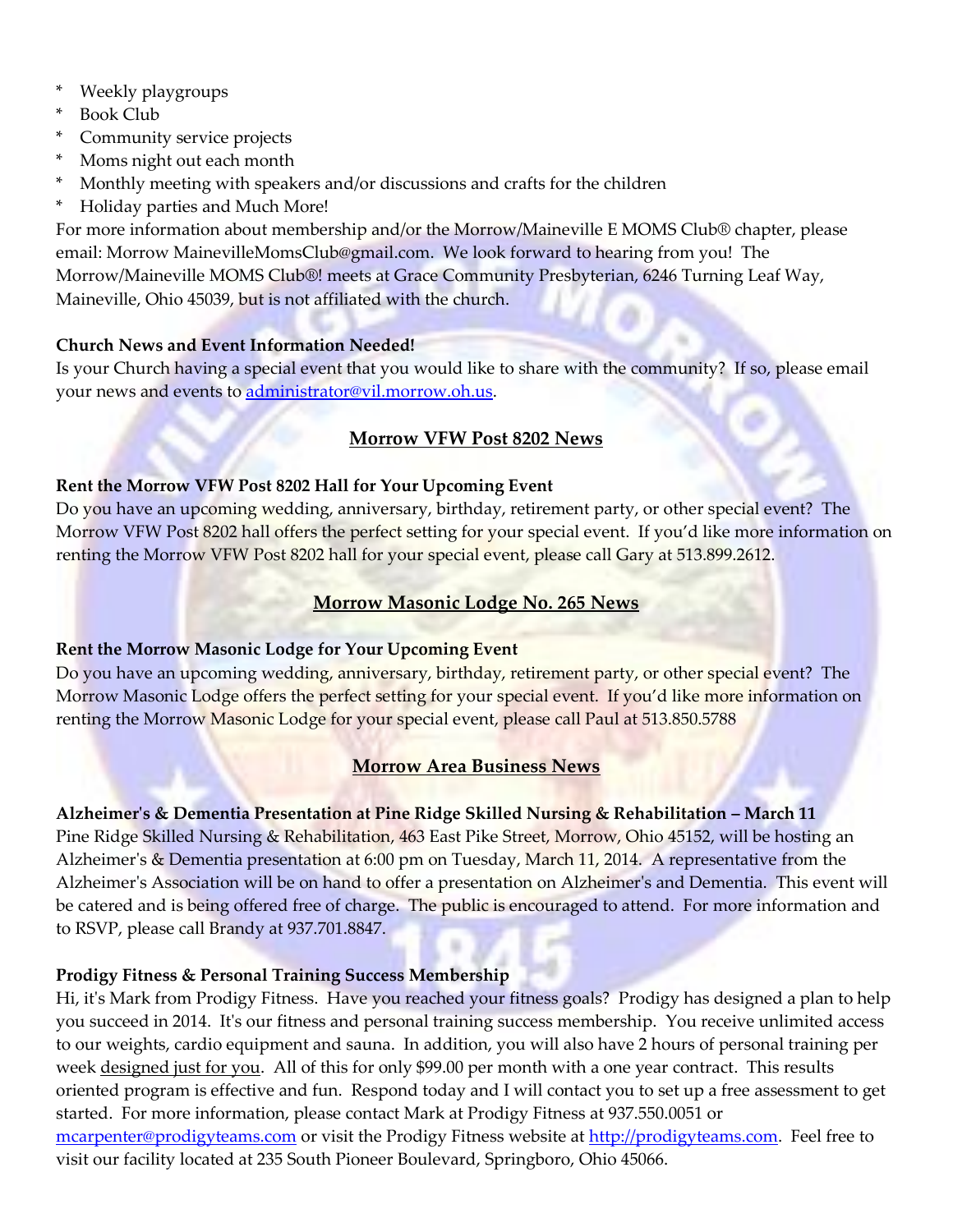## **Plain Folk Café Offering Some of the Area's Finest Food & Entertainment**

Whether you're looking for a place to gather with friends for a great meal or you're looking for great live music, look no further than the Plain Folk Café, 10177 State Route 132, Pleasant Plain, Ohio 45162. For more information, please check out Plain Folk Café's calendar of events at [http://plainfolkcafe.com/CALENDAR\\_OF\\_EVENTS.html.](http://plainfolkcafe.com/CALENDAR_OF_EVENTS.html)

#### **30 Day Fit Challenge**

Do you want to increase muscle and/or LOSE FAT? Would you like a chance to win \$\$ by getting healthier? Nutrition with Exercise, 30 days to the NEW YOU! \$20 Entry fee-100% is split between 2 winners.

- get personal coaching
- a free metabolism test
- nutrition plan
- group support
- accountability
- education to change habits

Bring 2 friends and get in FREE! Call Jennifer, space is limited 513-387-9745.

#### **Fort Ancient announces 2nd Lecture Series on the Newark Earthworks – March 15**

Fort Ancient Earthworks and Nature Preserve has announced a lecture on the Newark Earthworks, on **Saturday, March 15, 2014**, from 10:30 am to 12:00 pm in the museum at Fort Ancient. This program is made possible in part by the Ohio Humanities Council. A state affiliate of the National Endowment for the Humanities.

#### *The Newark Earthworks: One of the World's Ancient Wonders*"?

The Newark Earthworks are the largest set of geometric enclosures and mounds in the world. The work of the Hopewell people who lived in Ohio circa 100 B.C. to A.D. 400, these geometric earthworks covered nearly five square miles, using more than seven million cubic feet of earth. Why did the Hopewell build such monumental works? Were they prehistoric forts or ancient American cathedrals?

Brad Lepper is a Curator of Archaeology for the Ohio Historical Society and an occasional Visiting Professor of Sociology and Anthropology at Denison University. His primary areas of interest include North America's Ice Age peoples, Ohio's magnificent mounds and earthworks, and the history of Archaeology. Noteworthy research includes excavation of the Burning Tree mastodon and discovery of the Great Hopewell Road, featured in a recent documentary.

The educational program held in the classroom is free to the public to attend. Regular museum admission is requested for people wishing to go through the museum after the lecture is over. Regular museum admission is \$6.00 for adults, \$5.00 for seniors and students. Dayton Society of Natural History and Ohio Historical Society members are admitted free.

Fort Ancient is located at 6123 State Route 350, Oregonia, Ohio 45054. For additional information call 513.932.4421 or go to [www.fortancient.org.](http://www.fortancient.org/)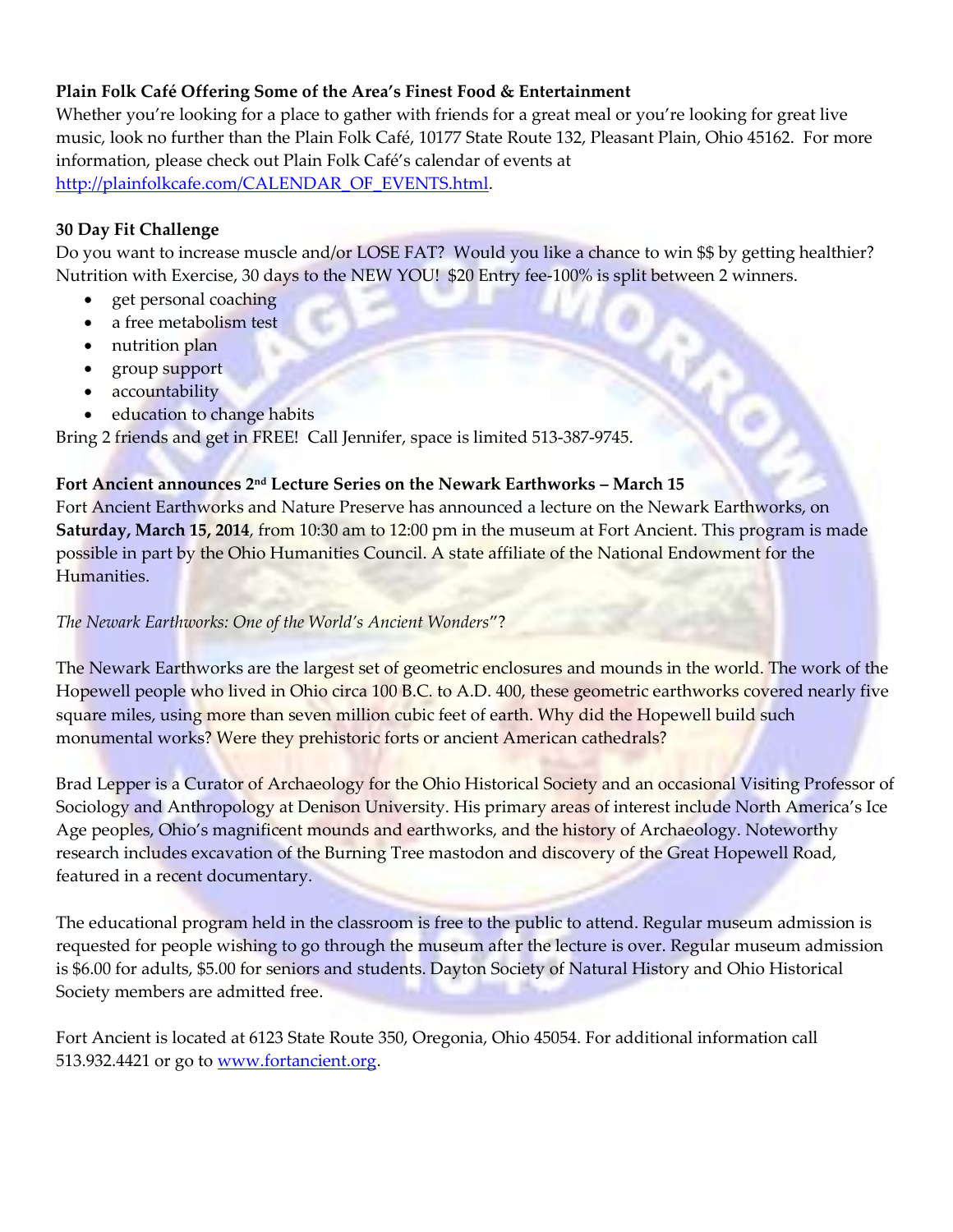## **Summer Job Fair at The Beach Waterpark – March 15**

The Beach Waterpark, 2590 Waterpark Drive, Mason, Ohio 45040, is hosting a job fair for the upcoming 2014 season from 10:00 am – 3:00 pm on **Saturday, March 15, 2014**. Just stop by the park or apply online. We offer flexible hours and schedules. Positions needed: Lifeguards, Food Service, Catering, First Aid, Bartenders, Maintenance, Landscapers, Admissions, Merchandising. For more information, please visit [http://www.thebeachwaterpark.com/.](http://www.thebeachwaterpark.com/)

#### *"It's Just Wine, Beer & Music"* **Every Thursday at Valley Vineyards**

Come and enjoy great music featuring local artists, with all of your friends at Valley Vineyards, 2276 East U. S. Route 22 & 3, Morrow, Ohio 45152 **every Thursday** evening from 6:00 pm – 10:00 pm. Available are selected half-priced glasses of wine, seasonal hors d'oeuvres and light fare. No reservations necessary so come in and enjoy complimentary live music every Thursday with "*It's Just Wine and Music*." This fun filled, relaxing evening will begin at 6:00 pm and go until 10:00 pm. For more information, please contact Valley Vineyards at 513.899.2485 or visit their website at [http://www.valleyvineyards.com/events.html.](http://www.valleyvineyards.com/events.html) Upcoming acts include:

- **Thursday, March 6**: Them Bones
- **Thursday, March 13**: Dave Sams
- **Thursday, March 20**: Soul Pushers
- **Thursday, March 27: The Steve Gregory Band**
- **Thursday, April 3**: Them Bones
- **Thursday, April 10**: The Sam Shaw Band

#### **Kings Island Hiring 4,000 for 2014 Season**

King's Island amusement park has begun accepting applications online for the 2014 season. To apply, please visit [www.visitkingsisland.com.](http://www.visitkingsisland.com/) Applicants must be 15 years of age or older. Qualified applicants will be contacted for an interview. According to Kings Island officials, much of the hiring to fill the 4,000 positions will be done in January through March of 2014. For more information, please contact 513.754.5748.

# **Valley Vineyards' Wine & Beer Festival - A Taste of Warren County**

#### **Friday, June 6, 2014** • 5-11 pm

**Saturday, June 7, 2014** • 11 am to 11 pm

- Friday evening, enjoy live music!
- Taste the delicious food of local producers from all over Warren County
- Join us for live music all day Saturday!
- Royalty from the Ohio Renaissance Festival will be offering toasts on this special day.
- Enjoy this celebration with wine and beer tasting. Available by the bottle or glass, all day.
- Ride/watch the hot air balloon from Bella Balloons, offering tethered rides ... and a beautiful night glow at dusk!
- Support a great cause and participate in our walk/run through the vineyards benefitting "Shop with a Cop" program of Hamilton Township, Ohio.

Join the Schuchter Family at Valley Vineyards! They have opened up the Vineyards to the public and are making the walk/run an annual charity event. Run or walk and enjoy the 100 rolling acres of grapevines from where their award-winning estate wines are grown and produced.

Friday, June 6, 2014

- 5:00 pm 2014 Wine & Beer Festival Opens
- 5:00 pm to 11:00 pm Live Music TBD
- 6:00 pm Cellar Tour
- 11:00 pm Close of Festival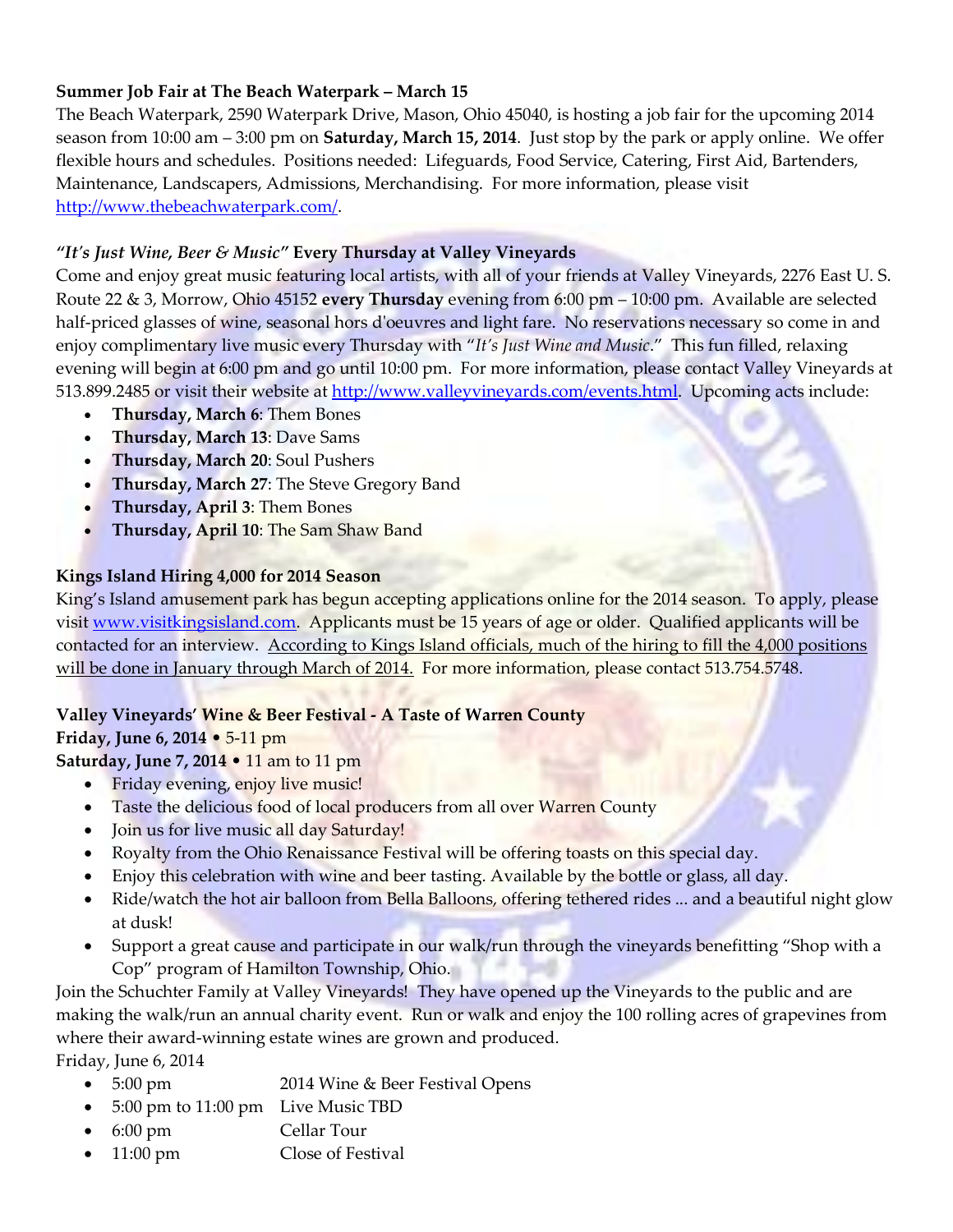Saturday, June 7, 2014

- 9:00 am Register for the walk/run through the vineyards
	- 10:00 am Walk/Run Begins led by Ken Schuchter Sr.
- 11:00 am 2014 Wine & Beer Festival Opens
- 11:00 am to 2:30 pm Live Music TBD
- 1:00 pm **Cellar Tours all day, begin on the hour**
- 2:30 pm to 3:30 pm Libation Education Tent \*Wine\*
- 3:30 pm to 4:30 pm Libation Education Tent \*Beer\*
- 3:00 pm to 6:30 pm Live Music TBD
- 5:00 pm to 6:00 pm Libation Education Tent \*Wine\*
- 7:00 pm to 10:00 pm Bella Balloons begins tethered hot air balloon rides
- 7:00 pm to 11:00 pm Live Music TBD
- 11:00 pm Close of Festival. See you next year!

#### **Walk/Run Through the Vineyards...with your family! – June 7, 2014**

This is very exciting! Join us for this annual event when our vineyards will be open to the public for charity. Grandpa will be leading the trek through the vineyards; guiding us along...he'll be motorized of course! Stroll through the rolling hills and grassy meadows, or run along the marked path and sweat for a good cause! Atthe-door registration beings at 9:00 am and the walk/run starts promptly at 10:00 am. The funds collected from registration go to support the Hamilton Township Police Department's "Shop with a Cop" Program and all their good work. There will be several areas where staff will be set up with bottled water, and available to answer questions you may have about the vineyards.

Participation Fee:

Single Pre Registered \$10.00 Family Pre Registered\$20.00

Single At the Door \$15.00 Family At the Door \$25.00

To pre-register, please call 513.899.2485 or email [kali@valleyvineyards.com](mailto:kali@valleyvineyards.com) Thank you for all of your support, hope to see you there!

#### **Twilight Canoe & Dinner for Two**

Valley Vineyards and Morgan's Outdoor Adventures are teaming up once again this year to offer you a fantastic summer evening! This evening will include a 3-mile guided float on the scenic Little Miami River in a canoe or kayak, followed by our award winning Steak or Salmon Cookout and live music! All while enjoying your favorite Valley Vineyards wine and beer. Space is limited so call 513.899.2485 for more info and to make your reservation. Bus leaves Valley Vineyards promptly at 6:00 pm.

2014 Dates: TBD

Cost: \$80/couple, \$45 single kayak (+ tax)

Note - In case of rain, cookout and music is still on at Valley Vineyards and for canoeing, a voucher will be presented for one year from Morgan's.

#### **Bonnybrook Farms Announces 2014 Events**

Bonnybrook Farms, located at 3779 State Route 132, Clarksville, Ohio 45113, has just announced their 2014 Events Schedule.

 **Chuck Wagon Dinner Rides**: A Chuck Wagon Dinner Ride offers a FUN Evening of GREAT Food and Camaraderie for Families, Friends and Groups of all Sizes on a Beautiful and Historic 370 Acre Working Farm. Work up a Hearty Appetite before Dinner with some "Fun on the Farm" activities: Clodhopper Golf, Giant Slingshots, Corn Hole, Horseshoe Hill with 80' Underground Slide, Friendly Farm Animals, Feed the Big Fish, Farmyard Play Area, and Catch & Release Fishing Pond. When the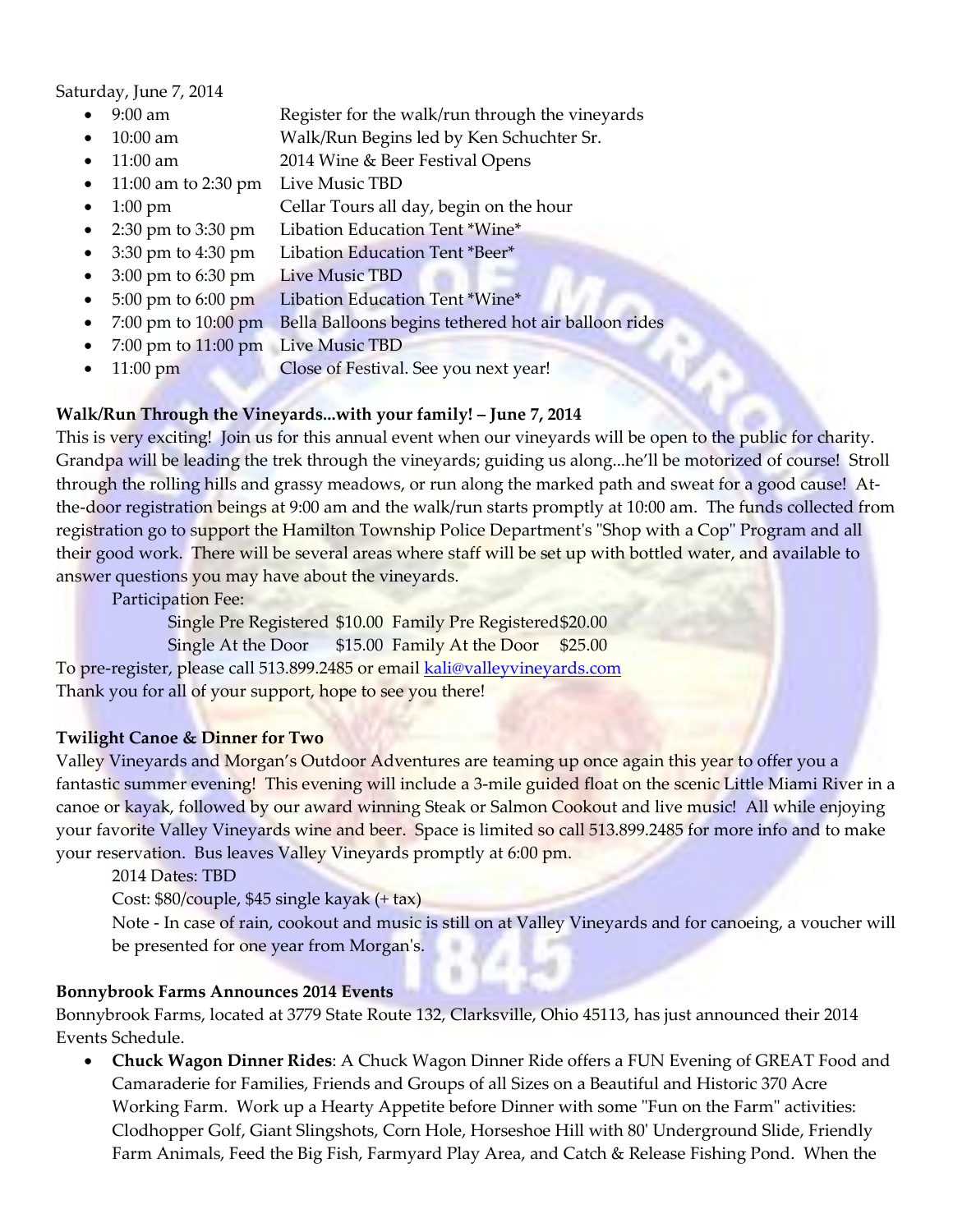Dinner Bell Rings, Enjoy a Delicious "made from scratch" Dinner of Hickory Smoked Pulled Pork and Chicken, Nathan's Hot Dogs, Fresh Locally Grown Salads and Sides, Cobblers and Cookies. Dine in the Post and Beam Gathering Barn or on the Back Porch overlooking the Farm Pond. After Dinner, Board the Wagon for a Ride down an Abandoned Country Road to the Old Chuck Wagon at Todd Fork Creek for Dessert and S'mores around the Campfire.

- o 5:00 pm to 9:00 pm, Saturdays June, July & August
- o Admission: Dinner, Wagon Ride & Activities BYOB
	- Adult \$35
	- Child 4-12 \$23
	- $\overline{\phantom{a}}$  3 & younger free
- **Bonnybrook Farms' Fall Farm Days**: Family traditions are enjoyed by many at Bonnybrook Farms, a beautiful and historic 370 acre working farm located in rural Warren County. Fun on the Farm' activities include a family friendly Adventure Wagon Ride. Soldiers, town folk, spies and politicians portrayed by professional theater actors commemorate the 150 year anniversary of the Civil War in Ohio. "Pick your Own" Pumpkin Patch; Clodhopper Golf; Crazed Corn Maze; Pony Rides; Giant Slingshots; Orienteering; Horse Shoe Hill with 80' Underground Slide; Farm Yard Play Area; Birthday Parties; Farm Animals to Pet and Brush and Fish to Feed. Guess the Weight of the Ginormous Pumpkin and The Great Pumpkin Hunt. Pumpkin Chunkin' on Halloween weekend. The Farm Kitchen Café offers Delicious Farm Dinners, Apple Dumplings, Caramel Apples, Cider and Pumpkin Pie, all "made from scratch" on the Farm. Shop the Country Store for Pumpkins, locally made Jams, Jelly, Honey, Fudge and Kettle Corn -- Handmade Candles, Fall Decorations and more.
	- o Noon 6:00 pm, Saturdays and Sundays September 20 through October 26
	- o Admission: Free (fee for some activities) Free Parking
- **The Great Pumpkin 5k & 10k Trail Runs:** Saturday, October 26
- **Bonnybrook Farms' Lantern Light Nights**: Take a wagon ride along the old stone roads of this historic farm, back to a time when only lanterns lit the way. Tune your eyes and ears and you may catch a glimpse of travelers past! Soldiers, town folk, spies and politicians portrayed by professional theater actors commemorate the 150 year anniversary of the Civil War in Ohio. The Lantern Light Wagon Ride is a family friendly, history-based ghost tour. Bring a flashlight to find your way through the shadowy rows of the CrAzEd C0Rn MAzE, but beware of what you might see....or what might see you....along the way. Enjoy a delicious "made from scratch " farm dinner, hot chocolate, cider, apple dumpling or fresh caramel apple from the Farm Kitchen Café then gather 'round the campfire for a good ghost story. Shop the Country Store for pumpkins, fall decorations, locally made jams, fudge, Kettle Corn and more.
	- o 7:30 to 10:30 pm, Friday & Saturday, Sept. 26 & 27, Oct. 3 & 4, 10 & 11, 17 & 18, 24 & 25
	- o Admission:
		- **Lantern Light Wagon Ride \$11**
		- CrAzEd CoRn MAzE \$8
		- **Combination Ticket \$18**
		- 3 & younger free
		- No reservations needed
		- Rides leave continually

For more information, please visit [www.BonnybrookFarms.com,](http://www.bonnybrookfarms.com/) call 937.289.2500 or [emailContactUs@BonnybrookFarms.com.](mailto:emailContactUs@BonnybrookFarms.com) Stay up to date on all of the fun at Bonnybrook Farms via social media at:

Facebook.com/BonnybrookFarms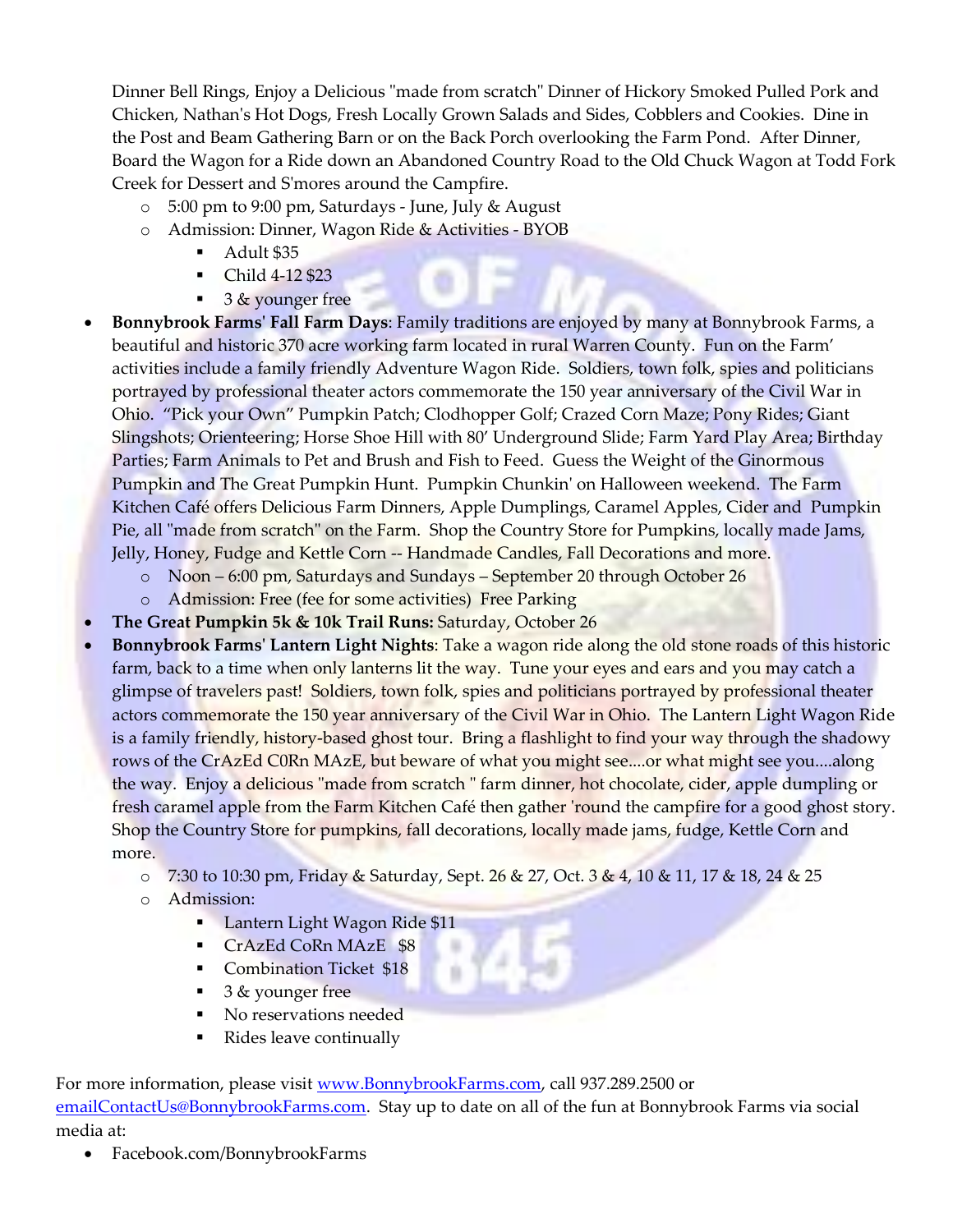- Pinterest.com/BonnybrookFarms
- YouTube.com/BonnybrookFarms
- Twitter.com/BonnybrookFarms

# **Valley Vineyards 2014 Light Up the Valley – December 3**

This event re-creates an old fashioned Christmas in the best Austrian holiday tradition. Santa and the choir will make their appearances, adding to the festivities. Enjoy a full buffet of pork with fruit, roast beef au jus and all the trimmings, including a bottle of wine. Per couple \$59 (+ tax). This event fills up quickly, so reservations are required. Please call us at 513.899.2485.

## **Warren County Chamber Alliance News**

#### **Warren County Chamber Alliance's 2014 Economic Outlook Breakfast – March 12**

You are invited to the Warren County Chamber Alliance's 2014 Economic Outlook Breakfast. Our special guest will be renowned economist Brian Beaulieu and co-author of "Make Your Move." Come here Brian's insights on the economy and how to make decisions for your business in 2014 and beyond. This event will be held from 7:30 am – 9:30 am on Wednesday, March 12, 2014, at Miami Valley Gaming (Grandstands), 6000 State Route 63, Lebanon, Ohio 45036. To reserve your seat, please contact the Warren County Port Authority at 513.695.2090

The Warren County Chamber Alliance is a regional association of Chambers of Commerce dedicated to regional issue advocacy in Warren County. The Alliance is organized to build consensus amongst its Chambers of Commerce to advocate for public policies that will improve the region's business climate.

# **Little Miami Area Chamber of Commerce News**

#### **March Little Miami Area Chamber of Commerce Membership Meeting – March 6**

Please mark your calendars for the November Little Miami Area Chamber of Commerce membership meeting to be held from 11:45 am to 1:00 pm on **Thursday, March 6, 2014,** at Valley Vineyards, 2276 East U. S. Route 22 & State Route 3, Morrow, Ohio 45152.

With April 15th just over a month away, our very own Charlotte Johnson, CPA, of Johnston and Associates, LLC, will be on hand to discuss current tax issues, such as:

- Ohio Small Business Investor Income Tax Deduction
- New Repair Regulations Affects everyone who owns business property
- Charitable deductions
- Ouestion and answer session

April 15th will be here before you know it so, be prepared!

We will also have updates on some of this year's events:

- Annual Spring Dinner
- Cardboard Boat Regatta
- Second Annual Golf Outing

Please mark your calendars and get your RSVP in! Please RSVP to Peoples First Savings Bank at 513-899-2040 by 5:00 pm Tuesday, March 4. Lunch is \$8.00/person. Join us on Thursday for an opportunity to meet other business owners in the area and to get the word out about what you do!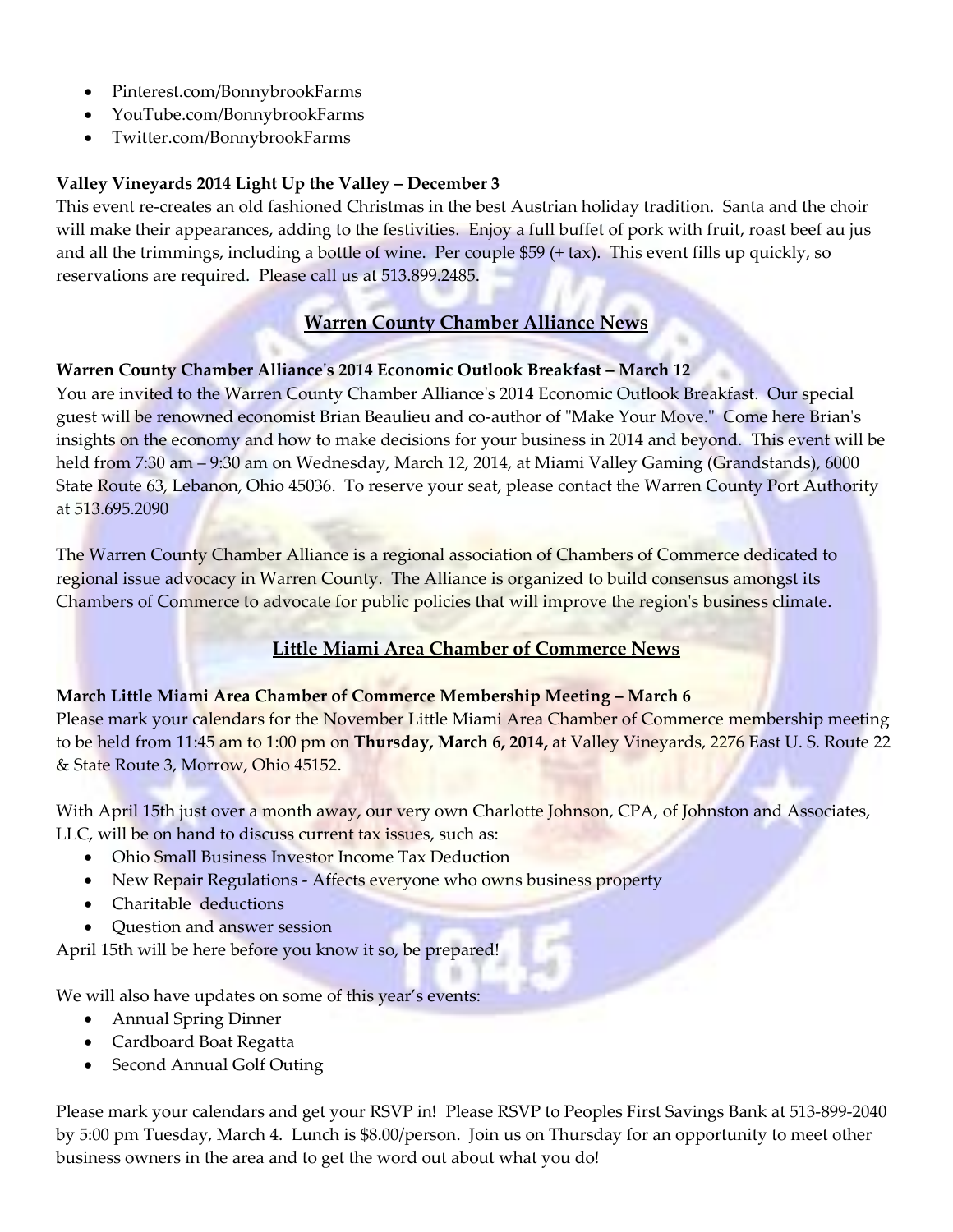## **Salem Township Public Library News**

#### **Salem Township Public Library March Newsletter**

The March edition of the Salem Township Public Library's newsletter is available by clicking the link below. Inside, you'll find important information about upcoming events, free workshops, new materials and more. Don't forget to participate in our *Bucks for Bags* program. When you check out 5 library materials, you'll earn one *STPL Buck*. When you collect 5 *Bucks*, exchange them for a free canvas tote bag! This promotion ends April 30, 2014.



#### **Reading with Raider and Friends**

Reading with Raider and Friends is one of the most beloved programs… and for a good reason! Kids can drop in to read to the sweet certified therapy dogs the first Tuesday of each month from 6:30-7:30 pm. The dogs are calm and welcoming, which creates a great atmosphere for children to practice their reading. Reading with Raider is tail-wagging fun for all!

#### **Adult Book Discussion Group**

Join a lively discussion group of book lovers and get in on the fun! Adults are welcome to sign up to attend monthly book discussions, which take place the first Tuesday evening of each month from 7:00-8:00 pm. The group discusses a different book each month, which can be picked up at the library. Interested participants can stop in to pick up the next book.

#### **Writers' Circle Group Meetings**

Calling all adults and high school students who are interested in writing! The Writers' Circle group meets twice a month on Saturdays from 10:30 am-12:30 pm at the library to share their creative writing pieces. Prompts are decided by the group and sharing ideas is welcomed and encouraged. Free coffee is served at each meeting. Join the group by contacting the library or emailing Dylan at: [mccrackendy@salem](mailto:mccrackendy@salem-township.lib.oh.us)[township.lib.oh.us.](mailto:mccrackendy@salem-township.lib.oh.us) Upcoming meeting dates: **March 15 and March 29**.

#### **Fiction Writing Workshop with Author Katrina Kittle**

Fiction writer and local author Katrina Kittle will be at the library on **Saturday, March 15** from 12-1:30 pm for her workshop on Voice and Point of View. Kittle has led a previous workshop at the library, which was a big success. Whether you're just beginning a writing process or you're a seasoned writer, this workshop is for you! Kittle's novels include: *Two Truths and a Lie*, *The Blessings of the Animals*, and *Reasons to be Happy*, among others. Kittle attended Ohio University, has won several awards, and now lives in Dayton, Ohio. Learn more about Katrina Kittle by visiting her website: www.katrinakittle.com. This workshop is open to adults and high school students. Please contact the library to sign up for this event.

#### **AARP Tax Aide – Free Tax Filing Service**

Get your taxes filed for free at the library as we welcome back volunteers from AARP Tax Aide. You may sign up for a forty-five minute time slot on the following dates between 11 am-3 pm: **Mondays, March 17 and April 7**. Please bring a photo I.D., your social security card, and last year's tax documents. Registration is required and space is limited – please contact the library to secure your spot.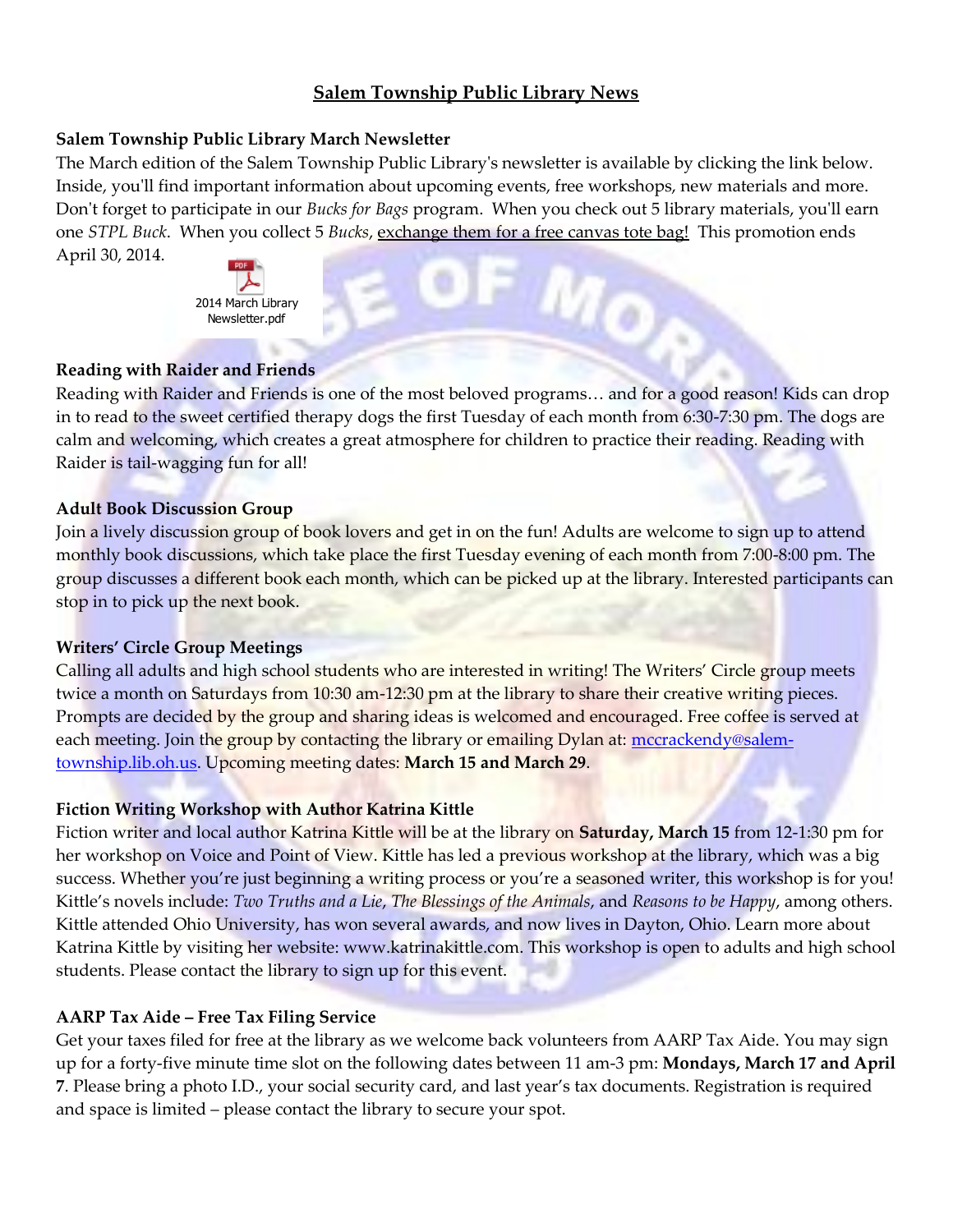#### **Teen Tech Week: DIY at the Library!**

Kids and teens in grades 5-12 are invited to help us celebrate all the library has to offer teens during Teen Tech Week starting Monday, March 10 and lasting all week! We'll be making "Do It Yourself" projects and crafts for you to take home, plus free food, fun and prizes! Check out the schedule and sign up to attend each daily event by visiting or calling the library, or by sending an email to teen librarian Stacy at: [booksst@salem](mailto:booksst@salem-township.lib.oh.us)[township.lib.oh.us.](mailto:booksst@salem-township.lib.oh.us) Registration ends February 28 – space is limited for each event, so sign up early! For teens in grades 5-12.

- **Monday, March 10:** 'DIY' Duct Tape crafts! Try your hand at making a wallet, bracelet, or whatever you want! Plus free snacks and drinks, **6-8 pm**
- **Tuesday, March 11:** Join Stacy and Dylan for a movie on our big screen projector! Dive into our 'DIY' ice cream bar and settle in for a fun teen movie night, **5:30-8 pm**
- **Wednesday, March 12:** It's a 'crafternoon' event! Bring one colored t-shirt or one white t-shirt (or both to make two) – we'll use paint and a little 'DIY' to make awesome wearable art! Plus 'DIY' Henna tattoos, **4-6 pm**
- **Thursday, March 13:** Drop in to pick up a 'Bingo Board' and a bag of candy! Complete the activities and turn in your board by 1 pm on Saturday, March 14 for a chance to win a prize! *This is an all day event. Drop in between 10 am-6 pm to pick up your Bingo Board and candy.*
- **Friday, March 14:** It's a 'crafternoon' event! You can upcycle retro objects into cool, useable stuff to take home! We'll also make 'DIY' candy sushi – YUM! **3:30-5 pm**
- **Saturday, March 15:** Celebrate the end of Teen Tech Week and party with us at the library! 'DIY' crafts will be available, plus prizes, snacks, drinks and more! **12:30-2 pm**

#### **Progressive Cooking Event**

One of the library's most recent events is all about cooking! The Progressive Cooking events will take place every other month. Participants will bring in a prepared item that goes along with the theme and then judge one another's dishes based on: aroma, appearance, consistency and taste. The scores will be tallied and prizes will be awarded at the end of each event. Interested participants are asked to sign up in advance of the next event, which will take place on **Tuesday, March 18** from 6:00-7:30 pm. March's event will feature bread; participants should prepare any bread dish of their choice (savory, sweet, etc.). For more information, please contact the library.

#### **How-to: Calligraphy Workshop**

Join artist and library employee Peggy Hostetter as she shows you the basics of the art of Calligraphy. This beautiful talent is defined as "the art of giving form to signs in an expressive, harmonious, and skillful manner." The workshop will be held on **Tuesday, March 25** from 6:30-7:30 pm. If interested, please contact the library; this workshop is for adults and teens 14 and older, limit of 12 participants.

There's more news to know! Like us on **[Facebook](https://www.facebook.com/SalemTownshipPublicLibrary)** to keep up with upcoming events, new materials, pictures, and more. Contact the library to sign up for all events. Receive more information by calling or visiting the library.

# **Little Miami Local School District News**

#### **Calamity day discussion continues**

Wintry weather has forced Little Miami and a number of other districts in Ohio to use all of their calamity days for the 2013-2014 school year, and has sent legislators scrambling to add more to the calendar. Next year, everything changes. Read why in Superintendent Greg Power's [latest blog post.](http://littlemiamisuper1.wordpress.com/)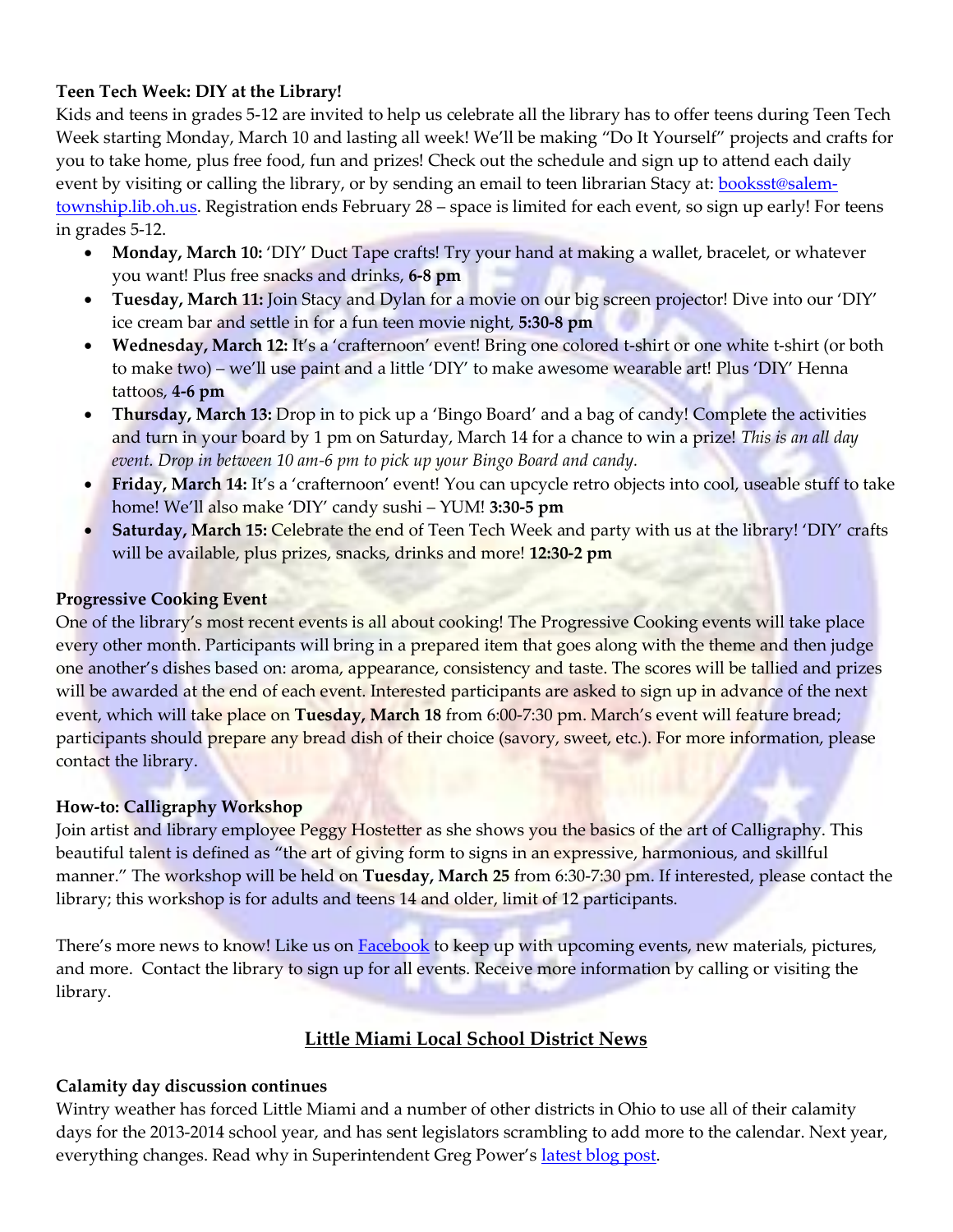#### **History comes to life**

One could spot Amelia Earhart and Walt Disney among others in the hallways of Hamilton-Maineville Primary School recently as students portrayed a number of famous Americans as part of a history project. See [photos here.](http://www.littlemiamischools.com/school_NewsArticle.aspx?artID=727&schoolID=10#sthash.XRQIWmOU.dpbs)

#### **'The Beast' lives again**

Little Miami's student-run radio station WLMH was victim to a number of budget cuts four years ago, but today is broadcasting in a whole new way. [Read how the station, called "The Beast," is going digital](http://www.littlemiamischools.com/school_NewsArticle.aspx?artID=728&schoolID=1#sthash.etbxuRig.dpbs).

#### **New flyers posted**

What do soccer, science and mulch have in common? They are all the subject of new flyers that have been posted to the Little Miami E-Flyers page. Check out the latest [here.](http://www.littlemiamischools.com/content_page2.aspx?cid=188)

## **Warren County Career Center News**

#### **Kindergarten Readiness Workshop at WCCC – March 6**

The Learning Lab Preschool at the Warren County Career Center will be hosting a free parent information night on Kindergarten Readiness and School Transition on **Thursday, March 6** from 7 to 8:30 p.m. in the WCCC Commons. The focus of the evening will be on questions such as "Is my child ready for school?" and "What does kindergarten look like in 2014?" Parents are encouraged to attend and ask questions of the expert panel. Information about the various districts' kindergarten programs and registration packets will be available where possible. For more information, please contact Kendra Murphy, Learning Lab Preschool Director, at 513-933-3937.

#### **Adult Education Spring Courses Give Opportunity for a New Start**

The new Winter/Spring 2014 Course Catalog for Adult Education classes and programs is now out and available online [HERE.](http://r20.rs6.net/tn.jsp?f=001vXW1IooFRPr2Zg2wEMl9FJVPzmtMFb3H_KjuT-72niw5knZQJViasfy_QOdIujxiyzn4w75Tfgbu_4n788zPzmsDvbX54OYwo6X0LxcdPowRyzJJGaqoDRKUcquXlveLtGVOlTQit3M0xx4qWvk1SQVnHPK0EINQqU4bRqVxf9_sVaqTbz82lD8Lc3eZQa27fUcpIPd6Evo=&c=OyYQtVHlvQ2bwVaZodmcJyx-FMmonTYcAeWpujPtdMkhwTDkRLt7Qw==&ch=ECGPMR6Eb-J7m-IOtLgPBjRWePc0QYRy4w8o81Yqrs5JXWY9ZUPCsA==) Many courses are beginning soon for Medical Assistant, Medical Billing/Coding, Phlebotomy Tech, Pharmacy Tech, Fire Safety Inspector, Electromechanical PLC Tech, HVAC Tech, AWS Certified Welding Tech, Cisco Network Associate, CompTIA Network+, Heavy Equipment Operator, Electrical Power Line Mechanic, plus personal enrichment courses and day trips. WCCC Adult Technical Center also offers various Computer Software courses, Online Classes, Customized Training for Business and Industry, Testing and Assessment Center, and Adult Basic Literacy Education. See the catalog or call 513-932-8145 for details.

#### **Students Earn National Technical Honor Society Status**

Sixty-nine seniors were inducted into the National Technical Honor Society at the Warren County Career Center recently. In order to qualify, seniors must have a 3.5 Grade Point Average for three semesters during the two years at WCCC or its satellites, must not have a semester grade that is lower than a "C" at any time and meet 95% attendance for the two years. See more photos **HERE**, and see a complete list of inductees **HERE**.

#### **Valued Business Partners Thanked**

Each month, the Warren County Career Center recognizes a Valued Business Partner and once a quarter a luncheon in their honor is prepared by the WCCC Culinary students. At the February event, the businesses honored were Michael's Salon and Day Spa for December 2013, Four Paws Animal Hospital for January 2014, and Fanuc Robotics for February 2014. Pictured are representatives from Fanuc Robotics with WCCC a student and staff. [Read more...](http://r20.rs6.net/tn.jsp?f=001vXW1IooFRPr2Zg2wEMl9FJVPzmtMFb3H_KjuT-72niw5knZQJViasWxeJP55rsPqggPJ91gXJwXlhQG2dvTjt6AQVGWZrz7FSUZ8Ouh0CwJHC3wCc6iBMWat8q1WEAv9PjjzYEu3oHrep4O2EHC1RIX2quyIxLuVx_kYfefg2kuRxQoTAm1hSDVifrrv4QkVrnzatBU9h_npSrVONPsAHm9AO4dZT4QhDM3-TnOORbwF5-6MiCz1Gg==&c=OyYQtVHlvQ2bwVaZodmcJyx-FMmonTYcAeWpujPtdMkhwTDkRLt7Qw==&ch=ECGPMR6Eb-J7m-IOtLgPBjRWePc0QYRy4w8o81Yqrs5JXWY9ZUPCsA==)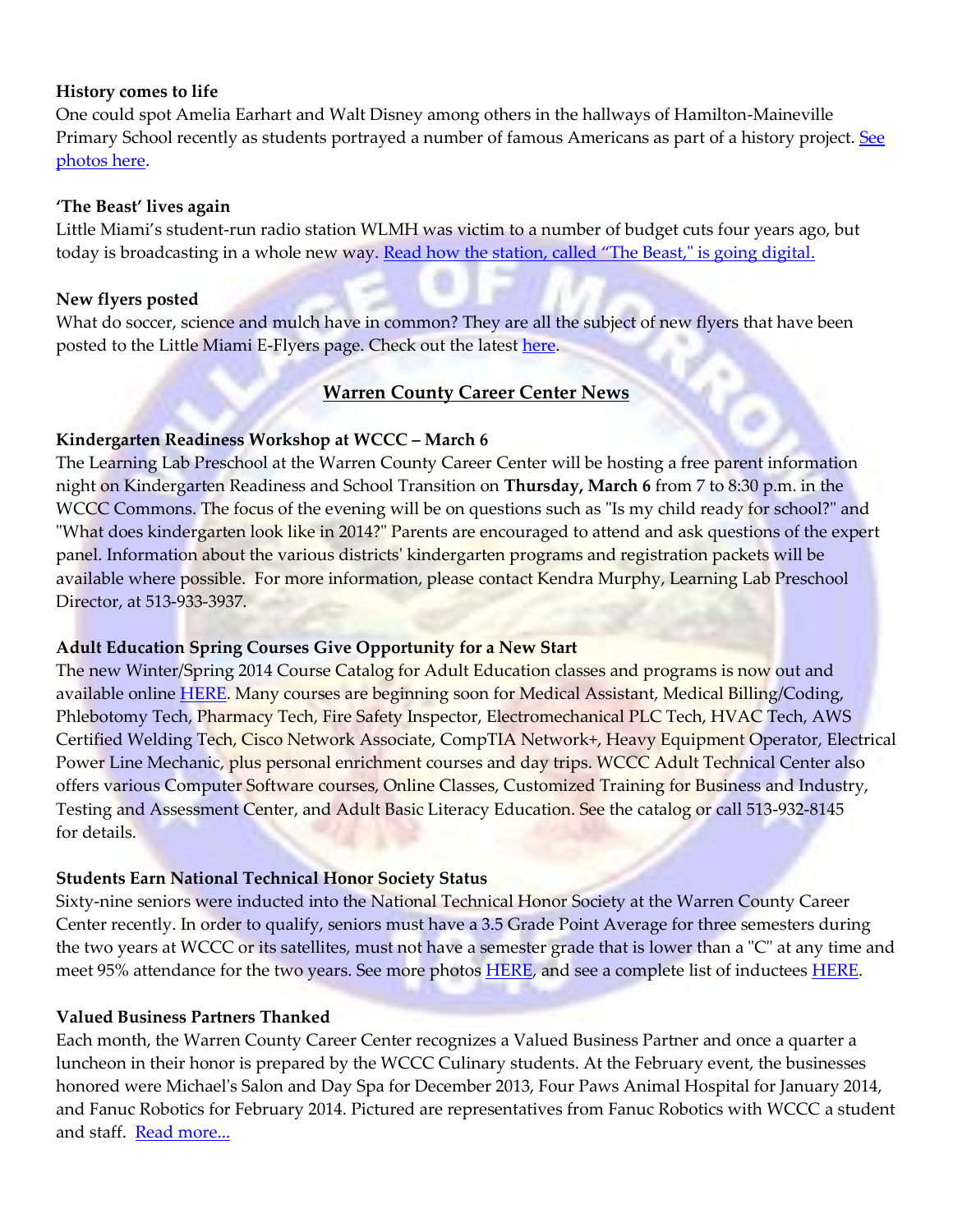## **ACTE Ohio Recognizes WCCC Instructors, Board Member**

The WCCC Construction Academy instructors earned the **Outstanding Instructor in Community Service** award from the Association for Career and Technical Education Ohio for 2014. Also honored is WCCC Board Member and Lebanon representative Esther Larson as **Outstanding Board Member**.

#### **High School Students Hone Skills in Career-Tech Contests**

WCCC high school students have been preparing for and participating in Career-Technical Skills Organization competitions at the local, regional, state and national levels. Students are involved in either [SkillsUSA,](http://r20.rs6.net/tn.jsp?f=001vXW1IooFRPr2Zg2wEMl9FJVPzmtMFb3H_KjuT-72niw5knZQJViasWxeJP55rsPqjRxWvDgDfvkCLoNeS70u9hg6RVgUzU6nBBv4jen7wGKXKEIbHS9q4J8amgClESPk-XBDre-HWYk1SX0IAiICUv-KM9CUmUFsHU61nag_uBPnb-k-Q8NoDeQdqUbUADDifAwdRuPfbUalDvOwq9KaVQ==&c=OyYQtVHlvQ2bwVaZodmcJyx-FMmonTYcAeWpujPtdMkhwTDkRLt7Qw==&ch=ECGPMR6Eb-J7m-IOtLgPBjRWePc0QYRy4w8o81Yqrs5JXWY9ZUPCsA==) [Business Professionals of America,](http://r20.rs6.net/tn.jsp?f=001vXW1IooFRPr2Zg2wEMl9FJVPzmtMFb3H_KjuT-72niw5knZQJViasWxeJP55rsPqAu6D3ySV2WPcV185thisZ0SgsbS3ZdSpXYUAFVxM6xvAHThQDhHdNoZZapzC93jQCG5p2Xsz8CLDx0ywknBpojLknIVCQPaaN1j_7zaNl16VDMTm5EbeqJ9OAAgKJJqyT5AcHbhPN9MaGDuZenEVLHqNFoZlIbFjpo6F1n-kher7IY7m6Z_-qg==&c=OyYQtVHlvQ2bwVaZodmcJyx-FMmonTYcAeWpujPtdMkhwTDkRLt7Qw==&ch=ECGPMR6Eb-J7m-IOtLgPBjRWePc0QYRy4w8o81Yqrs5JXWY9ZUPCsA==) [FFA Ohio,](http://r20.rs6.net/tn.jsp?f=001vXW1IooFRPr2Zg2wEMl9FJVPzmtMFb3H_KjuT-72niw5knZQJViasWxeJP55rsPqssR1N0ekw4rG3fOamfHgEBrbMCHSIthGnPs3wtu82PANIqWDfU4Ud4Tw2gkVaVXXdIfxj46NsY6i52OQBxM1KARTqEoLEr0HRR2JaeptuWyAyiawRVmhBIMVKuFxCp3FmRI1TOxDv1IdTQhv89Ylw_1vG3ki_iccLErZHN4xLXkALpuSDs2A7g==&c=OyYQtVHlvQ2bwVaZodmcJyx-FMmonTYcAeWpujPtdMkhwTDkRLt7Qw==&ch=ECGPMR6Eb-J7m-IOtLgPBjRWePc0QYRy4w8o81Yqrs5JXWY9ZUPCsA==) FCCLA, DECA or Future Educators Association. The local SkillsUSA competitions were held at WCCC in February, and March 8 brings the regional competition. See photos of the local event [HERE.](http://r20.rs6.net/tn.jsp?f=001vXW1IooFRPr2Zg2wEMl9FJVPzmtMFb3H_KjuT-72niw5knZQJViasWxeJP55rsPqjRxWvDgDfvkCLoNeS70u9hg6RVgUzU6nBBv4jen7wGKXKEIbHS9q4J8amgClESPk-XBDre-HWYk1SX0IAiICUv-KM9CUmUFsHU61nag_uBPnb-k-Q8NoDeQdqUbUADDifAwdRuPfbUalDvOwq9KaVQ==&c=OyYQtVHlvQ2bwVaZodmcJyx-FMmonTYcAeWpujPtdMkhwTDkRLt7Qw==&ch=ECGPMR6Eb-J7m-IOtLgPBjRWePc0QYRy4w8o81Yqrs5JXWY9ZUPCsA==) Pictured at right are some of our BPA regional winners who are headed to state competition from the Legal Office Technology class. FCCLA, DECA and FEA have conferences in March and FFA for Veterinary Science has state competition in April. Check our website for the latest news!

#### **Cosmetology Juniors Create Hair and Make-up Designs**

Each year, WCCC Cosmetology high school juniors are challenged to develop their creativity by designing. The designs are so creative, using the knowledge they have gained about hair design, makeup, fashion and more. See the designs **HERE** in our Facebook page gallery.

#### **Educators Learn From Business about Manufacturing Careers**

Educators from area schools toured local manufacturing companies D & E Machine and E-Beam Services recently to learn more about careers in the manufacturing field. Organized by WCCC Career Development Coordinator Yvonne Kaszobowski for her building representatives, the tour highlighted the partnership between Advanced Manufacturing and STEM (Science Technology Engineering and Math) Industries. Martin Russell, Director of Economic Development for Warren County, discussed additional industry in Warren County and how Education and Economic Development are so dependent on one another. They are shown touring E-Beam.

#### **Online Courses: [www.ed2go.com/warren](http://www.ed2go.com/warren)**

Hundreds of courses for professional development are available through the Warren County Career Center Online Learning Center – see the online catalog at [www.ed2go.com/warren.](http://www.ed2go.com/warren) Online courses:

- Are available 24/7 from any location
- Start dates are available monthly
- Are offered in a convenient six-week format two new lessons per week
- Are interactive and up-to-date
- Experienced instructors lead each course
- Are affordable most courses cost \$109
- Provide an award of completion with a passing test score
- Click [www.ed2go.com/warren](http://www.ed2go.com/warren) to see the complete catalog of courses.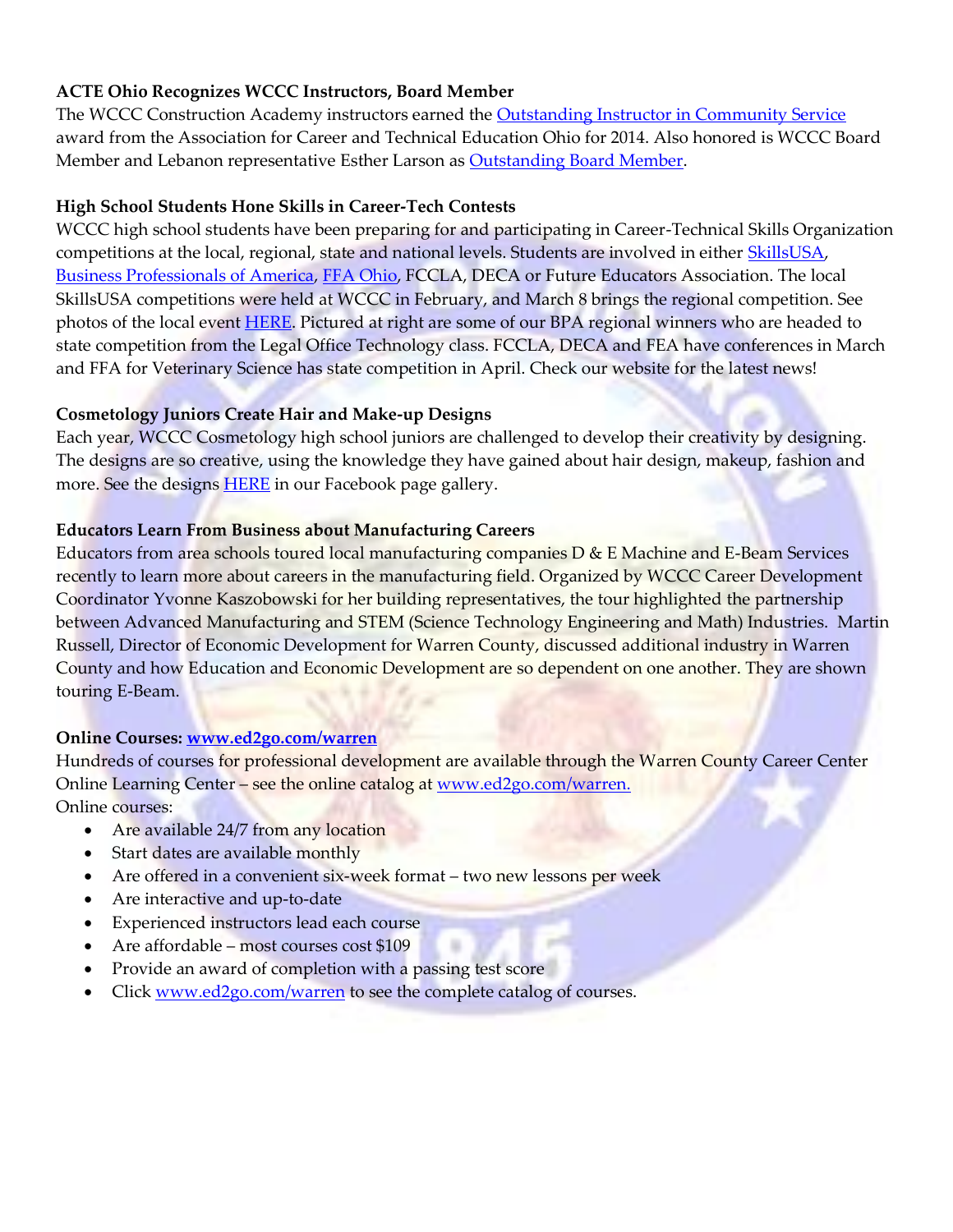## **Humane Association of Warren County News**

#### **Become a Volunteer – Join Our Dog Walking Team**

Volunteer a few hours a week to walk our dogs. To qualify, those interested, must be a minimum of 19 years of age and must attend one orientation session held from 5:30 pm – 6:30 pm on the second and fourth Thursdays of each month at our shelter. We do not accept volunteers requiring high school community service credit or to fulfill court appointed hours. For more information, please contact the Humane Association of Warren County Animal Shelter & Adoption Center, 230 Cook Road, Lebanon, Ohio 45036, 513.695.2537 or [www.homelesspets.org.](http://www.homelesspets.org/)

# **Warren County Community Services News**

#### **Winter Energy Assistance Available through March 31, 2014**

Winter is coming and the days are getting colder. Citizens who are a low-income household facing disconnection of the primary or secondary heat source, have already had service disconnected, or have less than a 10 day supply of bulk fuel, contact Warren County Community Services' (WCCS) HEAP office immediately for assistance. The E-HEAP Winter Crisis Program, a federally funded program administered by WCCS, began accepting applications November 1, and will continue **through March 31, 2014**. Households with incomes at or below 175 percent of the 2013 Federal Poverty Guidelines may apply. To apply for this or other available HEAP assistance, contact WCCS' HEAP toll-free at 866.747.1042 for an appointment or to hear times for walk-in assistance.

#### **Enjoy a Healthy Lunch at the Earl J. Maag Center**

Are you tired of always eating alone? Is cooking becoming too much work? Are you looking for somewhere else to eat? Would you like to meet new friends and enjoy stimulating conversation? Are you finding it hard to make ends meet? If you answered "Yes" to any of these questions, then you may not be living as healthy as you can. Recent studies have shown that seniors who are live alone are at high risk for malnourishment and for dehydration. "Five days a week, fresh, nutritious meals are cooked in the WCCS 741 Center kitchen. Lunch is a special time of day and we try to make it even more so. Sometimes the WCCS lunch is that person's only full meal of the day. You can find a healthy, delicious meal at the Earl J. Maag Center, 124 Pamela Drive, Morrow, Ohio 45152," says Mary Catherine Faller, MS, RD, LD, Manager of WCCS' Nutrition Services.

Lunch with two menu options is served at 12:00 pm (noon) every Monday-Friday. Find the daily menus online at **[www.wccsi.org](http://www.wccsi.org/)**. Suggested meal donation for anyone aged 60 or over (or the spouse or disabled child of someone aged 60 or over) is \$3.00. Meal cost for anyone under age 60 is \$6.00. To make a reservation, simply call the Earl J. Maag Center at 513.889.8886 by 1:00 pm the day before. WCCS is a local non-profit 501(c)(3) organization. Donations help fund the "Promote Healthy Living Among Older Adults" campaign. For more information about WCCS and its services, please visit the website at [www.wccsi.org.](http://www.wccsi.org/)

# **Warren County Convention & Visitors Bureau News**

# **Get Your Free 2014 Warren County Visitors Guide**

Plan your getaway to Ohio's Largest Playground with your free 2014 Warren County Visitors Guide. Find information on lodging, dining, shopping, outdoor adventure and world-class attractions. Request your free Visitors Guide today by clicking the following link! [\[ Get Your Free 2014 Visitors Guide Today \]](http://wccvb.informz.net/z/cjUucD9taT0yOTYzMzc1JnA9MSZ1PTgyMDE4MjA4NSZsaT0xNjMwNTgxOA/index.html) Also, [Enter for your chance to win tickets to](http://wccvb.informz.net/z/cjUucD9taT0yOTYzMzc1JnA9MSZ1PTgyMDE4MjA4NSZsaT0xNjMwNTgxNw/index.html) Lazer Kraze in Mason!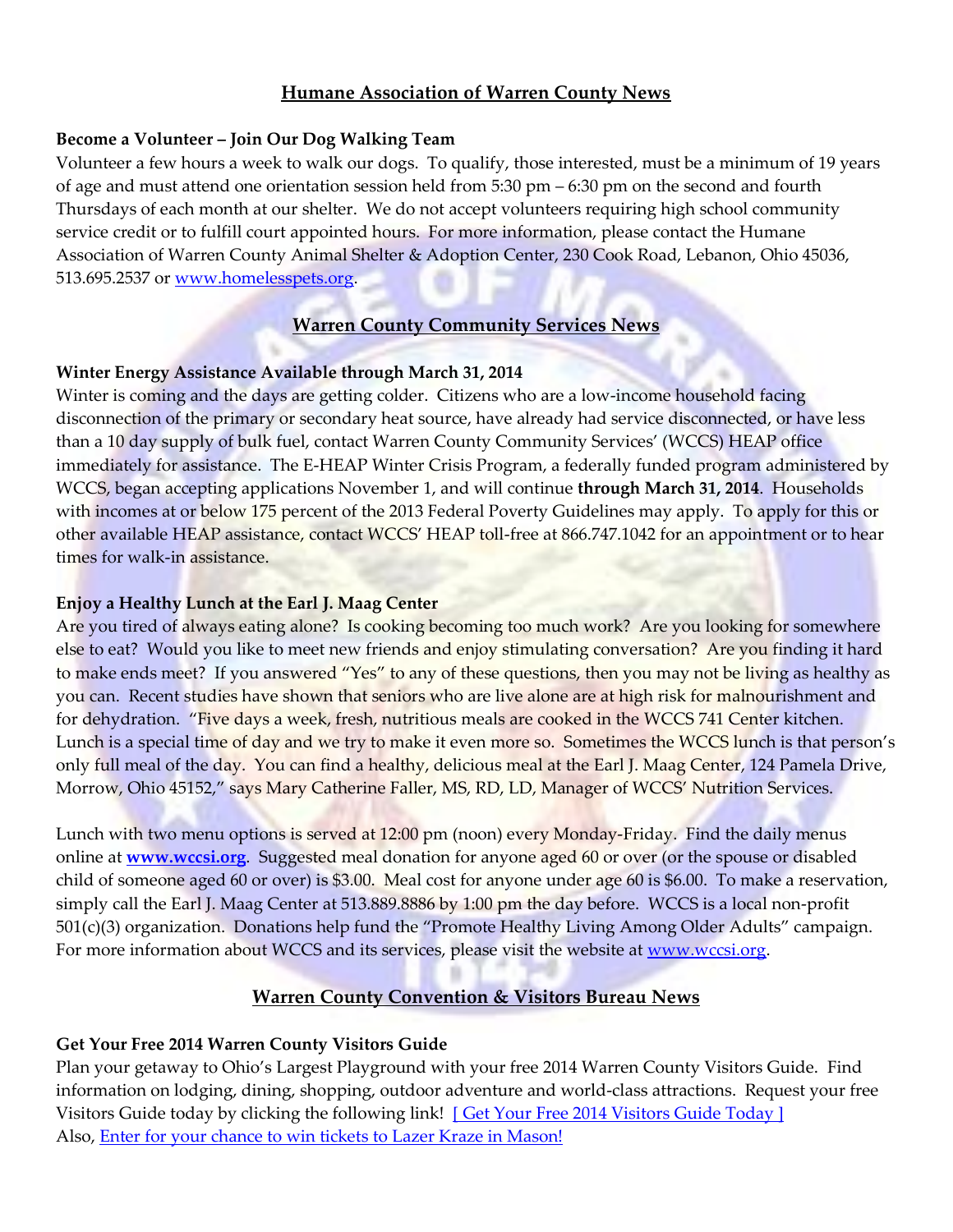## **Big Brothers and Big Sisters of Warren & Clinton Counties News**

**Big Brothers and Big Sisters of Warren and Clinton Counties Seeks Bowlers for Bowl For Kids' Sake Events**  Big Brothers and Big Sisters of Warren and Clinton Counties is pleased to announce its annual Bowl For Kids' Sake Fundraising event. The Warren County event will be held in Franklin on **Thursday, March 20th**, from 4pm-8pm, at JD Legends/Strike Zone.

Bowl For Kids' Sake is about having fun (while raising money) to help kids continue on a positive path. It is one of Big Brothers and Sisters of Warren and Clinton Counties main fundraisers. Teams of 4-5 bowlers register to participate. Participants are asked to collect donations to support the mentoring programs of Big Brothers and Sisters (\$50.00 minimum per bowler). As a thank you for raising funds for the agency, bowlers register for a 2 hour slot of bowling that includes pizza and pop, and a chance to win prizes. For every \$50 in donations raised, bowlers will receive an entry into a drawing for additional prizes. Bowlers are able to register online. Once registered, all bowlers will be assigned their own fundraising web page that they can use to collect donations and spread the word about their participation in the event. All proceeds from these events will benefit Big Brothers and Sisters of Warren and Clinton Counties.

Local companies and community members that would like to get involved may organize teams of 4-5 bowlers, sponsor the event, or donate a door prize. BBBS is still looking for people to get involved in any of these ways. Current Sponsors include: Optimist Club, Viox Services, GMI Companies, Brenda Dunlap, and Maggie Hess. Prize Donors include: Sharefax Credit Union, Irons Fruit Farm, United Dairy Farmers, Wendy's, Great Clips, Franklin Florist & Gifts, Franklin-Springboro Library, Mr. Frosty, Atrium Family YMCA, The Gross Lumber Company, McDonalds, and YMCA Camp Kern Ozone Zip Line Adventures. In order to find out more information, please call BBBS at 513.932.3966. Forms and information are also available online at [www.bbbswarren.org.](http://www.bbbswarren.org/)

#### **United Way of Warren County News**

#### **United Way of Warren County Offering Spring Break Internships for College Students**

United Way of Warren County is offering internships during spring break for college students. Each intern will be working 8-10 hours per week throughout their spring break on various projects related to advancing education, income stability, and health in Warren County. Jerri Langworthy, Community Impact Director, shared "This is a wonderful opportunity for college age students interested in gaining experience with a local nonprofit organization and sharing their talents to help people in need in Warren County." College students interested in applying for this program should email Jerri Langworthy at *jlangworthy@wcuwl.org* and request a Volunteer/Intern Application be emailed to them.

#### **United Way of Warren County Needs Volunteers**

United Way of Warren County is currently seeking volunteers to assist the organization in 2014. A wide variety of opportunities are available. Just a few hours of volunteer time goes a long way toward helping people in need in Warren County. All volunteers will receive training, all of the resources needed to succeed, and have on-going support from United Way of Warren County staff. Anyone interested in volunteering should contact Jerri Langworthy at *jlangworthy@wcuwl.org*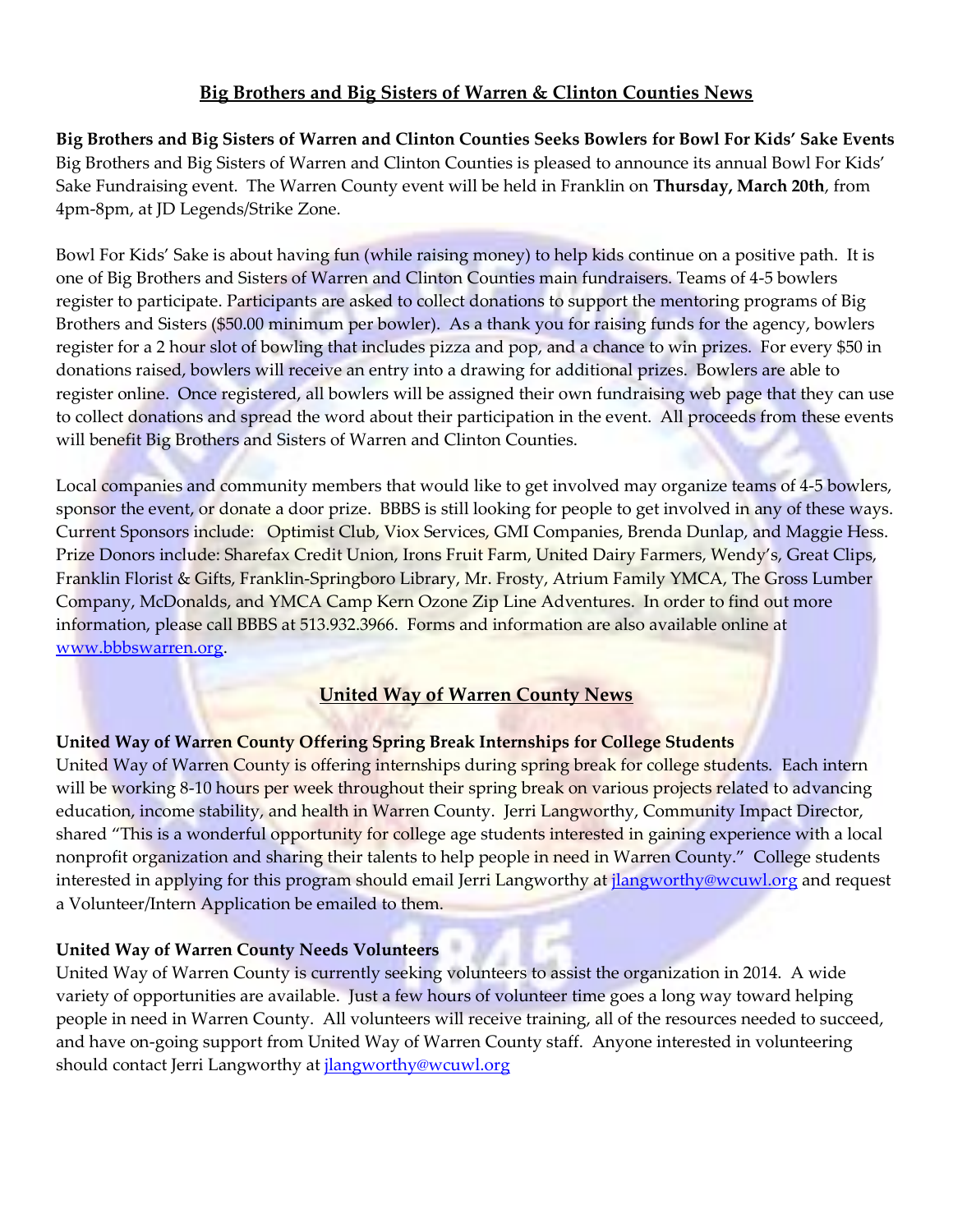## **United Way of Warren County to Hold Annual Meeting March 21, 2014**

United Way of Warren County will be holding its Annual Meeting on Friday, March 21, 2014 at the Cincinnati Marriott Northeast, Mason, Ohio. The luncheon will be from 11:30 a.m. -1:00 p.m. and the cost is \$20 per person. This event is sponsored by Flynn & Company, Inc.

All supporters are encouraged to attend to celebrate United Way of Warren County's work in 2013 and community leadership award recipients. Please visit the website, [www.warrencountyunitedway.org](http://www.warrencountyunitedway.org/) to make reservations.

United Way of Warren County is a local, independent nonprofit serving all of Warren County. The organization's mission is to improve lives by connecting people, organizations and resources to meet the needs of the community. United Way of Warren County currently supports 53 different non-profit programs advancing education, income and health. For more information, visit [www.warrencountyunitedway.org.](http://www.warrencountyunitedway.org/)

# **Friends of the Little Miami State Park News**

#### **Participate in Friends of the Little Miami State Park's Survey**

We want to know what you like and dislike, about the Little Miami Trail, and how we can improve it.

This survey is attempting to find out many things about your trail experience, and we hope that you value the Trail and our 100% volunteer group, enough to participate in this survey. There are 12 sections and should only take about 5 minutes to complete.

Please forward this survey to anyone that you believe has an interest in using, or improving the trail. There is a link at the bottom of this block that makes forwarding very easy. We also encourage each member of your household to submit their own survey.

All of your comments and answers will be combined with the other respondents and will be used to help guide decisions made by the Board of the Friends of the Little Miami State Park. (FLMSP)

We have safeguards in place to ensure your privacy, if you chose to give us your contact information we may contact you, if you do not, we will remove all tracking data prior to sharing any results. Thank you in advance for your help.

#### **[Take this survey](http://r20.rs6.net/tn.jsp?f=001037RAQ8dJ_NinQ8fOhrccSR86uTZcBF24twFS_TLj6NPBCs8haKl1kAsQbZK2QgpeyYlVMJSOP9i7TW_slOYmHtOyz41Eupxvf6ZNJw3Q5e1Wi05eejHqMQRFLtiPMwUrg0yCs_WXji-GtoDUT_y7-j1oRJFok_y0TZSoxjbkTb_tZzg1FM1sL5qfFdjDzmQp-0IexhWMBz7_YiIJmqRtYTH3GOOnPhFzqaCYQ15qf6IWUnuqqBRBnJ5CkN0A-NfoWG9wwUGDFu1hhssXXSgICUUlVBYI_UnjbA1ym9jLOTZJue7xUJ3uw==&c=IspkWvd_is4VO0IjMrf7LpKUXhEl-JZnMlrwdYkjf7TO46GCGL1m7w==&ch=xwTOie5yFjmenS0_hHcOt0KG4STvCIb_xAS6i_kT1cYELfoZpOr7xA==)**

Thank you for participating in the survey, we anticipate that your feedback will help us to plan future improvements to the trail.

The survey questions are the compilation of many people's efforts, and a lot of thought. As a board we felt that we needed to reach out to our Customers (mainly Trail Users), Members, and all other interested parties, to ensure that we are representing you, and spending our limited funds wisely.

#### **Little Miami Scenic Trail Hotline**

Call 513.212.6958 to report downed trees or other non-emergency safety issues. Add this number to your phone contacts!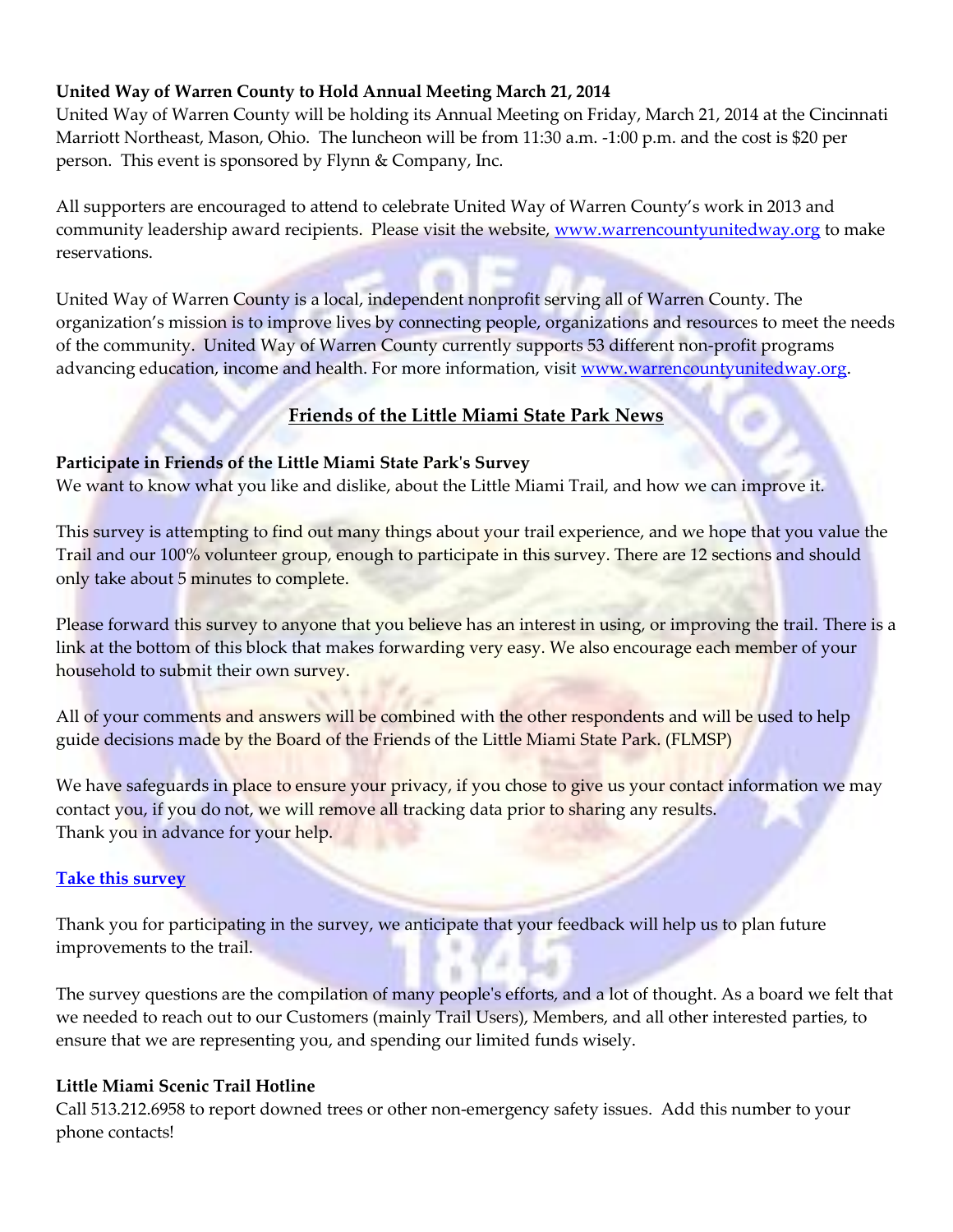#### **Ohio-to-Erie Trail Maps are Here!**

Thanks to The Ohio to Erie Trail Fund and its supporters, a set of maps covering all 300 miles of the Trail is now available. Each of the four maps is 8 by 25 inches, folded into six panels, featuring a map, mileage, and a written description of the trail section. You can order the user-friendly map set from the Ohio to Erie Trail Fund for only \$2.75 to cover postage and handlin[g here.](http://r20.rs6.net/tn.jsp?f=0018cB_GQ75L_P2km9dqO8AduZc4GM0NAfQHD7wTyTY10xoPoD1z_LkTtuQoE8Aggpg-wPAZoxCk04PXA-RTneOadHolp4gg4TsWE4G5MT-GoS2_L3jitDjpDdTIOpel9DxDVd_uAei4X4WryTF4S_aqoGyI8_6joLzS0CVDyitf6Ln4qMCf2fMlBgwXV45QW82iwmq5hGmPCU=&c=q4uc-H9Zrjh9KuKyMg053GRRnDV3ntFYZc9HQJBLBzNTKedFX_oAUw==&ch=-WEH9J3jUbpB499pfbs1eqgzYdppR_q7_09SROGHNA6x8DeUcSZPSg==)

#### **Help Wanted: Volunteer & Donor Recognition**

Our all-volunteer organization succeeds or fails based on our ability to recruit, motivate, and recognize our many donors and volunteers. If you think recognizing people is both important and fun, we can use your skills. Respond to this newsletter or to **trailmail@flmsp.org** to express your interest or to learn more.

## **Warren County Small Business Development Alliance News**

#### **Warren County Business Expo - March 25**

On **Tuesday, March, 25, 2014**, the Warren County Small Business Development Center and the U. S. Small Business Administration is hosting the Warren County Business Expo. This will be an all-day event at the Warren County Career Center, 3525 North State Route 48, Lebanon, Ohio 45036. The Warren County Business Expo will feature free training, free parking and free marketing tables. Breakfast and lunch will be \$20.00 per person. Come to market your business, network with other Warren County businesses, and take advantage of the all the free training. For more information or to register, please contact Gwen at [Gwendolyn.List@sba.gov](mailto:Gwendolyn.List@sba.gov) or 513.684.2814 ext. 200. Please click on the link below to access the flyer for this event. Please register each person individually.



#### **Free Seminar "Steps to Starting Your New Business" – March 26**

The Warren County Small Business Development Alliance is sponsoring a FREE SEMINAR "Steps to Starting Your New Business" on **Wednesday, March 26, 2014**, from 2:30PM – 4:30PM. The seminar will be held at WesBanco, 717 Reading Road, Mason, Ohio 45040.

Topics to be discussed: Business Plans, The Business Name, Professional Service Providers, Taxes, Licenses, Permits, Legal Issues, Record Keeping, Business Loans and Alternative Financing and much more…

Anyone considering staring up a business or anyone who recently started a business should attend.

You have three ways to register for the event:

- Register on line at http://clients.ohiosbdc.ohio.gov/events.aspx
- Call Angela Steffen at 513-695-2090,
- Email [Angela.Steffen@co.warren.oh.us](mailto:Angela.Steffen@co.warren.oh.us)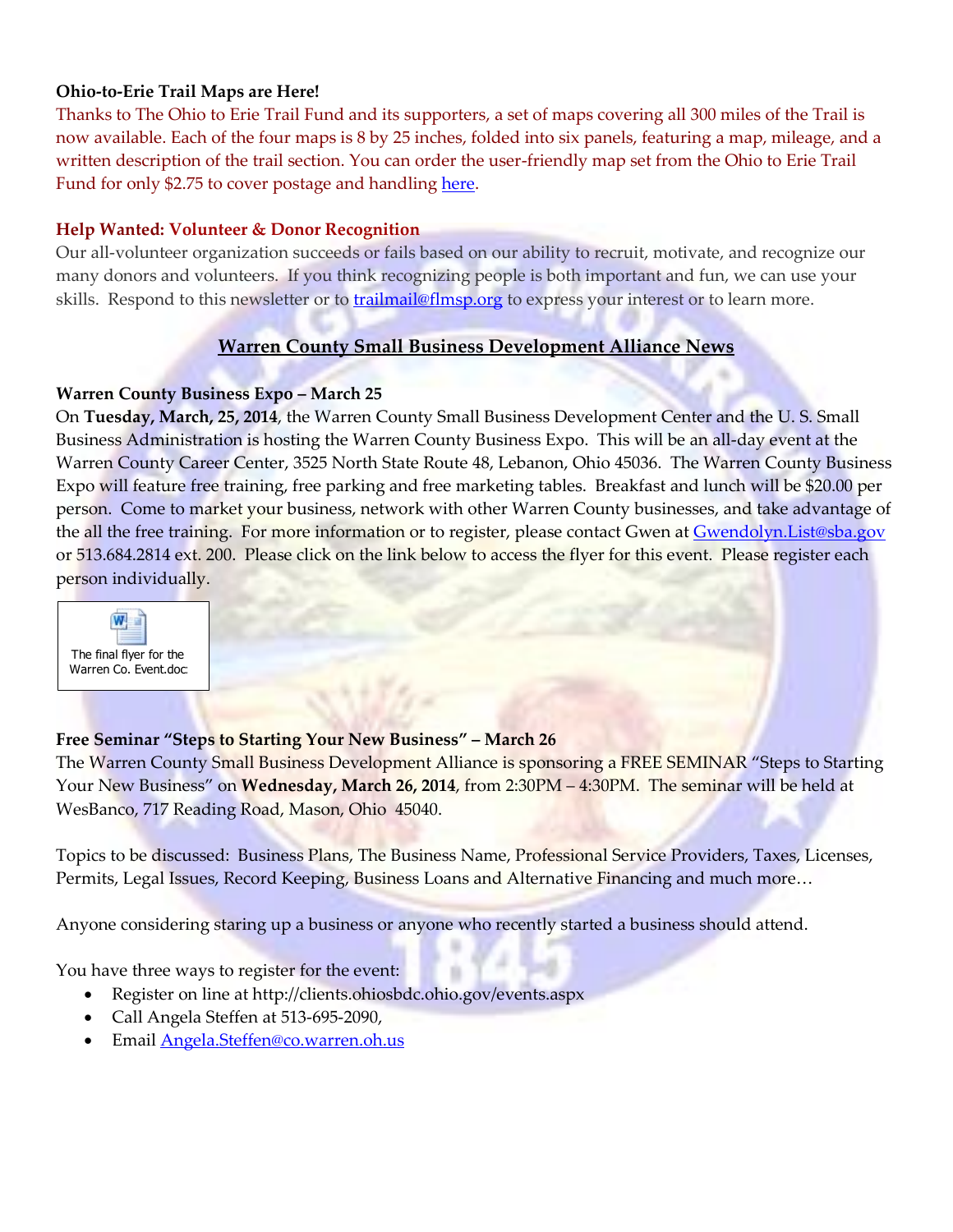## **U. S. Small Business Administration News**

#### **[Financial Resources for Your Rural-Based Business](http://links.govdelivery.com/track?type=click&enid=ZWFzPTEmbWFpbGluZ2lkPTIwMTQwMjAyLjI4MzIwOTMxJm1lc3NhZ2VpZD1NREItUFJELUJVTC0yMDE0MDIwMi4yODMyMDkzMSZkYXRhYmFzZWlkPTEwMDEmc2VyaWFsPTE3OTQ3NDMwJmVtYWlsaWQ9cm9kLnNtaXRoQHZpbC5tb3Jyb3cub2gudXMmdXNlcmlkPXJvZC5zbWl0aEB2aWwubW9ycm93Lm9oLnVzJmZsPSZleHRyYT1NdWx0aXZhcmlhdGVJZD0mJiY=&&&114&&&http://www.sba.gov/community/blogs/financial-resources-your-rural-based-business)**

If your small business is located in a rural area and you're looking for a loan, have you explored the Small/Rural Lender Advantage (S/RLA) initiative? It's designed to accommodate unique loan processing needs of small community and rural-based lenders and applicants. [> Read more](http://links.govdelivery.com/track?type=click&enid=ZWFzPTEmbWFpbGluZ2lkPTIwMTQwMjAyLjI4MzIwOTMxJm1lc3NhZ2VpZD1NREItUFJELUJVTC0yMDE0MDIwMi4yODMyMDkzMSZkYXRhYmFzZWlkPTEwMDEmc2VyaWFsPTE3OTQ3NDMwJmVtYWlsaWQ9cm9kLnNtaXRoQHZpbC5tb3Jyb3cub2gudXMmdXNlcmlkPXJvZC5zbWl0aEB2aWwubW9ycm93Lm9oLnVzJmZsPSZleHRyYT1NdWx0aXZhcmlhdGVJZD0mJiY=&&&114&&&http://www.sba.gov/community/blogs/financial-resources-your-rural-based-business)

#### **[Free Online Training: Contracting for Veteran Entrepreneurs](http://links.govdelivery.com/track?type=click&enid=ZWFzPTEmbWFpbGluZ2lkPTIwMTQwMjAyLjI4MzIwOTMxJm1lc3NhZ2VpZD1NREItUFJELUJVTC0yMDE0MDIwMi4yODMyMDkzMSZkYXRhYmFzZWlkPTEwMDEmc2VyaWFsPTE3OTQ3NDMwJmVtYWlsaWQ9cm9kLnNtaXRoQHZpbC5tb3Jyb3cub2gudXMmdXNlcmlkPXJvZC5zbWl0aEB2aWwubW9ycm93Lm9oLnVzJmZsPSZleHRyYT1NdWx0aXZhcmlhdGVJZD0mJiY=&&&101&&&http://www.sba.gov/tools/sba-learning-center/training/contracting-opportunities-veteran-entrepreneurs)**

Check out SBA's updated training course on Contracting Opportunities for Veteran Entrepreneurs. This improved self-paced course gives an introduction to federal contracting opportunities for Vets, including how to land government contracts, the importance of industry clusters and how to access SBA certification. [> Read more](http://links.govdelivery.com/track?type=click&enid=ZWFzPTEmbWFpbGluZ2lkPTIwMTQwMjAyLjI4MzIwOTMxJm1lc3NhZ2VpZD1NREItUFJELUJVTC0yMDE0MDIwMi4yODMyMDkzMSZkYXRhYmFzZWlkPTEwMDEmc2VyaWFsPTE3OTQ3NDMwJmVtYWlsaWQ9cm9kLnNtaXRoQHZpbC5tb3Jyb3cub2gudXMmdXNlcmlkPXJvZC5zbWl0aEB2aWwubW9ycm93Lm9oLnVzJmZsPSZleHRyYT1NdWx0aXZhcmlhdGVJZD0mJiY=&&&101&&&http://www.sba.gov/tools/sba-learning-center/training/contracting-opportunities-veteran-entrepreneurs)

## **[Use Your Sales Forecast and Expense Budget to Define your Startup](http://links.govdelivery.com/track?type=click&enid=ZWFzPTEmbWFpbGluZ2lkPTIwMTQwMjAyLjI4MzIwOTMxJm1lc3NhZ2VpZD1NREItUFJELUJVTC0yMDE0MDIwMi4yODMyMDkzMSZkYXRhYmFzZWlkPTEwMDEmc2VyaWFsPTE3OTQ3NDMwJmVtYWlsaWQ9cm9kLnNtaXRoQHZpbC5tb3Jyb3cub2gudXMmdXNlcmlkPXJvZC5zbWl0aEB2aWwubW9ycm93Lm9oLnVzJmZsPSZleHRyYT1NdWx0aXZhcmlhdGVJZD0mJiY=&&&116&&&http://www.sba.gov/community/blogs/use-your-sales-forecast-and-expense-budget-define-your-startup)**

Gain some insight from business planning expert Tim Berry about the value of sales forecasting and expense budgets as you make your business plans. Through a classic restaurant example, learn how planning is a vital part of the process of starting a business.

[> Read more](http://links.govdelivery.com/track?type=click&enid=ZWFzPTEmbWFpbGluZ2lkPTIwMTQwMjAyLjI4MzIwOTMxJm1lc3NhZ2VpZD1NREItUFJELUJVTC0yMDE0MDIwMi4yODMyMDkzMSZkYXRhYmFzZWlkPTEwMDEmc2VyaWFsPTE3OTQ3NDMwJmVtYWlsaWQ9cm9kLnNtaXRoQHZpbC5tb3Jyb3cub2gudXMmdXNlcmlkPXJvZC5zbWl0aEB2aWwubW9ycm93Lm9oLnVzJmZsPSZleHRyYT1NdWx0aXZhcmlhdGVJZD0mJiY=&&&116&&&http://www.sba.gov/community/blogs/use-your-sales-forecast-and-expense-budget-define-your-startup)

#### **Webinar: Financing Your Business & SBA Programs and Services**

The Small Business Administration Columbus District Office will present a FREE webinar for small business owners and entrepreneurs through ATT Connect. This webinar will provide information about financing options for your business; SBA loans, programs and services; how to apply for a loan; and, what to include in your business plan. The webinar should last about 40 minutes with a Q&A at the end. ATT Connect is a callin and web site login conferencing system which provides an audio presentation over the phone and a video presentation over the internet. All that is needed to participate is a computer with internet access and a phone to call a toll-free number. This webinar will be offered in 2014 on the following dates and times:

| Tuesday  | <b>March 11, 2014</b>  | $2:00$ pm |
|----------|------------------------|-----------|
| Thursday | April 10, 2014         | 11:00 am  |
| Tuesday  | May 6, 2014            | $2:00$ pm |
| Thursday | <b>June 5, 2014</b>    | 11:00 am  |
| Tuesday  | <b>July 15, 2014</b>   | $2:00$ pm |
| Thursday | <b>August 14, 2014</b> | 11:00 am  |
| Tuesday  | September 9, 2014      | $2:00$ pm |
| Thursday | <b>October 9, 2014</b> | 11:00 am  |
| Tuesday  | November 4, 2014       | $2:00$ pm |
| Thursday | December 4, 2014       | 11:00 am  |

The Webinar is FREE, but registration is required so that you may receive instructions and the access code needed to participate. You may register by contacting Robin Wotring at (614) 469-6860 x282 or [robin.wotring@sba.gov.](mailto:robin.wotring@sba.gov) **Please indicate which webinar session you wish to attend.**  Source: SBA.gov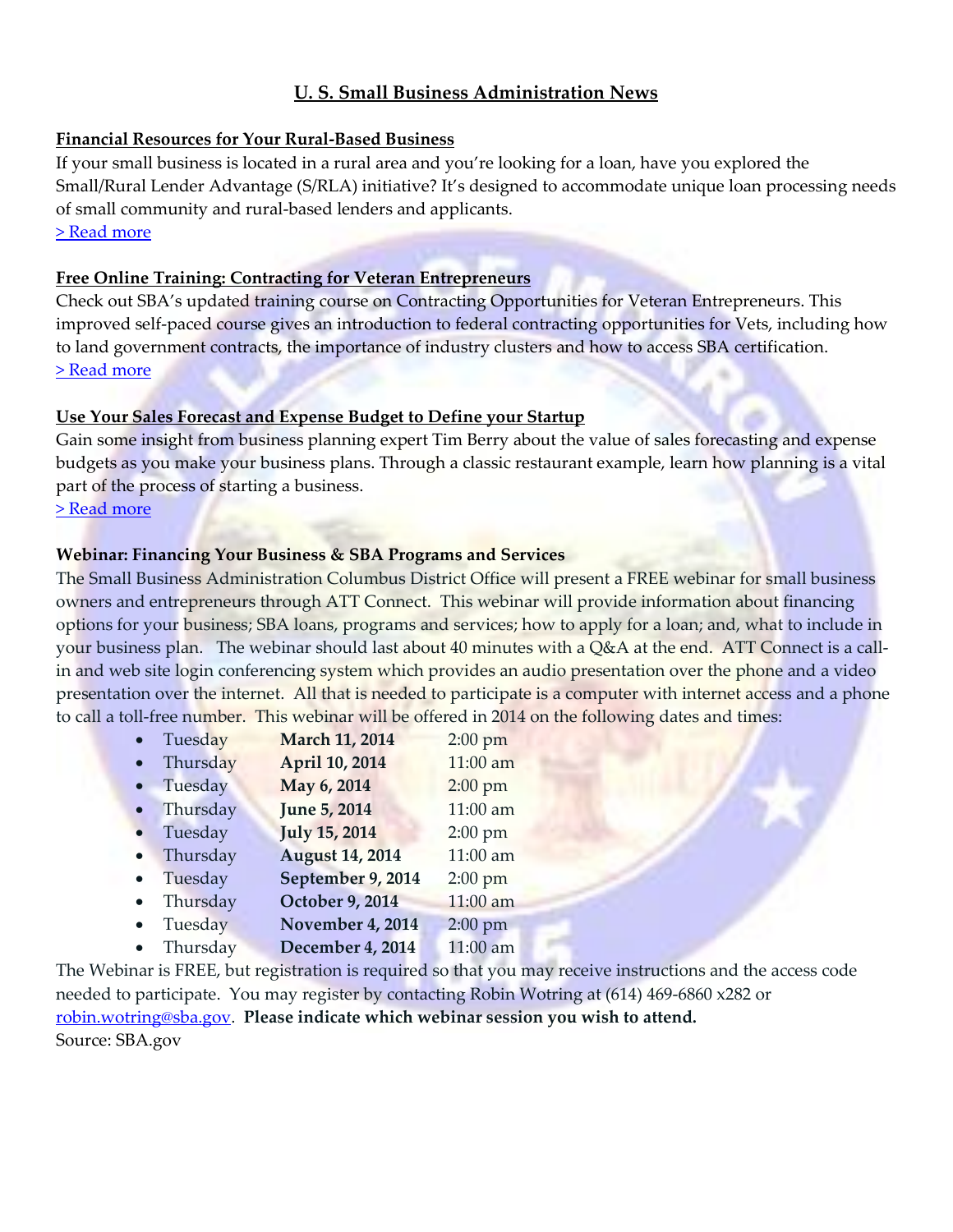#### **Ohio Business Matchmaker April 23rd & 24th, 2014 at The Hope Hotel in Fairborn, Ohio**

Where Government and Business Come Together

- When: **Wednesday, April 23, 2014** 12:30 4:30 p.m. Pre-Conference Training and Registration **Thursday, April 24, 2014** 7:30 a.m – 4:30 p.m. Registration Business Matchmaker and Training Where: Hope Hotel and Richard C. Holbrooke Conference Center 10823 Chidlaw Road, Building #823, Area A, Gate 12A Wright-Patterson Air Force Base, Ohio 45433
- What: The Ohio Business Matchmaker is a unique event designed to bring together potential qualified suppliers with buyers from federal, state, local and prime contractors to fulfill their contracting needs and requirements. Buyers and suppliers will have the opportunity to meet for 10 minutes in one-on-one sessions to discuss billions of dollars' worth of upcoming opportunities. This event also provides training sessions aimed at guiding small, minority, veteran, woman and HUBZone businesses on requirements and expectations on how to do business with government agencies and prime contractors.

Registration information and additional details will soon be available. Source: SBA.gov

# **News You Can Use**

#### **[Embracing Energy Efficiency…and Your Utility Bill](http://links.govdelivery.com/track?type=click&enid=ZWFzPTEmbWFpbGluZ2lkPTIwMTQwMzAzLjI5NTcwNTUxJm1lc3NhZ2VpZD1NREItUFJELUJVTC0yMDE0MDMwMy4yOTU3MDU1MSZkYXRhYmFzZWlkPTEwMDEmc2VyaWFsPTE3OTc0NjUzJmVtYWlsaWQ9cm9kLnNtaXRoQHZpbC5tb3Jyb3cub2gudXMmdXNlcmlkPXJvZC5zbWl0aEB2aWwubW9ycm93Lm9oLnVzJmZsPSZleHRyYT1NdWx0aXZhcmlhdGVJZD0mJiY=&&&100&&&http://usodep.blogs.govdelivery.com/2014/03/03/embracing-energy-efficiencyand-your-utility-bill/)**

By Guest Blogger Alexis Powers, Digital Communications Specialist at the National Renewable Energy [Laboratory, U.S. Department of Energy](http://links.govdelivery.com/track?type=click&enid=ZWFzPTEmbWFpbGluZ2lkPTIwMTQwMzAzLjI5NTcwNTUxJm1lc3NhZ2VpZD1NREItUFJELUJVTC0yMDE0MDMwMy4yOTU3MDU1MSZkYXRhYmFzZWlkPTEwMDEmc2VyaWFsPTE3OTc0NjUzJmVtYWlsaWQ9cm9kLnNtaXRoQHZpbC5tb3Jyb3cub2gudXMmdXNlcmlkPXJvZC5zbWl0aEB2aWwubW9ycm93Lm9oLnVzJmZsPSZleHRyYT1NdWx0aXZhcmlhdGVJZD0mJiY=&&&101&&&http://www.nrel.gov/)

How do you feel when your monthly utility bill comes in the mail? Excited? Probably not. Curious? Maybe. Nervous? Possibly. The typical American household spends about \$2,000 every year to heat, cool, light and run appliances in the home. Those monthly utility bills can be especially unwelcome for low-income families, who spend about six percent of their total earnings to power basic needs.

Would you like to save about \$400 each year with free home energy upgrades, even if you rent or live in a mobile home? Absolutely. For an estimated 20 to 30 million U.S. households, this possibility is a reality through the [Energy Department's Weatherization Assistance Program \(WAP\)](http://links.govdelivery.com/track?type=click&enid=ZWFzPTEmbWFpbGluZ2lkPTIwMTQwMzAzLjI5NTcwNTUxJm1lc3NhZ2VpZD1NREItUFJELUJVTC0yMDE0MDMwMy4yOTU3MDU1MSZkYXRhYmFzZWlkPTEwMDEmc2VyaWFsPTE3OTc0NjUzJmVtYWlsaWQ9cm9kLnNtaXRoQHZpbC5tb3Jyb3cub2gudXMmdXNlcmlkPXJvZC5zbWl0aEB2aWwubW9ycm93Lm9oLnVzJmZsPSZleHRyYT1NdWx0aXZhcmlhdGVJZD0mJiY=&&&102&&&http://www1.eere.energy.gov/wip/wap.html).

WAP helps lower heating and cooling costs for low-income families by improving the energy efficiency of their homes while ensuring their health and safety. When applying for weatherization services, the program gives priority to people over 60 years of age, families with one or more members who have a disability and households with children...[.Read More about Embracing Energy Efficiency](http://links.govdelivery.com/track?type=click&enid=ZWFzPTEmbWFpbGluZ2lkPTIwMTQwMzAzLjI5NTcwNTUxJm1lc3NhZ2VpZD1NREItUFJELUJVTC0yMDE0MDMwMy4yOTU3MDU1MSZkYXRhYmFzZWlkPTEwMDEmc2VyaWFsPTE3OTc0NjUzJmVtYWlsaWQ9cm9kLnNtaXRoQHZpbC5tb3Jyb3cub2gudXMmdXNlcmlkPXJvZC5zbWl0aEB2aWwubW9ycm93Lm9oLnVzJmZsPSZleHRyYT1NdWx0aXZhcmlhdGVJZD0mJiY=&&&100&&&http://usodep.blogs.govdelivery.com/2014/03/03/embracing-energy-efficiencyand-your-utility-bill/) Source: Disability.gov

#### **Resources for Victims of Domestic Violence**

Domestic violence is a type of abuse in which someone close to you is hurting you. If you have a partner or spouse who abuses you emotionally, physically, and/or sexually, get help. If you are in immediate danger, call 911. For information about local shelters and other resources, call the [National Domestic Violence Hotline](http://links.govdelivery.com/track?type=click&enid=ZWFzPTEmbWFpbGluZ2lkPTIwMTMxMDI5LjI0NjE1NTExJm1lc3NhZ2VpZD1NREItUFJELUJVTC0yMDEzMTAyOS4yNDYxNTUxMSZkYXRhYmFzZWlkPTEwMDEmc2VyaWFsPTE3ODQyMjIzJmVtYWlsaWQ9cm9kLnNtaXRoQHZpbC5tb3Jyb3cub2gudXMmdXNlcmlkPXJvZC5zbWl0aEB2aWwubW9ycm93Lm9oLnVzJmZsPSZleHRyYT1NdWx0aXZhcmlhdGVJZD0mJiY=&&&100&&&http://www.thehotline.org/) at 1-800-799-7233 or 1-800-787-3224 (TTY). Find [more information about getting out of an abusive relationship,](http://links.govdelivery.com/track?type=click&enid=ZWFzPTEmbWFpbGluZ2lkPTIwMTMxMDI5LjI0NjE1NTExJm1lc3NhZ2VpZD1NREItUFJELUJVTC0yMDEzMTAyOS4yNDYxNTUxMSZkYXRhYmFzZWlkPTEwMDEmc2VyaWFsPTE3ODQyMjIzJmVtYWlsaWQ9cm9kLnNtaXRoQHZpbC5tb3Jyb3cub2gudXMmdXNlcmlkPXJvZC5zbWl0aEB2aWwubW9ycm93Lm9oLnVzJmZsPSZleHRyYT1NdWx0aXZhcmlhdGVJZD0mJiY=&&&101&&&http://womenshealth.gov/violence-against-women/get-help-for-violence/index.html) including safety planning and getting a court order of protection (restraining order). In the new Health Insurance Marketplace, domestic violence screening and counseling is covered as a [preventive service for](http://links.govdelivery.com/track?type=click&enid=ZWFzPTEmbWFpbGluZ2lkPTIwMTMxMDI5LjI0NjE1NTExJm1lc3NhZ2VpZD1NREItUFJELUJVTC0yMDEzMTAyOS4yNDYxNTUxMSZkYXRhYmFzZWlkPTEwMDEmc2VyaWFsPTE3ODQyMjIzJmVtYWlsaWQ9cm9kLnNtaXRoQHZpbC5tb3Jyb3cub2gudXMmdXNlcmlkPXJvZC5zbWl0aEB2aWwubW9ycm93Lm9oLnVzJmZsPSZleHRyYT1NdWx0aXZhcmlhdGVJZD0mJiY=&&&102&&&https://www.healthcare.gov/what-are-my-preventive-care-benefits/#part=2)  [women.](http://links.govdelivery.com/track?type=click&enid=ZWFzPTEmbWFpbGluZ2lkPTIwMTMxMDI5LjI0NjE1NTExJm1lc3NhZ2VpZD1NREItUFJELUJVTC0yMDEzMTAyOS4yNDYxNTUxMSZkYXRhYmFzZWlkPTEwMDEmc2VyaWFsPTE3ODQyMjIzJmVtYWlsaWQ9cm9kLnNtaXRoQHZpbC5tb3Jyb3cub2gudXMmdXNlcmlkPXJvZC5zbWl0aEB2aWwubW9ycm93Lm9oLnVzJmZsPSZleHRyYT1NdWx0aXZhcmlhdGVJZD0mJiY=&&&102&&&https://www.healthcare.gov/what-are-my-preventive-care-benefits/#part=2) You can [apply for a Marketplace insurance plan](http://links.govdelivery.com/track?type=click&enid=ZWFzPTEmbWFpbGluZ2lkPTIwMTMxMDI5LjI0NjE1NTExJm1lc3NhZ2VpZD1NREItUFJELUJVTC0yMDEzMTAyOS4yNDYxNTUxMSZkYXRhYmFzZWlkPTEwMDEmc2VyaWFsPTE3ODQyMjIzJmVtYWlsaWQ9cm9kLnNtaXRoQHZpbC5tb3Jyb3cub2gudXMmdXNlcmlkPXJvZC5zbWl0aEB2aWwubW9ycm93Lm9oLnVzJmZsPSZleHRyYT1NdWx0aXZhcmlhdGVJZD0mJiY=&&&103&&&https://www.healthcare.gov/how-do-i-apply-for-marketplace-coverage/) by mail, online, by phone, or in person. Source: USA.gov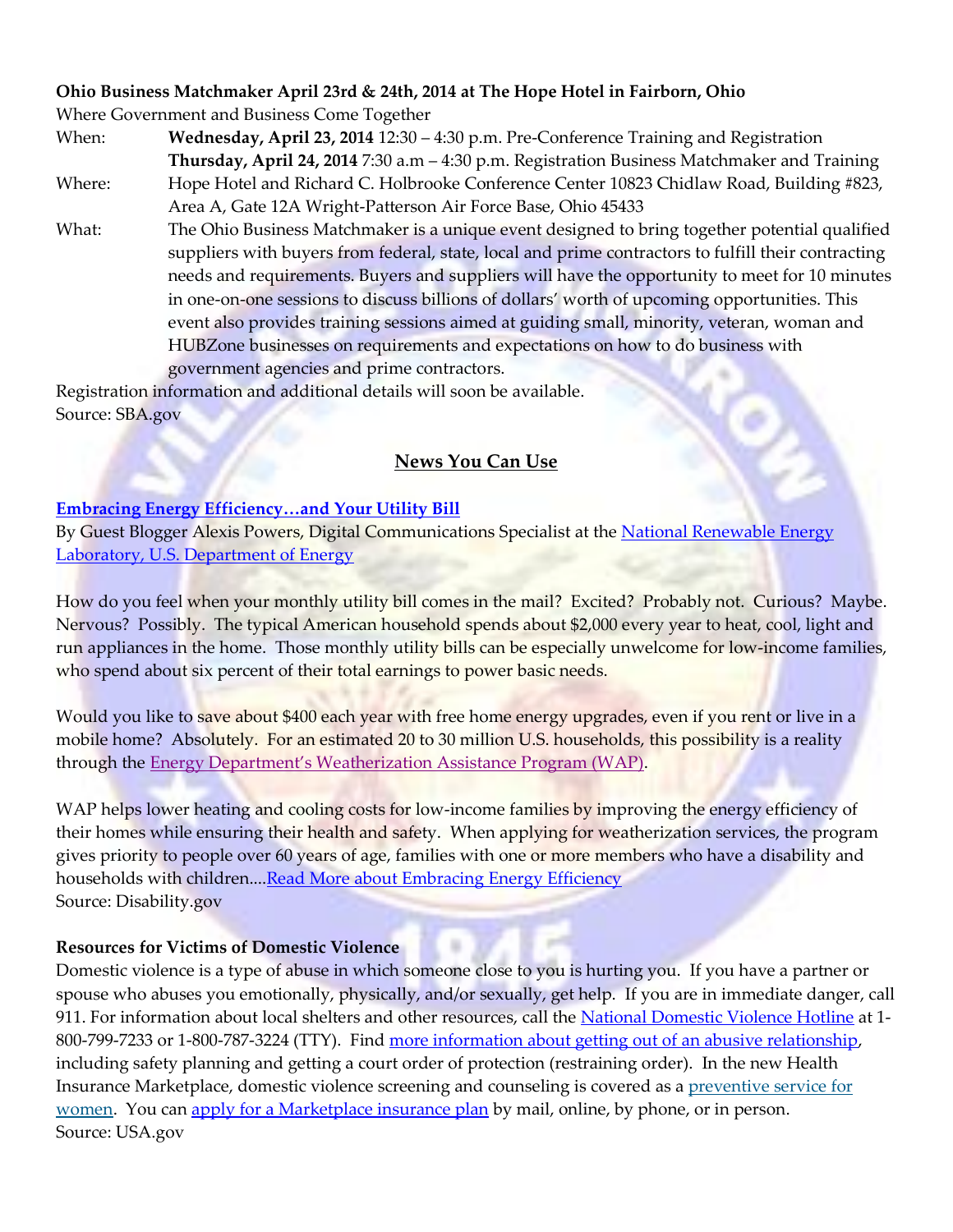## **Get Your Healthy Eating Habits Back on Track during National Nutrition Month**

After indulging in a long winter's worth of comfort food, March is an ideal time for getting eating habits back on track. That's why it's fitting that March is National Nutrition month-- and we're celebrating all month long! Each week we're sharing healthy eating tips, videos and other information you can use to make smart food choices and "[enjoy the taste of eating right](http://links.govdelivery.com/track?type=click&enid=ZWFzPTEmbWFpbGluZ2lkPTIwMTQwMzAzLjI5NTU1MDIxJm1lc3NhZ2VpZD1NREItUFJELUJVTC0yMDE0MDMwMy4yOTU1NTAyMSZkYXRhYmFzZWlkPTEwMDEmc2VyaWFsPTE3OTc0NDA5JmVtYWlsaWQ9cm9kLnNtaXRoQHZpbC5tb3Jyb3cub2gudXMmdXNlcmlkPXJvZC5zbWl0aEB2aWwubW9ycm93Lm9oLnVzJmZsPSZleHRyYT1NdWx0aXZhcmlhdGVJZD0mJiY=&&&100&&&http://www.eatright.org/NNM/#.Uw4ARe1e8ig)."

- Week one we'll share nutrition tips for kids.
- Week two you'll learn how to eat healthy while in college.
- Week three we'll highlight tools to help plan healthy meals for you and your family.
- Week four we'll share advice for eating healthy as you age.

Make sure to follow us on [Twitter,](http://links.govdelivery.com/track?type=click&enid=ZWFzPTEmbWFpbGluZ2lkPTIwMTQwMzAzLjI5NTU1MDIxJm1lc3NhZ2VpZD1NREItUFJELUJVTC0yMDE0MDMwMy4yOTU1NTAyMSZkYXRhYmFzZWlkPTEwMDEmc2VyaWFsPTE3OTc0NDA5JmVtYWlsaWQ9cm9kLnNtaXRoQHZpbC5tb3Jyb3cub2gudXMmdXNlcmlkPXJvZC5zbWl0aEB2aWwubW9ycm93Lm9oLnVzJmZsPSZleHRyYT1NdWx0aXZhcmlhdGVJZD0mJiY=&&&101&&&http://twitter.com/usagov) [Facebook,](http://links.govdelivery.com/track?type=click&enid=ZWFzPTEmbWFpbGluZ2lkPTIwMTQwMzAzLjI5NTU1MDIxJm1lc3NhZ2VpZD1NREItUFJELUJVTC0yMDE0MDMwMy4yOTU1NTAyMSZkYXRhYmFzZWlkPTEwMDEmc2VyaWFsPTE3OTc0NDA5JmVtYWlsaWQ9cm9kLnNtaXRoQHZpbC5tb3Jyb3cub2gudXMmdXNlcmlkPXJvZC5zbWl0aEB2aWwubW9ycm93Lm9oLnVzJmZsPSZleHRyYT1NdWx0aXZhcmlhdGVJZD0mJiY=&&&102&&&http://facebook.com/usagov) [Google+](http://links.govdelivery.com/track?type=click&enid=ZWFzPTEmbWFpbGluZ2lkPTIwMTQwMzAzLjI5NTU1MDIxJm1lc3NhZ2VpZD1NREItUFJELUJVTC0yMDE0MDMwMy4yOTU1NTAyMSZkYXRhYmFzZWlkPTEwMDEmc2VyaWFsPTE3OTc0NDA5JmVtYWlsaWQ9cm9kLnNtaXRoQHZpbC5tb3Jyb3cub2gudXMmdXNlcmlkPXJvZC5zbWl0aEB2aWwubW9ycm93Lm9oLnVzJmZsPSZleHRyYT1NdWx0aXZhcmlhdGVJZD0mJiY=&&&103&&&http://plus.google.com/+usagov) or [our blog](http://links.govdelivery.com/track?type=click&enid=ZWFzPTEmbWFpbGluZ2lkPTIwMTQwMzAzLjI5NTU1MDIxJm1lc3NhZ2VpZD1NREItUFJELUJVTC0yMDE0MDMwMy4yOTU1NTAyMSZkYXRhYmFzZWlkPTEwMDEmc2VyaWFsPTE3OTc0NDA5JmVtYWlsaWQ9cm9kLnNtaXRoQHZpbC5tb3Jyb3cub2gudXMmdXNlcmlkPXJvZC5zbWl0aEB2aWwubW9ycm93Lm9oLnVzJmZsPSZleHRyYT1NdWx0aXZhcmlhdGVJZD0mJiY=&&&104&&&http://blog.usa.gov) to get the late[s](http://links.govdelivery.com/track?type=click&enid=ZWFzPTEmbWFpbGluZ2lkPTIwMTQwMzAzLjI5NTU1MDIxJm1lc3NhZ2VpZD1NREItUFJELUJVTC0yMDE0MDMwMy4yOTU1NTAyMSZkYXRhYmFzZWlkPTEwMDEmc2VyaWFsPTE3OTc0NDA5JmVtYWlsaWQ9cm9kLnNtaXRoQHZpbC5tb3Jyb3cub2gudXMmdXNlcmlkPXJvZC5zbWl0aEB2aWwubW9ycm93Lm9oLnVzJmZsPSZleHRyYT1NdWx0aXZhcmlhdGVJZD0mJiY=&&&105&&&https://public.govdelivery.com/accounts/USAGOV/subscriber/new?topic_id=USAGOV_15)t updates. And since we know few things in life are harder than getting kids to eat their fruits and veggies, join [Kids.gov](http://links.govdelivery.com/track?type=click&enid=ZWFzPTEmbWFpbGluZ2lkPTIwMTQwMzAzLjI5NTU1MDIxJm1lc3NhZ2VpZD1NREItUFJELUJVTC0yMDE0MDMwMy4yOTU1NTAyMSZkYXRhYmFzZWlkPTEwMDEmc2VyaWFsPTE3OTc0NDA5JmVtYWlsaWQ9cm9kLnNtaXRoQHZpbC5tb3Jyb3cub2gudXMmdXNlcmlkPXJvZC5zbWl0aEB2aWwubW9ycm93Lm9oLnVzJmZsPSZleHRyYT1NdWx0aXZhcmlhdGVJZD0mJiY=&&&106&&&http://kids.gov) for a Twitter chat on Wednesday, March 5 at 1 p.m. ET. We'll be sharing tips and trading secrets on how to make sure your kids are eating a balanced diet. Follow [@Kidsgov](http://links.govdelivery.com/track?type=click&enid=ZWFzPTEmbWFpbGluZ2lkPTIwMTQwMzAzLjI5NTU1MDIxJm1lc3NhZ2VpZD1NREItUFJELUJVTC0yMDE0MDMwMy4yOTU1NTAyMSZkYXRhYmFzZWlkPTEwMDEmc2VyaWFsPTE3OTc0NDA5JmVtYWlsaWQ9cm9kLnNtaXRoQHZpbC5tb3Jyb3cub2gudXMmdXNlcmlkPXJvZC5zbWl0aEB2aWwubW9ycm93Lm9oLnVzJmZsPSZleHRyYT1NdWx0aXZhcmlhdGVJZD0mJiY=&&&107&&&http://twitter.com/kidsgov) on Twitter and use the hashtag #NNMforKids to follow the conversation.

Source: USA.gov

## **Free Tax Return Preparation -- See If You Qualify**

If you need help preparing your tax return, learn about the IRS Volunteer Income Tax Assistance (VITA) and Tax Counseling for the Elderly (TCE) programs.

VITA Program: If you make \$52,000 or less, IRS-certified volunteers can inform you about tax credits for which you may qualify, and prepare a basic tax return with electronic filing.

TCE Program: If you are 60 years of age or older, you may qualify for free tax help from IRS-certified volunteers who specialize in issues unique to seniors.

There are thousands of locations across the United States where you can get free tax help through the VITA [and TCE programs.](http://links.govdelivery.com/track?type=click&enid=ZWFzPTEmbWFpbGluZ2lkPTIwMTQwMjI4LjI5NDc4MzgxJm1lc3NhZ2VpZD1NREItUFJELUJVTC0yMDE0MDIyOC4yOTQ3ODM4MSZkYXRhYmFzZWlkPTEwMDEmc2VyaWFsPTE3OTcyMzQ4JmVtYWlsaWQ9cm9kLnNtaXRoQHZpbC5tb3Jyb3cub2gudXMmdXNlcmlkPXJvZC5zbWl0aEB2aWwubW9ycm93Lm9oLnVzJmZsPSZleHRyYT1NdWx0aXZhcmlhdGVJZD0mJiY=&&&100&&&http://www.irs.gov/Individuals/Free-Tax-Return-Preparation-for-You-by-Volunteers)

Source: USA.gov

#### **Resources to Counter Bullying**

Kids see bullying every day. Teach them [how to be more than a bystander.](http://www.stopbullying.gov/respond/be-more-than-a-bystander/index.html) The website, Safe Supportive [Learning](http://safesupportivelearning.ed.gov/index.php) provides training and technical assistance, products and tools, and the latest research findings for [school administrators, teachers and other school staff. It covers](http://provides/) a variety of topics including bullying and [other school safety issues.](http://provides/) 

Source: KIDS.gov

#### **Start the Conversation Early About the Dangers of Underage Drinking**

Most young people ages 12 to 20 do not drink. However, in 2012, about 9.3 million young people in this age group, or one out of four, had used alcohol. It is important to talk with young people early and often about the dangers of underage drinking. Helping them to understand that they do not need to drink to fit in and have fun is key. It is also important to teach them ways to say no and how to cope with peer pressure. Teachers and parents can use the resources on [Too Smart to Start](http://www.toosmarttostart.samhsa.gov/Start.aspx) to begin the conversation. Source: KIDS.gov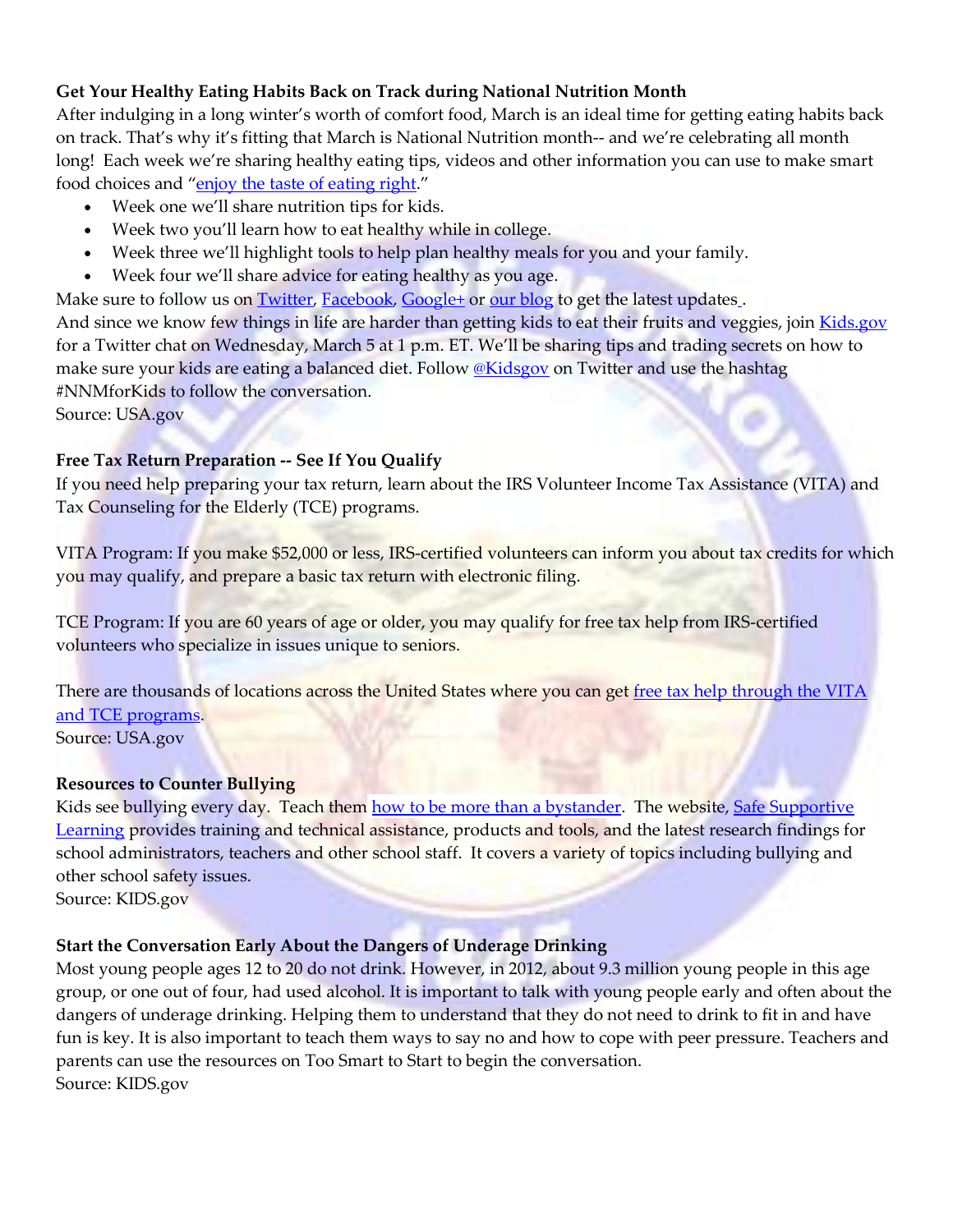## **March Madness Isn't Just About Basketball. March is "Mad" With Learning Opportunities! Check Out Our Calendar**

There are so many things going on in March. Our [Kids.gov Calendar](http://kids.usa.gov/grown-ups/calendar/march/index.shtml) features some wonderful resources about women who made history. We focus on Irish-Americans and St. Patrick's day. We have a section on National Consumer Protection week that has resources to teach kids about how ads try to influence their purchases. Finally, March is also National Nutrition Month, so we have shared some healthy recipes and fun activities to teach students how to make healthy food choices.

Source: KIDS.gov

#### **The Secret in the Cellar: An Educational Webcomic for Students**

What can bones tell us? In this [webcomic](http://anthropology.si.edu/writteninbone/comic/) students can read along as archeologists unravel a mystery of historical importance. After reading the webcomic, your students can check out the resources on this website to learn how scientist analyze artifacts and examine the skeleton for the tell-tale forensic clues that bring the deceased to life and establish the cause of death.

Source: KIDS.gov

#### **Why Do Students Care About Climate Change? Have Them Make a Video Explaining Why to Win Prizes!**

We apologize for the late notice, but we just found out about a fun climate change contest that will get your students' creative minds working overtime. Have your students create a video showing why they care about climate change and how they are reducing carbon pollution or preparing for the impacts of climate change. They can tell a story, use puppets, images, sing a song or whatever else they want to do. Single or group entries are allowed. The contest deadline has been extended to March 18. Check the [contest details](http://epa.gov/climatechange/kids/contest.html) for rules, how to enter, and prizes!

Source: KIDS.gov

#### **What Is the Best Way to Teach Healthy Eating During National Nutrition Month? Make it Fun!**

Helping your students learn how to make healthy food choices is a skill they will need for the rest of their lives. March is [National Nutrition Month](http://healthymeals.nal.usda.gov/features-month/march/national-nutrition-month) and we have compiled some great resources. We especially like some of the activities and games that help make learning about healthy eating, fun.

- [Food and Nutrition](http://www.cdc.gov/bam/nutrition/index.html) Bam!
- [Heart Healthy Foods Shopping List](http://www.healthfinder.gov/HealthTopics/Category/nutrition-and-physical-activity/nutrition/heart-healthy-foods-shopping-list)
- Recipes[: Cool and Healthy Treats](http://www.cdc.gov/bam/nutrition/cool-treats.html)
- [Recipes for Kids](http://kidshealth.org/kid/recipes/index.html)
- [Team Nutrition for Educators](http://teamnutrition.usda.gov/educators.html)
- Activity: [Dining Decisions](http://www.cdc.gov/bam/nutrition/dining-decisions.html)
- Activity: [How Many Fruits and Vegetables Do You Need?](http://www.cdc.gov/nutrition/everyone/fruitsvegetables/howmany.html)
- Activity: [SuperTracker](https://www.supertracker.usda.gov/default.aspx)
- Games: [Nutrition Games](http://www.nutritionexplorations.org/kids.php)
- Guides: [Nutrition Education for School Aged Children](http://healthymeals.nal.usda.gov/resource-library/nutrition-education/nutrition-education-school-aged-children)
- Video[: Kids Rock Nutrition in the Kitchen](http://www.nutrition.gov/life-stages/children/kids-kitchen)

Source: KIDS.gov

#### **Affordable Care Act Enrollment Deadline – March 31, 2014**

There was an extension to the Affordable Care Act enrollment period. You can continue to sign up at the [health insurance marketplace](https://www.healthcare.gov/marketplace/individual/) [through March 31.](https://www.healthcare.gov/marketplace/individual/)  Source: KIDS.gov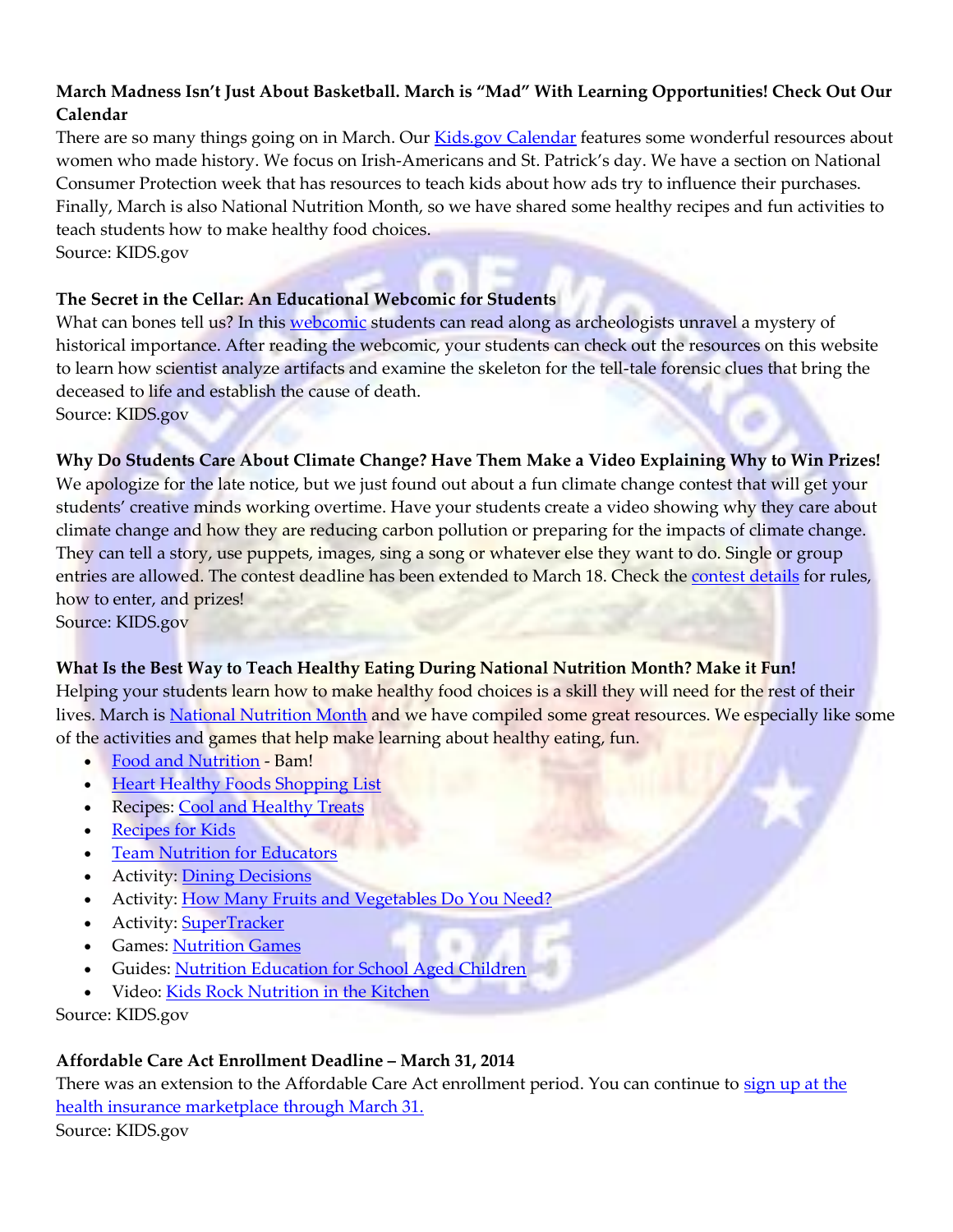# **Calendar of Events**

| Through              | Boy Scout Troop 838 Spring Mulch Sale                                                                                                                                                                                                                                           |
|----------------------|---------------------------------------------------------------------------------------------------------------------------------------------------------------------------------------------------------------------------------------------------------------------------------|
| March 14:            | For more information, please email <b>troop838mulch@hotmail.com</b>                                                                                                                                                                                                             |
| Through:<br>March 31 | Winter Energy Assistance Available through Warren County Community Services<br>For more information, please call WCCS HEAP at 866.747.1042                                                                                                                                      |
| March 5:             | 1:00 pm Wednesday Afternoon Bingo at Earl J. Maag Center<br>Earl J. Maag Retirement Community, 124 Pamela Drive, Morrow, Ohio 45152<br>For more information, please call the Earl J. Maag Retirement Community at 513.582.7231                                                  |
| March 5:             | 6:00 pm Hamilton Township Trustees Meeting<br>Hamilton Township Administration Building, 7780 South State Route 48, Maineville, Ohio 45039<br>For more information, please call 513.683.8520 or visit http://hamilton-township.org                                              |
| March 6:             | 11:45 am - 1:00 pm Little Miami Area Chamber of Commerce March Membership Meeting<br>Valley Vineyards, 2276 East U.S. Route 22 & State Route 3, Morrow, Ohio 45152<br>Please RSVP to Peoples First Savings Bank at 513.899.2040, by 5:00 pm on Tuesday, March 4                 |
| March 6:             | 3:00 pm - 4:00 pm Stitch-in-Time Group Meeting<br>Salem Township Public Library, 535 West Pike Street, Morrow, Ohio 45152<br>For more information, please call the Salem Township Public Library at 513.899.2588                                                                |
| March 6:             | 6:00 pm - 10:00 pm "It's Just Wine, Beer & Music" at Valley Vineyards<br>Valley Vineyards, 2276 East U.S. Route 22 & State Route 3, Morrow, Ohio 45152<br>For more information, please contact Valley Vineyards at 513.899.2485 or visit<br>http://www.valleyvineyards.com/     |
| March 6:             | 7:00 pm - 8:30 pm 2014 Kindergarten Readiness School Transition Session<br>Warren County Career Center, Commons Area, 3525 North State Route 48, Lebanon, Ohio 45036<br>For more information, please contact Kendra Murphy, Learning Lab Preschool Director, at<br>513.933.3937 |
| March 6:             | 7:00 pm Open Mic Night Hosted by Tony Hall at Plain Folk Café<br>Plain Folk Cafe - Music and Coffee House, 10177 State Route 132, Pleasant Plain, Ohio 45162<br>For more information, please visit www.plainfolkcafe.com or call 513.877.2526                                   |
| March 6:             | 7:30 pm Morrow Neighborhood Watch Meeting<br>Morrow Municipal Building, 150 East Pike Street, Morrow, Ohio 45152<br>For more information, please email Neighborhood Watch@vil.morrow.oh.us                                                                                      |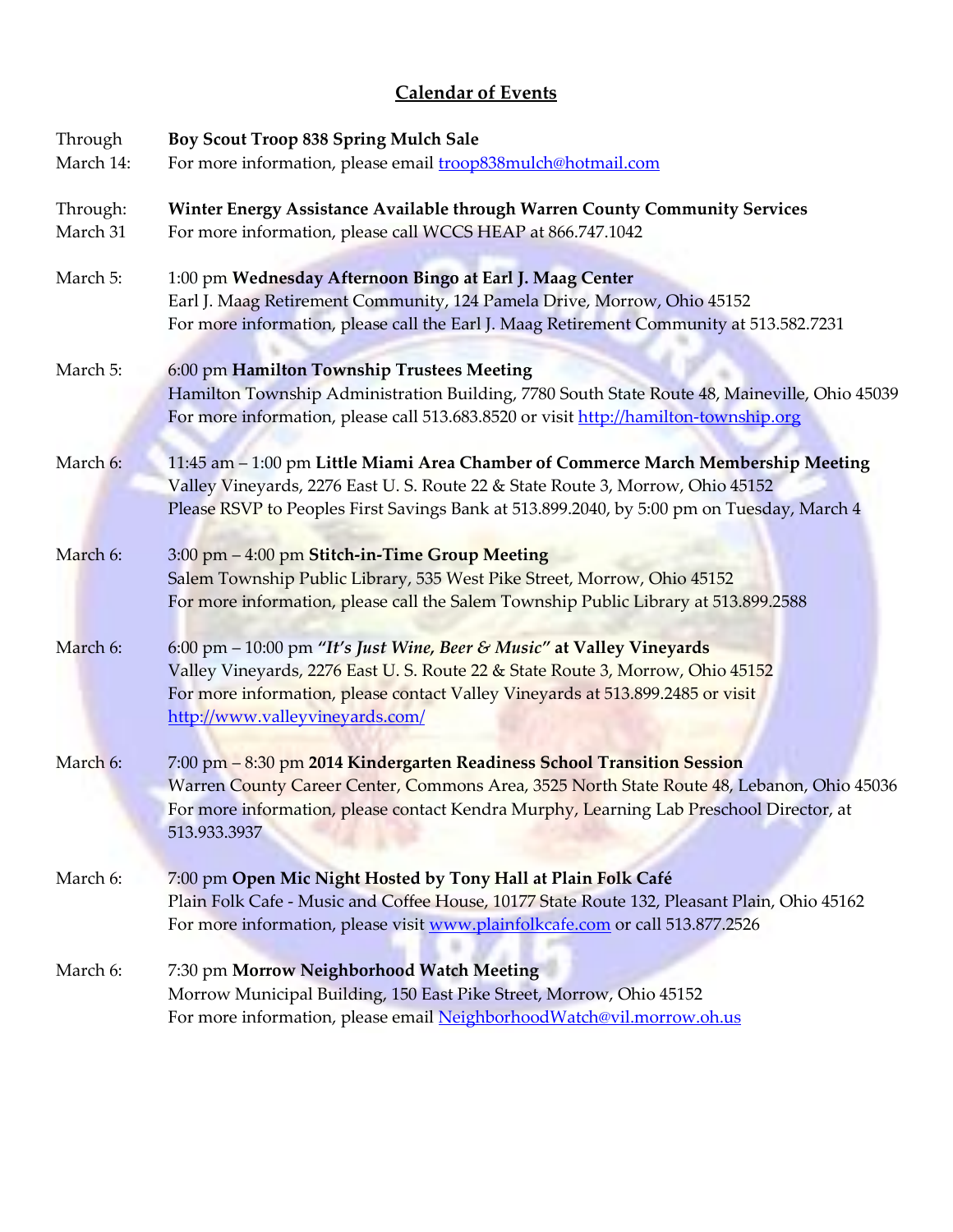| March 7-9: | 2014 Lebanon Quilt & Fabric Arts Show<br>The Warren County History Center and Lebanon Conference & Banquet Center, 105 &<br>121 South Broadway, Lebanon, Ohio 45036                                                                                                                                                                                                                                                                                                                                                             |
|------------|---------------------------------------------------------------------------------------------------------------------------------------------------------------------------------------------------------------------------------------------------------------------------------------------------------------------------------------------------------------------------------------------------------------------------------------------------------------------------------------------------------------------------------|
|            | For more information, please contact the Warren County Historical Society at 513.932.1817 or<br>email at wchs@wchsmuseum.org or American Treasures Productions<br>americantreasurespro@gmail.com                                                                                                                                                                                                                                                                                                                                |
| March 7:   | 7:30 pm Hannah Mae Rector (FREE) at Plain Folk Café<br>Plain Folk Cafe - Music and Coffee House, 10177 State Route 132, Pleasant Plain, Ohio 45162<br>For more information, please visit www.plainfolkcafe.com or call 513.877.2526                                                                                                                                                                                                                                                                                             |
| March 8:   | 11:00 am - 2:00 pm 4th Annual Caesar's Creek Polar Plunge to Benefit Special Olympics Ohio<br>Caesar Creek State Park Beach, State Route 73, Waynesville, Ohio 45068<br>For more information about the Caesar's Creek Polar Plunge contact Paige Ludwig at<br>pludwig@sooh.org or 614.239.7050.<br>To support Warren County Sheriff Larry Sims' Polar Bear Plunge to raise money for Special<br>Olympics Ohio, please visit<br>http://www.kintera.org/faf/donorReg/donorPledge.asp?ievent=1088402&supId=398675982&extSiteType=1 |
| March 8:   | 7:00 pm The Bluegrass Blowout: The Centerville Alternative Strings and<br>Kenny & Amanda Smith Band Concert<br>Centerville High School Performing Arts Center, 500 East Franklin Street Centerville, Ohio 45459<br>For more information, please visit http://myclassiccountry.com/events/                                                                                                                                                                                                                                       |
| March 8:   | 7:30 pm Ronnie Vaughn & Co. (FREE) at Plain Folk Café<br>Plain Folk Cafe - Music and Coffee House, 10177 State Route 132, Pleasant Plain, Ohio 45162<br>For more information, please visit www.plainfolkcafe.com or call 513.877.2526                                                                                                                                                                                                                                                                                           |
| March 9:   | Daylight Savings Time Begins! - Remember to move your clocks One Hour ahead as we<br>"Spring Forward" and replace the batteries in your smoke detectors                                                                                                                                                                                                                                                                                                                                                                         |
| March 9:   | 11:00 am - 4:00 pm The Great Tack Exchange<br>Bargains on Tack, Horse supplies, riding apparel, trailers, and more!<br>Warren County Fairgrounds Building C, 665 North Broadway, Lebanon, Ohio 45036<br>For more information, please call 513.494.1417 or visit www.warrencountyyohc.talkspot.com<br>or http://greattackexchange.webs.com                                                                                                                                                                                       |
| March 9:   | 12:00 pm Open Jam at Plain Folk Café<br>Plain Folk Cafe - Music and Coffee House, 10177 State Route 132, Pleasant Plain, Ohio 45162<br>For more information, please visit www.plainfolkcafe.com or call 513.877.2526                                                                                                                                                                                                                                                                                                            |
| March 9:   | 6:00 pm Divorce Care Recovery Seminar & Support Group at Fellowship of Praise<br>Fellowship of Praise Church, 8625 U.S. Route 22 & State Route 3, Clarksville, Ohio 45113<br>For more information, please visit http://fopchurch.net/                                                                                                                                                                                                                                                                                           |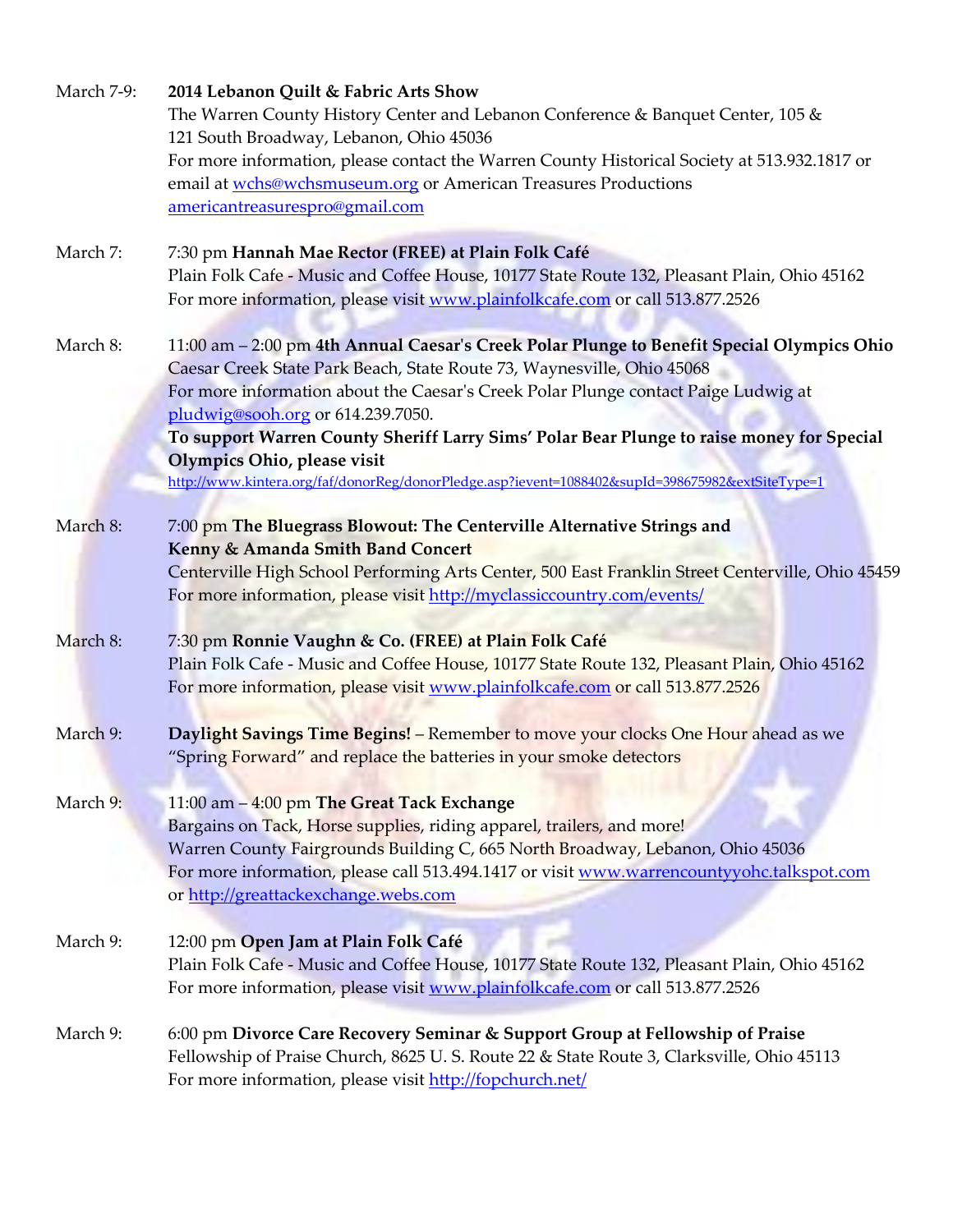| March 10: | 6:00 pm Little Miami Local Schools Business Advisory Council Meeting<br>Little Miami Intermediate School, 7247 Zoar Road, Maineville, Ohio 45039<br>For more information, please visit http://www.littlemiamischools.com/content_page.aspx?cid=572                                                                                                              |
|-----------|-----------------------------------------------------------------------------------------------------------------------------------------------------------------------------------------------------------------------------------------------------------------------------------------------------------------------------------------------------------------|
| March 10: | 6:00 pm - 8:00 pm Teen Tech Week: 'DIY' Duct Tape Crafts!<br>Salem Township Public Library, 535 West Pike Street, Morrow, Ohio 45152<br>For more information, please call the Salem Township Public Library at 513.899.2588                                                                                                                                     |
| March 11: | 5:30 pm - 8:00 pm Teen Movie Night & Teen Tech Week 'DIY' Ice Cream Bar<br>Salem Township Public Library, 535 West Pike Street, Morrow, Ohio 45152<br>For more information, please call the Salem Township Public Library at 513.899.2588                                                                                                                       |
| March 11: | 6:00 pm Alzheimer's Association Conducting Alzheimer's/Dementia Presentation at<br>Pine Ridge Skilled Nursing & Rehabilitation<br>Pine Ridge Skilled Nursing & Rehabilitation, 463 East Pike Street, Morrow, Ohio 45152<br>For more information, please contact Pine Ridge Skilled Nursing & Rehabilitation at 937.701.8847                                     |
| March 11: | 6:00 pm Morrow Village Council Meeting<br>Morrow Municipal Building, 150 East Pike Street, Morrow, Ohio 45152<br>For more information, please call 513.899.2821 or visit www.vil.morrow.oh.us                                                                                                                                                                   |
| March 11: | 7:00 pm Salem Township Trustees Meeting<br>Salem-Morrow Fire Department, 5270 East U. S. Route 22 & State Route 3, Morrow, Ohio 45152<br>For more information, please visit the Salem Township website at:<br>www.salemtownship-warrencounty.com                                                                                                                |
| March 12: | 1:00 pm - 3:00 pm Morrow United Methodist Church Care-Givers' Ministry Series<br>How to care for Someone at Home, presented by Kari Morgan/Home Instead Senior Care<br>Morrow United Methodist Church, 510 Welch Road, Morrow, Ohio 45152<br>For more information, please call Morrow UMC at 513.899.3096 or visit their website at<br>http://www.morrowumc.com |
| March 12: | 1:00 pm Wednesday Afternoon Bingo at Earl J. Maag Center<br>Earl J. Maag Retirement Community, 124 Pamela Drive, Morrow, Ohio 45152<br>For more information, please call the Earl J. Maag Retirement Community at 513.582.7231                                                                                                                                  |
| March 12: | 4:00 pm - 6:00 pm Teen Tech Week: 'Crafternoon' Event w/ 'DIY' Henna Tattoos!<br>Salem Township Public Library, 535 West Pike Street, Morrow, Ohio 45152<br>For more information, please call the Salem Township Public Library at 513.899.2588                                                                                                                 |
| March 12: | 6:00 pm - 8:00 pm Green Umbrella Community Sustainability Alliance:<br>Regional Trails Plan & Community Dialogue Community Engagement Meeting<br>Lebanon City Building, 50 South Broadway, Lebanon, Ohio 45036<br>For more information, please email Joey Hood at <i>ihood@humannature.cc</i>                                                                   |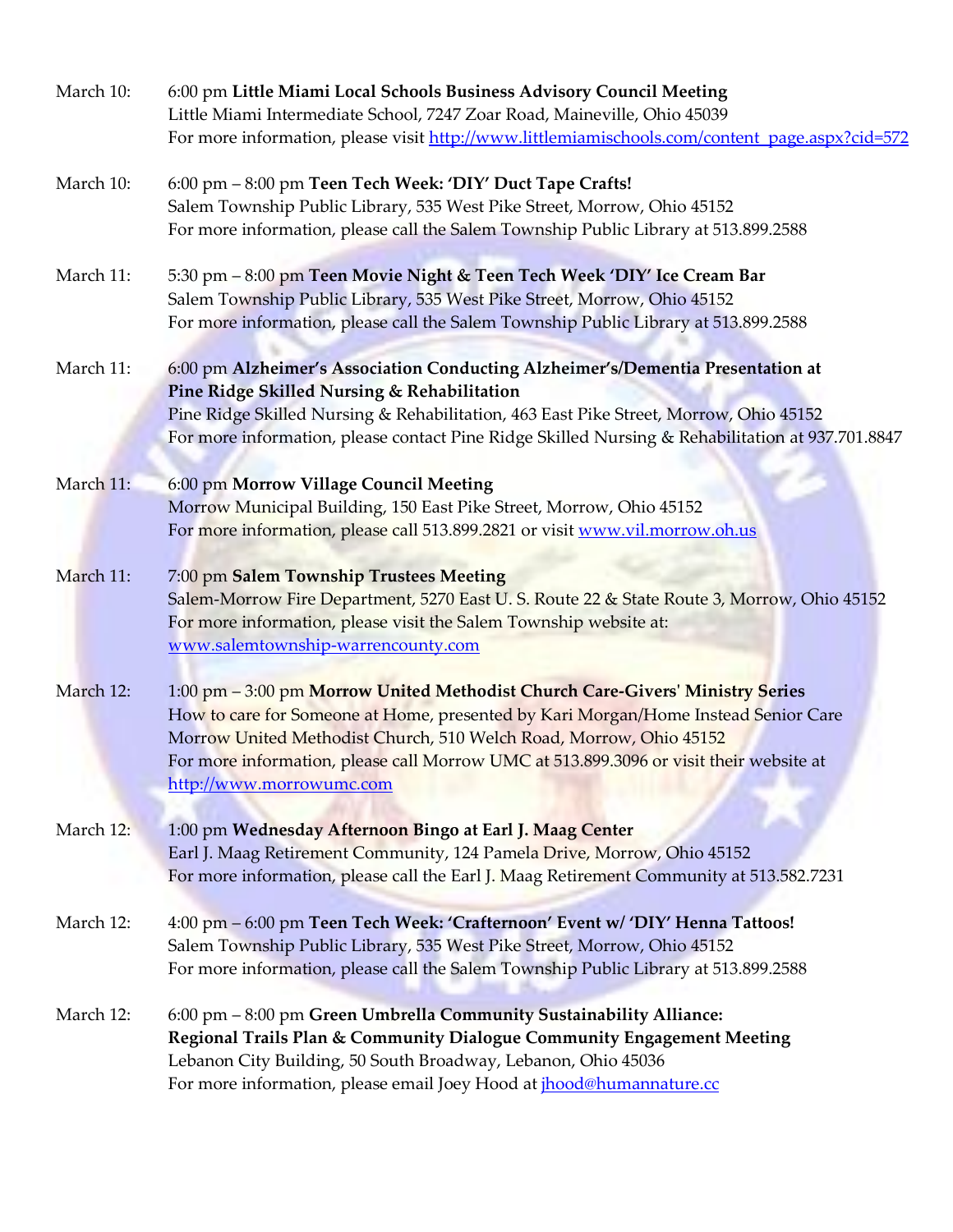| March 12: | 7:30 am - 9:30 am Warren County Chamber Alliance 2014 Economic Outlook Breakfast<br>Miami Valley Gaming (Grandstands), 6000 State Route 63, Lebanon, Ohio 45036<br>To reserve your seat, please contact the Warren County Port Authority at 513.695.2090                                               |
|-----------|--------------------------------------------------------------------------------------------------------------------------------------------------------------------------------------------------------------------------------------------------------------------------------------------------------|
| March 13: | 10:00 am - 6:00 pm Teen Tech Week: 'Bingo Board' and a Bag of Candy!<br>Salem Township Public Library, 535 West Pike Street, Morrow, Ohio 45152<br>For more information, please call the Salem Township Public Library at 513.899.2588                                                                 |
| March 13: | 5:00 pm Morrow Mayor's Court<br>Morrow Municipal Building, 150 East Pike Street, Morrow, Ohio 45152<br>For more information, please call 513.899.2821 or visit www.vil.morrow.oh.us                                                                                                                    |
| March 13: | 6:00 pm - 10:00 pm "It's Just Wine, Beer & Music" at Valley Vineyards<br>Valley Vineyards, 2276 East U.S. Route 22 & State Route 3, Morrow, Ohio 45152<br>For more information, please contact Valley Vineyards at 513.899.2485 or visit<br>http://www.valleyvineyards.com/                            |
| March 14: | 3:30 pm - 5:00 pm Teen Tech Week: 'Crafternoon' Event w/ 'DIY' Candy Sushi!<br>Salem Township Public Library, 535 West Pike Street, Morrow, Ohio 45152<br>For more information, please call the Salem Township Public Library at 513.899.2588                                                          |
| March 14: | 6:00 pm 1st Annual Warren County Friends of NRA Banquet<br>Manor House Banquet & Conference Center, 7440 Mason-Montgomery Road, Mason, Ohio 45040<br>For more information and to register, visit<br>https://www.friendsofnra.org/EventDetails.aspx?eid=13532&sid=36                                    |
| March 15: | 10:00 am "Founding Father's" Book Club<br>Warren County History Center, Mote Gallery, 105 South Broadway, Lebanon, Ohio 45036<br>For more information, please email Cathy at cas@cicni.rr.com                                                                                                          |
| March 15: | 10:00 am - 3:00 pm Summer Job Fair at The Beach Waterpark<br>The Beach Waterpark, 2590 Waterpark Drive, Mason, Ohio 45040<br>For more information, please visit http://www.thebeachwaterpark.com/                                                                                                      |
| March 15: | 10:30 am - 12:00 pm Fort Ancient Lecture Series - The Ohio Hopewell Culture: An Explosion<br>of Art, Architecture and Ceremony<br>Fort Ancient, 6123 Ohio 350, Oregonia, Ohio 45054<br>For more information, please call 513.932.4421 or visit www.FortAncient.org                                     |
| March 15: | 10:30 am - 12:00 pm Writers' Circle Group at Salem Township Public Library<br>Salem Township Public Library, 535 West Pike Street, Morrow, Ohio 45152<br>For more information, please call the Salem Township Public Library at 513.899.2588 or email<br>Dylan at mccrackendy@salem-township.lib.oh.us |
| March 15: | 12:00 pm - 1:30 pm Fiction Writing Workshop with Author Katrina Kittle<br>Salem Township Public Library, 535 West Pike Street, Morrow, Ohio 45152<br>For more information, please call the Salem Township Public Library at 513.899.2588                                                               |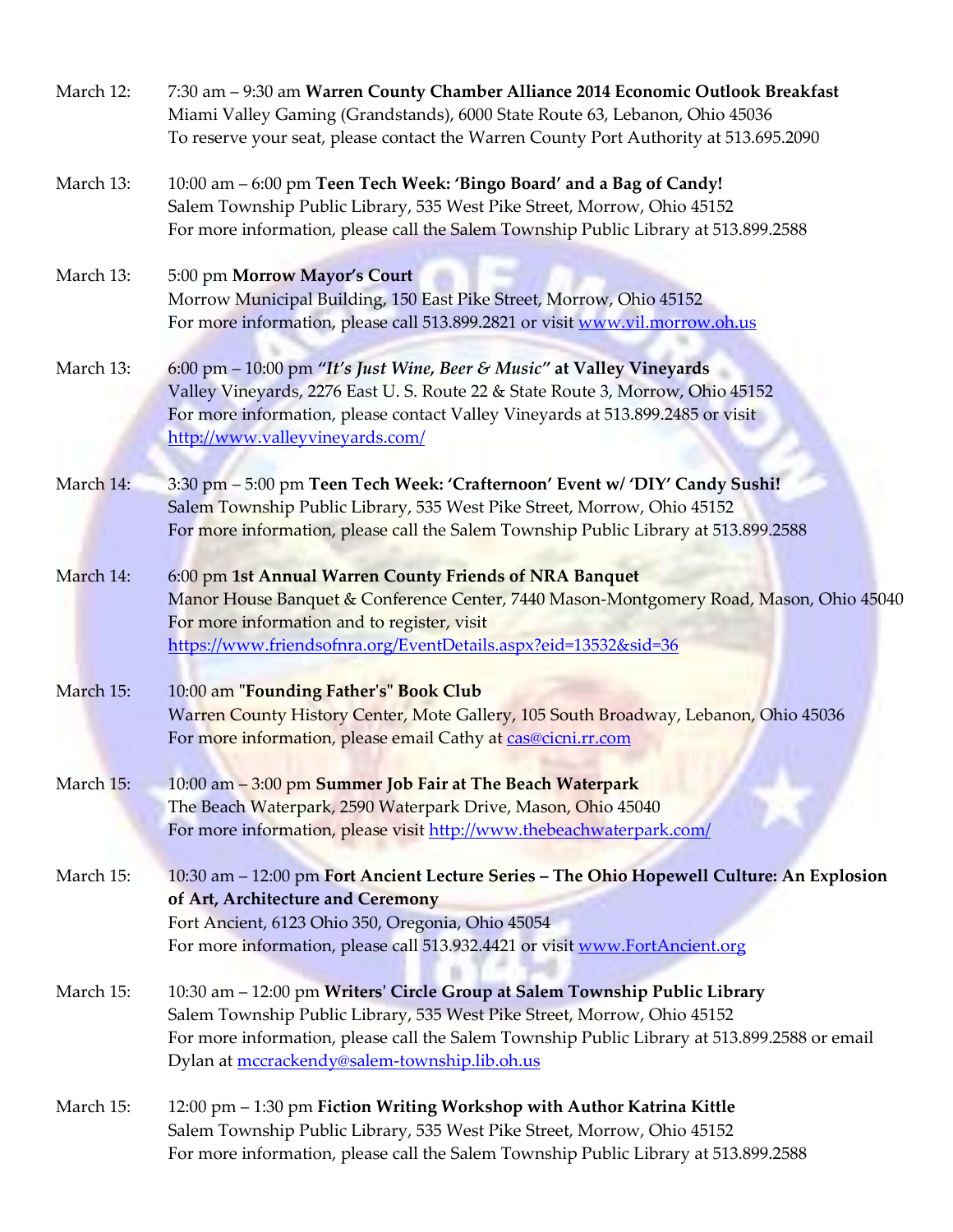| March 15: | 12:30 pm - 2:00 pm End of Teen Tech Week Party!<br>Salem Township Public Library, 535 West Pike Street, Morrow, Ohio 45152                      |
|-----------|-------------------------------------------------------------------------------------------------------------------------------------------------|
|           | For more information, please call the Salem Township Public Library at 513.899.2588                                                             |
| March 16: | 12:00 pm Open Jam Hosted by Tony Hall at Plain Folk Café                                                                                        |
|           | Plain Folk Cafe - Music and Coffee House, 10177 State Route 132, Pleasant Plain, Ohio 45162                                                     |
|           | For more information, please visit www.plainfolkcafe.com or call 513.877.2526                                                                   |
| March 16: | 6:00 pm Divorce Care Recovery Seminar & Support Group at Fellowship of Praise                                                                   |
|           | Fellowship of Praise Church, 8625 U.S. Route 22 & State Route 3, Clarksville, Ohio 45113                                                        |
|           | For more information, please visit http://fopchurch.net/                                                                                        |
| March 17: | 11:00 am - 3:00 pm AARP Tax Aide - Free Tax Filing Service                                                                                      |
|           | Salem Township Public Library, 535 West Pike Street, Morrow, Ohio 45152                                                                         |
|           | For more information, please call the Salem Township Public Library at 513.899.2588                                                             |
| March 18: | 6:00 pm - 7:30 pm Progressive Cooking Event                                                                                                     |
|           | Salem Township Public Library, 535 West Pike Street, Morrow, Ohio 45152                                                                         |
|           | For more information, please call the Salem Township Public Library at 513.899.2588                                                             |
| March 18: | 7:00 pm Little Miami Local Schools Board of Education Meeting                                                                                   |
|           | Little Miami High School-Auditorium, 3001 U.S. Route 22 & State Route 3, Morrow, Ohio 45152                                                     |
|           | To confirm a board meeting or to obtain a list of regularly scheduled meetings, please contact<br>the Board of Education office at 513.899.2264 |
| March 19: | March Lunch & Learn - A Musical Center? Ohio Shakers at the Heart of it All                                                                     |
|           | Warren County History Center, 105 South Broadway Street, Lebanon, Ohio 45036                                                                    |
|           | For more information, please call 513.932.1817 or email wchs@wchsmuseum.org                                                                     |
| March 19: | 1:00 pm Wednesday Afternoon Bingo at Earl J. Maag Center                                                                                        |
|           | Earl J. Maag Retirement Community, 124 Pamela Drive, Morrow, Ohio 45152                                                                         |
|           | For more information, please call the Earl J. Maag Retirement Community at 513.582.7231                                                         |
| March 19: | 6:00 pm Hamilton Township Trustees Meeting                                                                                                      |
|           | Hamilton Township Administration Building, 7780 South State Route 48, Maineville, Ohio 45039                                                    |
|           | For more information, please call 513.683.8520 or visit http://hamilton-township.org                                                            |
| March 20: | <b>Spring Begins</b>                                                                                                                            |
| March 20: | 3:00 pm - 4:00 pm Stitch-in-Time Group Meeting                                                                                                  |
|           | Salem Township Public Library, 535 West Pike Street, Morrow, Ohio 45152                                                                         |
|           | For more information, please call the Salem Township Public Library at 513.899.2588                                                             |
| March 20: | 4:00 pm – 8:00 pm Big Brothers & Big Sisters of Warren & Clinton Counties Bowl For Kids' Sake                                                   |
|           | JD Legends/Strike Zone, 65 Millard Drive, Franklin, Ohio 45005                                                                                  |
|           | For more information, please call BBBS at 513.932.3966 or visit www.bbbswarren.org                                                              |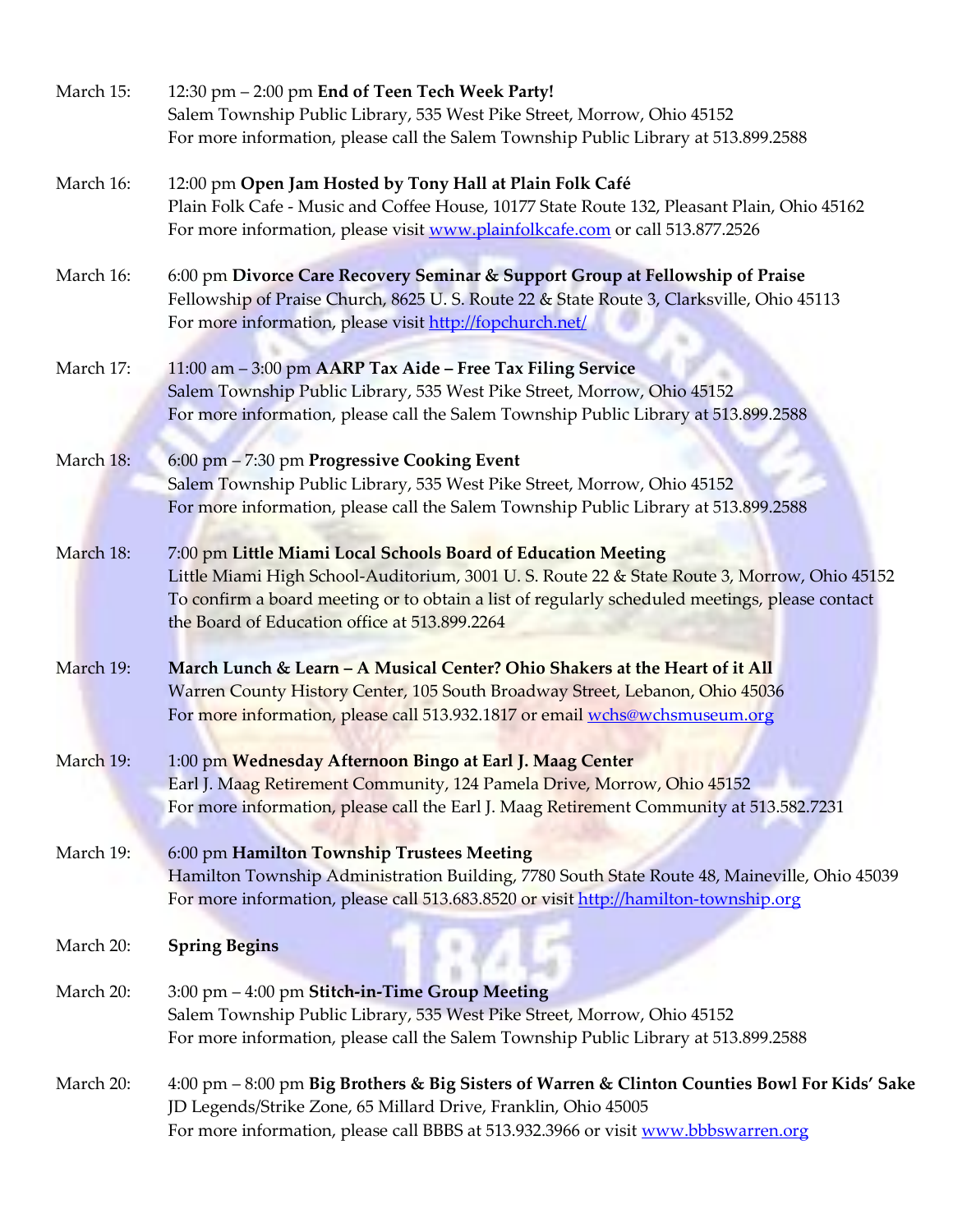| March 20: | 6:00 pm $-$ 10:00 pm "It's Just Wine, Beer & Music" at Valley Vineyards<br>Valley Vineyards, 2276 East U.S. Route 22 & State Route 3, Morrow, Ohio 45152<br>For more information, please contact Valley Vineyards at 513.899.2485 or visit<br>http://www.valleyvineyards.com/                             |
|-----------|-----------------------------------------------------------------------------------------------------------------------------------------------------------------------------------------------------------------------------------------------------------------------------------------------------------|
| March 23: | 12:00 pm Open Jam at Plain Folk Café<br>Plain Folk Cafe - Music and Coffee House, 10177 State Route 132, Pleasant Plain, Ohio 45162<br>For more information, please visit www.plainfolkcafe.com or call 513.877.2526                                                                                      |
| March 23: | 6:00 pm Divorce Care Recovery Seminar & Support Group at Fellowship of Praise<br>Fellowship of Praise Church, 8625 U.S. Route 22 & State Route 3, Clarksville, Ohio 45113<br>For more information, please visit http://fopchurch.net/                                                                     |
|           | March 24-28: Spring Break for Little Miami Local Schools                                                                                                                                                                                                                                                  |
| March 25: | 8:30 am - 4:00 pm Warren County Business Expo<br>Warren County Career Center, 3525 North State Route 48, Lebanon, Ohio 45036<br>For more information or to register, please contact Gwen at Gwendolyn. List@sba.gov or<br>513.684.2814 ext. 200.                                                          |
| March 26: | <b>Free Seminar "Steps to Starting Your New Business"</b><br>WesBanco, 717 Reading Road, Mason, Ohio 45040<br>For more information and to register, please contact Angela Steffen at 513.695.2090 or<br>Angela.Steffen@co.warren.oh.us or register online at http://clients.ohiosbdc.ohio.gov/events.aspx |
| March 25: | 6:30 pm - 7:30 pm How-to: Calligraphy Workshop<br>Salem Township Public Library, 535 West Pike Street, Morrow, Ohio 45152<br>For more information, please call the Salem Township Public Library at 513.899.2588                                                                                          |
| March 25: | 7:00 pm Salem Township Trustees Meeting<br>Salem-Morrow Fire Department, 5270 East U. S. Route 22 & State Route 3, Morrow, Ohio 45152<br>For more information, please visit the Salem Township website at:<br>www.salemtownship-warrencounty.com                                                          |
| March 26: | 1:00 pm Wednesday Afternoon Bingo at Earl J. Maag Center<br>Earl J. Maag Retirement Community, 124 Pamela Drive, Morrow, Ohio 45152<br>For more information, please call the Earl J. Maag Retirement Community at 513.582.7231                                                                            |
| March 27: | 5:00 pm Morrow Mayor's Court<br>Morrow Municipal Building, 150 East Pike Street, Morrow, Ohio 45152<br>For more information, please call 513.899.2821 or visit www.vil.morrow.oh.us                                                                                                                       |
| March 27: | 6:00 pm - 10:00 pm "It's Just Wine, Beer & Music" at Valley Vineyards<br>Valley Vineyards, 2276 East U. S. Route 22 & State Route 3, Morrow, Ohio 45152<br>For more information, please contact Valley Vineyards at 513.899.2485 or visit<br>http://www.valleyvineyards.com/                              |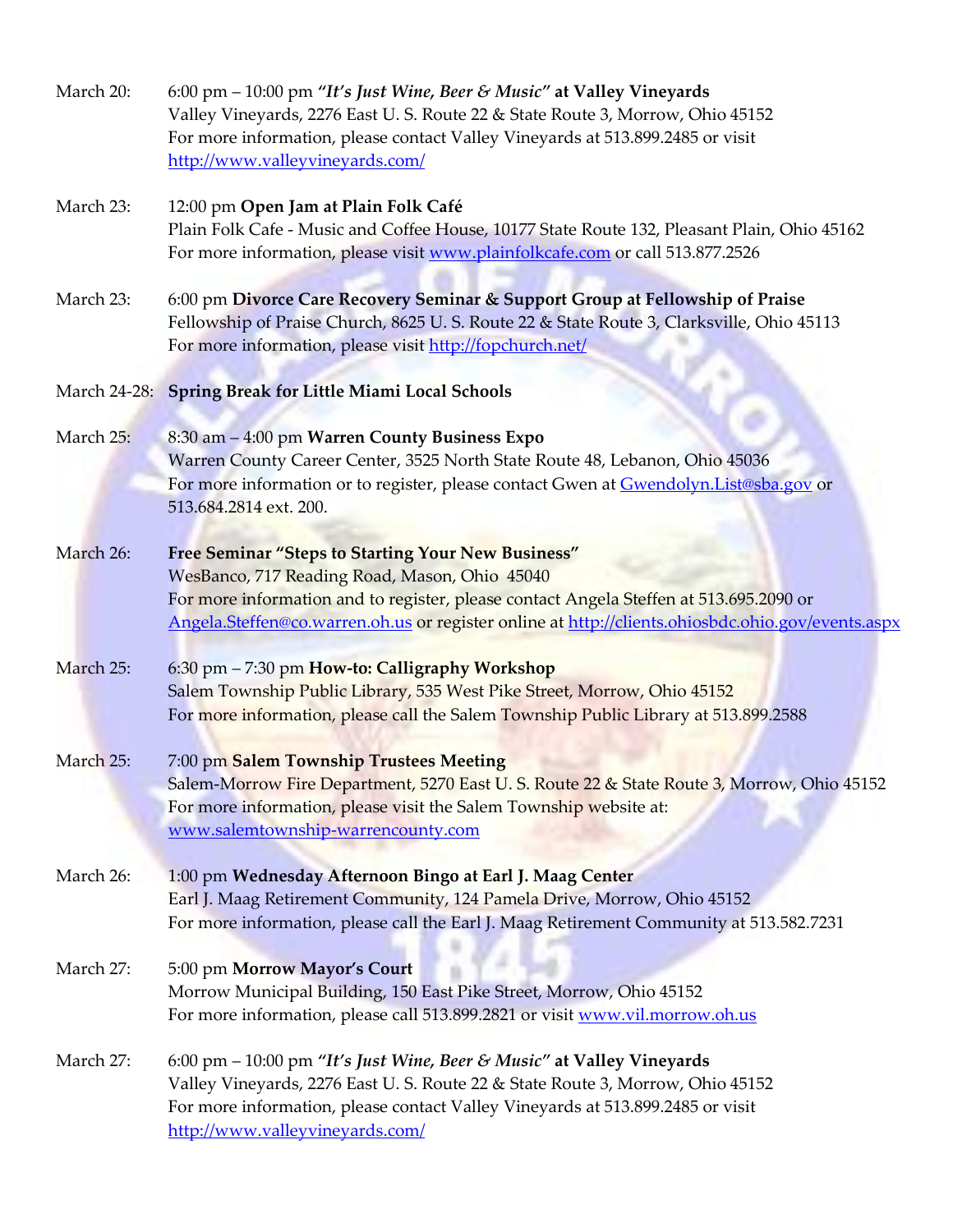|           | March 28-29: Southern Ohio Indoor Music Festival                                             |
|-----------|----------------------------------------------------------------------------------------------|
|           | Roberts Convention Centre, 123 Gano Road, Wilmington, Ohio 45177                             |
|           | For more information, please visit http://somusicf.ipower.com/index.html                     |
|           | March 29-30: Bethel Murdoch Presbyterian Church Book Sale                                    |
|           | 9:00 am - 3:00 pm on Saturday & 11:30 am - 2:00 pm on Sunday                                 |
|           | Bethel Murdoch Presbyterian Church, 9602 Murdock-Goshen Road, Loveland, Ohio 45140           |
|           | For more information, please visit Bethel Murdoch Presbyterian Church's website at           |
|           | http://www.thebmpc.org/                                                                      |
| March 29: | 10:30 am - 12:00 pm Writers' Circle Group at Salem Township Public Library                   |
|           | Salem Township Public Library, 535 West Pike Street, Morrow, Ohio 45152                      |
|           | For more information, please call the Salem Township Public Library at 513.899.2588 or email |
|           | Dylan at mccrackendy@salem-township.lib.oh.us                                                |
|           |                                                                                              |
| March 29: | <b>Warren County Fairgrounds Equipment Sale</b>                                              |
|           | Warren County Fairgrounds Barns C & E, 665 North Broadway, Lebanon, Ohio 45036               |
|           | For more information, please call Jim Stephens at 513.836.0038                               |
|           |                                                                                              |
| March 29: | 6:00 pm Country Western Murder Mystery Dinner: "The Demise of the Downhome Dealers"          |
|           | Lebanon Banquet and Conference Center, 121 South Broadway, Lebanon, Ohio 45036               |
|           | For more information, please call Sarah at 513.444.0970 or email at sarah@RonMaag.com        |
| March 30: | 12:00 pm Open Jam at Plain Folk Café                                                         |
|           | Plain Folk Cafe - Music and Coffee House, 10177 State Route 132, Pleasant Plain, Ohio 45162  |
|           | For more information, please visit www.plainfolkcafe.com or call 513.877.2526                |
| March 30: | 6:00 pm Divorce Care Recovery Seminar & Support Group at Fellowship of Praise                |
|           | Fellowship of Praise Church, 8625 U. S. Route 22 & State Route 3, Clarksville, Ohio 45113    |
|           | For more information, please visit http://fopchurch.net/                                     |
|           |                                                                                              |
| April 1:  | 6:30 pm - 7:30 pm Reading with Raider and Friends                                            |
|           | Salem Township Public Library, 535 West Pike Street, Morrow, Ohio 45152                      |
|           | For more information, please call the Salem Township Public Library at 513.899.2588          |
| April 1:  | 7:00 pm - 8:00 pm Adult Book Discussion Group                                                |
|           | Salem Township Public Library, 535 West Pike Street, Morrow, Ohio 45152                      |
|           | For more information, please call the Salem Township Public Library at 513.899.2588          |
|           |                                                                                              |
| April 2:  | 1:00 pm Wednesday Afternoon Bingo at Earl J. Maag Center                                     |
|           | Earl J. Maag Retirement Community, 124 Pamela Drive, Morrow, Ohio 45152                      |
|           | For more information, please call the Earl J. Maag Retirement Community at 513.582.7231      |
| April 2:  | 6:00 pm Hamilton Township Trustees Meeting                                                   |
|           | Hamilton Township Administration Building, 7780 South State Route 48, Maineville, Ohio 45039 |
|           | For more information, please call 513.683.8520 or visit http://hamilton-township.org         |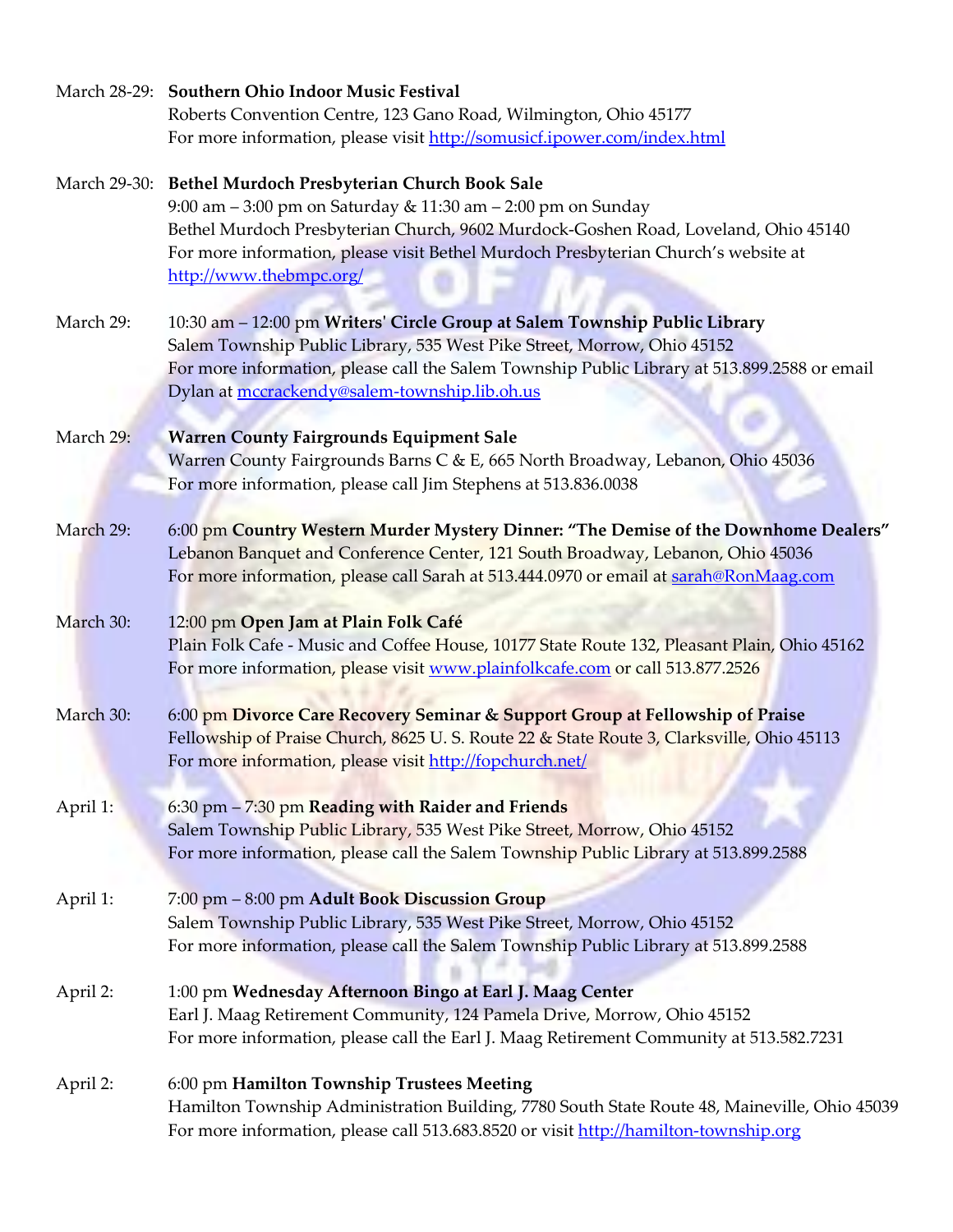| April 3: | 11:45 am - 1:00 pm Little Miami Area Chamber of Commerce April Membership Meeting<br>Valley Vineyards, 2276 East U. S. Route 22 & State Route 3, Morrow, Ohio 45152<br>Please RSVP to Peoples First Savings Bank at 513.899.2040, by 5:00 pm on Tuesday, April 1                                                                                        |
|----------|---------------------------------------------------------------------------------------------------------------------------------------------------------------------------------------------------------------------------------------------------------------------------------------------------------------------------------------------------------|
| April 3: | 6:00 pm $-$ 10:00 pm "It's Just Wine, Beer & Music" at Valley Vineyards<br>Valley Vineyards, 2276 East U. S. Route 22 & State Route 3, Morrow, Ohio 45152<br>For more information, please contact Valley Vineyards at 513.899.2485 or visit<br>http://www.valleyvineyards.com/                                                                          |
| April 3: | 7:30 pm Morrow Neighborhood Watch Meeting<br>Morrow Municipal Building, 150 East Pike Street, Morrow, Ohio 45152<br>For more information, please email NeighborhoodWatch@vil.morrow.oh.us                                                                                                                                                               |
| April 5: | 2:00 pm Fort Ancient Wildflower Walk<br>Fort Ancient, 6123 State Route 350, Oregonia, Ohio 45054<br>For more information, please call 513.932.4421 or visit www.FortAncient.org                                                                                                                                                                         |
| April 6: | 12:00 pm Open Jam at Plain Folk Café<br>Plain Folk Cafe - Music and Coffee House, 10177 State Route 132, Pleasant Plain, Ohio 45162<br>For more information, please visit www.plainfolkcafe.com or call 513.877.2526                                                                                                                                    |
| April 6: | 6:00 pm Divorce Care Recovery Seminar & Support Group at Fellowship of Praise<br>Fellowship of Praise Church, 8625 U.S. Route 22 & State Route 3, Clarksville, Ohio 45113<br>For more information, please visit http://fopchurch.net/                                                                                                                   |
| April 7: | 11:00 am - 3:00 pm AARP Tax Aide - Free Tax Filing Service<br>Salem Township Public Library, 535 West Pike Street, Morrow, Ohio 45152<br>For more information, please call the Salem Township Public Library at 513.899.2588                                                                                                                            |
| April 7: | 6:30 pm Village of Morrow Public Works Committee Meeting<br>Morrow Municipal Building, 150 East Pike Street, Morrow, Ohio 45152<br>For more information, please call the Village of Morrow at 513.899.2821                                                                                                                                              |
| April 8: | 6:00 pm Morrow Village Council Meeting<br>Morrow Municipal Building, 150 East Pike Street, Morrow, Ohio 45152<br>For more information, please call 513.899.2821 or visit www.vil.morrow.oh.us                                                                                                                                                           |
| April 8: | 7:00 pm Salem Township Trustees Meeting<br>Salem-Morrow Fire Department, 5270 East U. S. Route 22 & State Route 3, Morrow, Ohio 45152<br>For more information, please visit the Salem Township website at:<br>www.salemtownship-warrencounty.com                                                                                                        |
| April 9: | 1:00 pm - 3:00 pm Morrow United Methodist Church Care-Givers' Ministry Series<br>How to Maintain Balance as a Caregiver, presented by Margaret Iannaci, CAN<br>Morrow United Methodist Church, 510 Welch Road, Morrow, Ohio 45152<br>For more information, please call Morrow UMC at 513.899.3096 or visit their website at<br>http://www.morrowumc.com |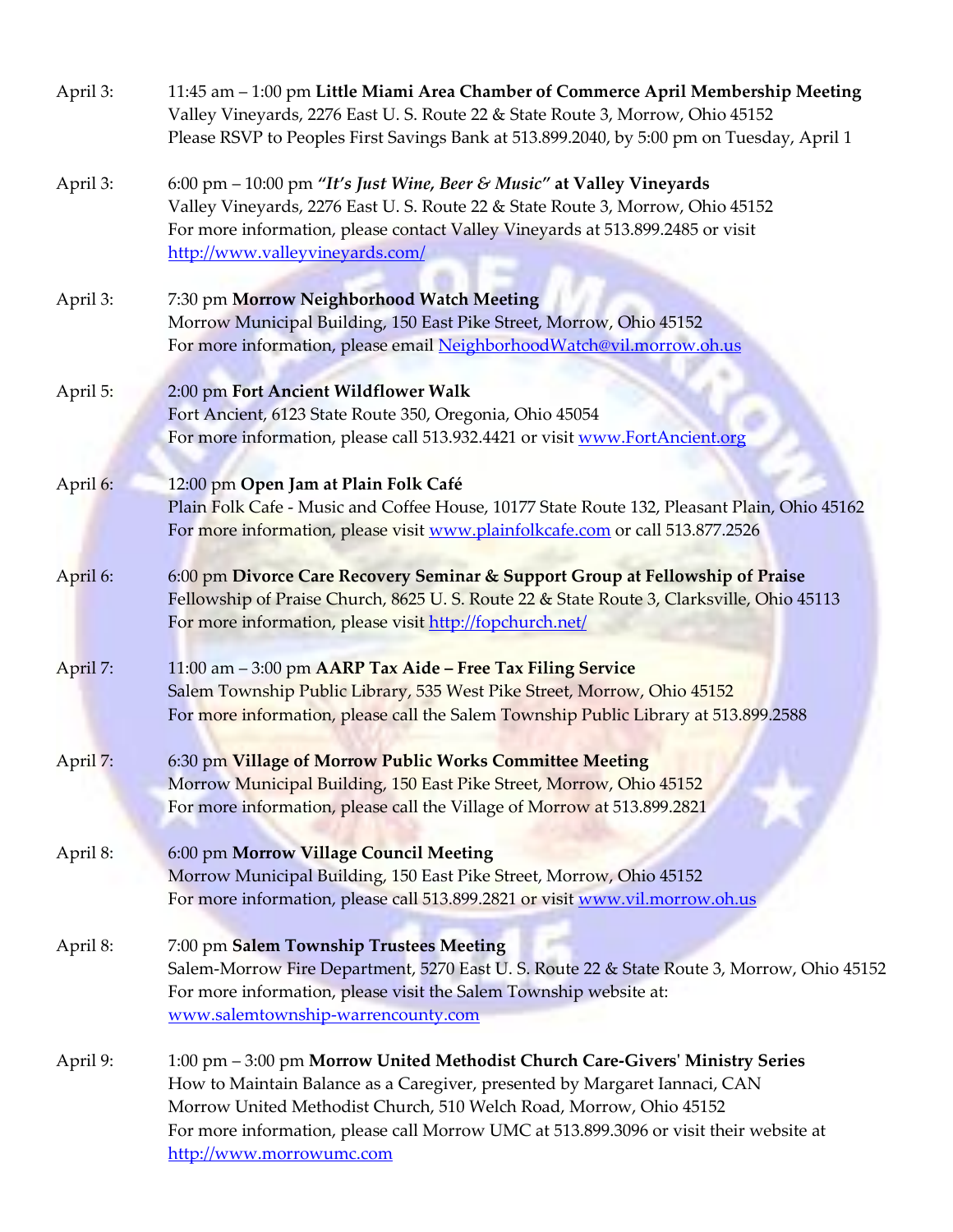| April 9:  | 1:00 pm Wednesday Afternoon Bingo at Earl J. Maag Center<br>Earl J. Maag Retirement Community, 124 Pamela Drive, Morrow, Ohio 45152<br>For more information, please call the Earl J. Maag Retirement Community at 513.582.7231                                                                                   |
|-----------|------------------------------------------------------------------------------------------------------------------------------------------------------------------------------------------------------------------------------------------------------------------------------------------------------------------|
| April 10: | 5:00 pm Morrow Mayor's Court<br>Morrow Municipal Building, 150 East Pike Street, Morrow, Ohio 45152<br>For more information, please call 513.899.2821 or visit www.vil.morrow.oh.us                                                                                                                              |
| April 10: | 6:00 pm - 10:00 pm "It's Just Wine, Beer & Music" at Valley Vineyards<br>Valley Vineyards, 2276 East U. S. Route 22 & State Route 3, Morrow, Ohio 45152<br>For more information, please contact Valley Vineyards at 513.899.2485 or visit<br>http://www.valleyvineyards.com/                                     |
| April 11: | 4:00 pm - 8:00 pm Salem-Morrow Fire Department Annual Fish Fry<br>Salem-Morrow Fire Department, 5270 East U. S. Route 22 & State Route 3, Morrow, Ohio 45152<br>For more information, please call the Salem-Morrow Fire Department at 513.899.2222                                                               |
| April 12: | 10:30 am - 12:00 pm Writers' Circle Group at Salem Township Public Library<br>Salem Township Public Library, 535 West Pike Street, Morrow, Ohio 45152<br>For more information, please call the Salem Township Public Library at 513.899.2588 or email<br>Dylan at mccrackendy@salem-township.lib.oh.us           |
| April 13: | 12:00 pm Open Jam at Plain Folk Café<br>Plain Folk Cafe - Music and Coffee House, 10177 State Route 132, Pleasant Plain, Ohio 45162<br>For more information, please visit www.plainfolkcafe.com or call 513.877.2526                                                                                             |
| April 13: | 6:00 pm Divorce Care Recovery Seminar & Support Group at Fellowship of Praise<br>Fellowship of Praise Church, 8625 U.S. Route 22 & State Route 3, Clarksville, Ohio 45113<br>For more information, please visit http://fopchurch.net/                                                                            |
| April 14: | 6:00 pm Little Miami Local Schools Business Advisory Council Meeting<br>Little Miami Intermediate School, 7247 Zoar Road, Maineville, Ohio 45039<br>For more information, please visit http://www.littlemiamischools.com/content_page.aspx?cid=572                                                               |
| April 15: | 7:00 pm Little Miami Local Schools Board of Education Meeting<br>Little Miami High School-Auditorium, 3001 U. S. Route 22 & State Route 3, Morrow, Ohio 45152<br>To confirm a board meeting or to obtain a list of regularly scheduled meetings, please contact<br>the Board of Education office at 513.899.2264 |
| April 16: | April Lunch & Learn - Dayton, Ohio's Forgotten Industry: The Story of the City's Role as the<br>'Toy Center of the United States'<br>Warren County History Center, 105 South Broadway Street, Lebanon, Ohio 45036<br>For more information, please call 513.932.1817 or email wchs@wchsmuseum.org                 |
| April 16: | 1:00 pm Wednesday Afternoon Bingo at Earl J. Maag Center<br>Earl J. Maag Retirement Community, 124 Pamela Drive, Morrow, Ohio 45152<br>For more information, please call the Earl J. Maag Retirement Community at 513.582.7231                                                                                   |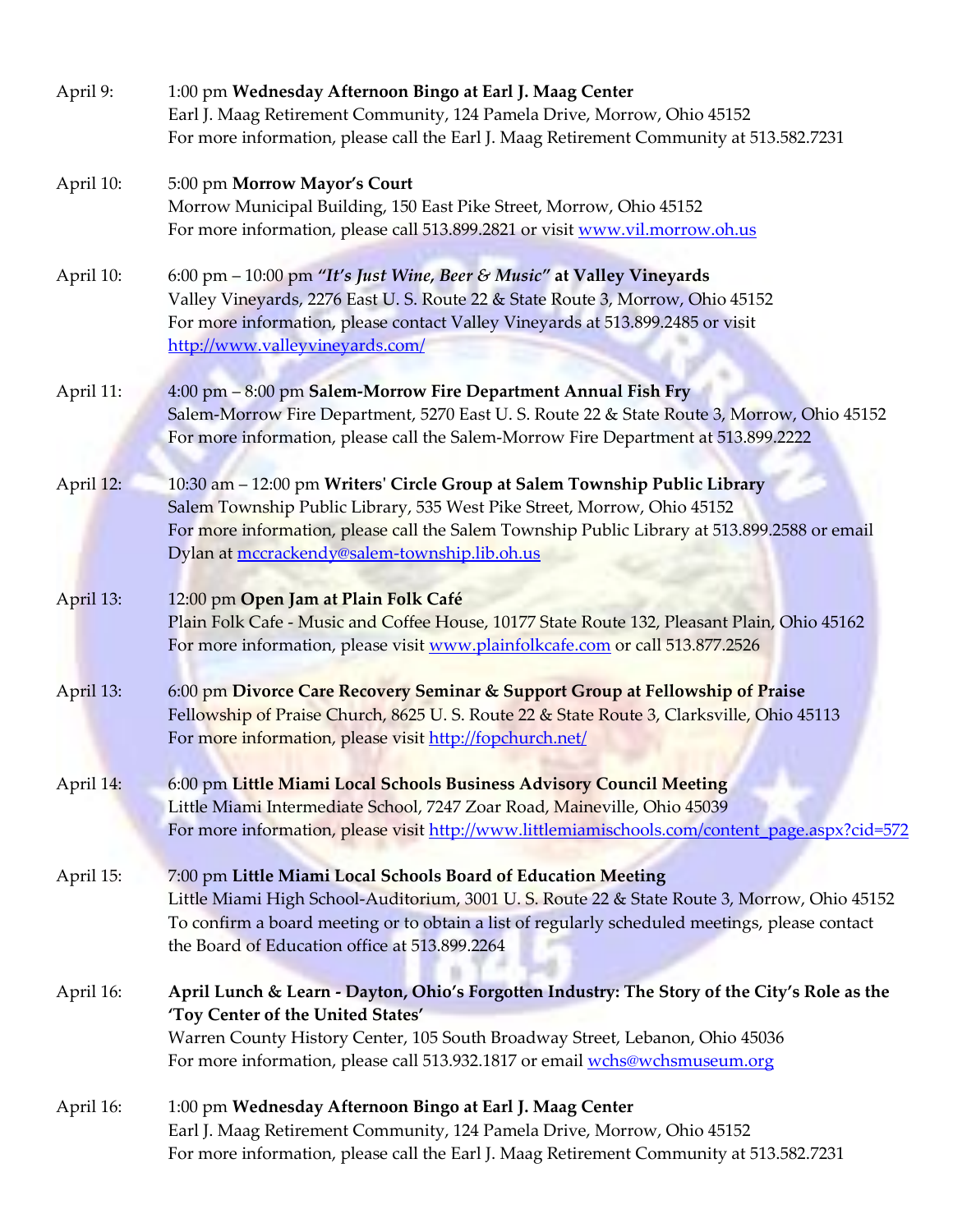| April 16:    | 6:00 pm Hamilton Township Trustees Meeting<br>Hamilton Township Administration Building, 7780 South State Route 48, Maineville, Ohio 45039<br>For more information, please call 513.683.8520 or visit http://hamilton-township.org                                                                     |
|--------------|--------------------------------------------------------------------------------------------------------------------------------------------------------------------------------------------------------------------------------------------------------------------------------------------------------|
| April 17:    | 6:00 pm - 10:00 pm "It's Just Wine, Beer & Music" at Valley Vineyards<br>Valley Vineyards, 2276 East U. S. Route 22 & State Route 3, Morrow, Ohio 45152<br>For more information, please contact Valley Vineyards at 513.899.2485 or visit<br>http://www.valleyvineyards.com/                           |
| April 19:    | 10:00 am - 5:00 pm Habitat for History at Caesar Creek Pioneer Village<br>Caesar Creek Pioneer Village, 3999 Pioneer Village Road, Waynesville, Ohio 45068<br>For more information, please visit http://www.caesarscreekpioneervillage.org/                                                            |
| April 20:    | <b>Happy Easter!</b>                                                                                                                                                                                                                                                                                   |
| April 20:    | 12:00 pm Open Jam at Plain Folk Café<br>Plain Folk Cafe - Music and Coffee House, 10177 State Route 132, Pleasant Plain, Ohio 45162<br>For more information, please visit www.plainfolkcafe.com or call 513.877.2526                                                                                   |
| April 22:    | 5:00 pm - 8:00 pm Ladies Night at Blooms & Berries<br>Blooms & Berries, 9669 State Route 48, Loveland, Ohio 45140<br>For more information, please visit www.BloomsAndBerries.com                                                                                                                       |
| April 23:    | 1:00 pm Wednesday Afternoon Bingo at Earl J. Maag Center<br>Earl J. Maag Retirement Community, 124 Pamela Drive, Morrow, Ohio 45152<br>For more information, please call the Earl J. Maag Retirement Community at 513.582.7231                                                                         |
| April 23-24: | <b>Ohio Business Matchmaker: Where Government and Business Come Together</b><br>Hope Hotel & Richard C. Holbrooke Conference Center, 10823 Chidlaw Road, Building #823,<br>Area A, Gate 12A, Wright-Patterson Air Force Base, Ohio 45433<br>More details will be provided as they become available     |
| April 24:    | 5:00 pm Morrow Mayor's Court<br>Morrow Municipal Building, 150 East Pike Street, Morrow, Ohio 45152<br>For more information, please call 513.899.2821 or visit www.vil.morrow.oh.us                                                                                                                    |
| April 24:    | 6:00 pm – 10:00 pm "It's Just Wine, Beer & Music" at Valley Vineyards<br>Valley Vineyards, 2276 East U. S. Route 22 & State Route 3, Morrow, Ohio 45152<br>For more information, please contact Valley Vineyards at 513.899.2485 or visit<br>http://www.valleyvineyards.com/                           |
| April 26:    | 10:30 am – 12:00 pm Writers' Circle Group at Salem Township Public Library<br>Salem Township Public Library, 535 West Pike Street, Morrow, Ohio 45152<br>For more information, please call the Salem Township Public Library at 513.899.2588 or email<br>Dylan at mccrackendy@salem-township.lib.oh.us |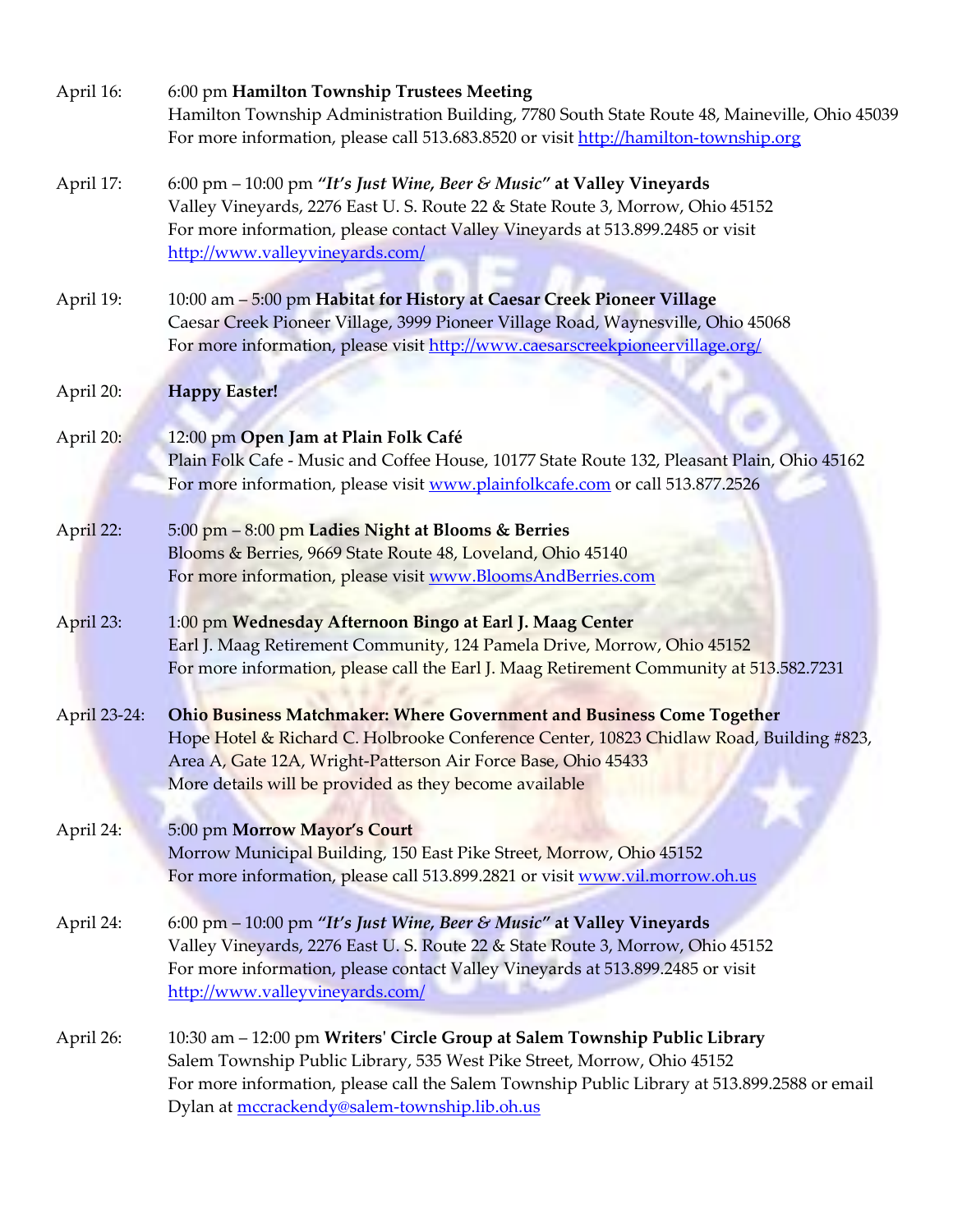| April 27: | 12:00 pm Open Jam at Plain Folk Café<br>Plain Folk Cafe - Music and Coffee House, 10177 State Route 132, Pleasant Plain, Ohio 45162<br>For more information, please visit www.plainfolkcafe.com or call 513.877.2526                                                                                                       |
|-----------|----------------------------------------------------------------------------------------------------------------------------------------------------------------------------------------------------------------------------------------------------------------------------------------------------------------------------|
| April 29: | 7:00 pm Salem Township Trustees Meeting<br>Salem-Morrow Fire Department, 5270 East U. S. Route 22 & State Route 3, Morrow, Ohio 45152<br>For more information, please visit the Salem Township website at:<br>www.salemtownship-warrencounty.com                                                                           |
| April 30: | 1:00 pm Wednesday Afternoon Bingo at Earl J. Maag Center<br>Earl J. Maag Retirement Community, 124 Pamela Drive, Morrow, Ohio 45152<br>For more information, please call the Earl J. Maag Retirement Community at 513.582.7231                                                                                             |
| May 1:    | 11:45 am - 1:00 pm Little Miami Area Chamber of Commerce May Membership Meeting<br>Valley Vineyards, 2276 East U.S. Route 22 & State Route 3, Morrow, Ohio 45152<br>Please RSVP to Peoples First Savings Bank at 513.899.2040, by 5:00 pm on Tuesday, April 29                                                             |
| May 1:    | 6:00 pm - 10:00 pm "It's Just Wine, Beer & Music" at Valley Vineyards<br>Valley Vineyards, 2276 East U.S. Route 22 & State Route 3, Morrow, Ohio 45152<br>For more information, please contact Valley Vineyards at 513.899.2485 or visit<br>http://www.valleyvineyards.com/                                                |
| May 1:    | 7:30 pm Morrow Neighborhood Watch Meeting<br>Morrow Municipal Building, 150 East Pike Street, Morrow, Ohio 45152<br>For more information, please email NeighborhoodWatch@vil.morrow.oh.us                                                                                                                                  |
| May $3:$  | 9:00 am Salem-Morrow Fire Department CPR and First Aid Class<br>Salem-Morrow Fire Department, 5270 East U. S. Route 22 & State Route 3, Morrow, Ohio 45152<br>For more information, please call the Salem-Morrow Fire Department at 513.899.2222 or visit<br>their website at http://sarjunkies.com/community/cpr-classes/ |
| May 3:    | 10:00 am - 1:00 pm Warren County Career Center Community Day<br>Free, family fun including Touch a Truck, children's activities, manicures, and more!<br>Warren County Career Center, 3525 North State Route 48, Lebanon, Ohio 45036<br>For more information, please visit www.mywccc.org                                  |
| May 4:    | 12:00 pm Open Jam at Plain Folk Café<br>Plain Folk Cafe - Music and Coffee House, 10177 State Route 132, Pleasant Plain, Ohio 45162<br>For more information, please visit www.plainfolkcafe.com or call 513.877.2526                                                                                                       |
| May $5:$  | 6:30 pm Village of Morrow Public Works Committee Meeting<br>Morrow Municipal Building, 150 East Pike Street, Morrow, Ohio 45152<br>For more information, please call the Village of Morrow at 513.899.2821                                                                                                                 |
| May 6:    | $6:30$ pm $-7:30$ pm Reading with Raider and Friends<br>Salem Township Public Library, 535 West Pike Street, Morrow, Ohio 45152<br>For more information, please call the Salem Township Public Library at 513.899.2588                                                                                                     |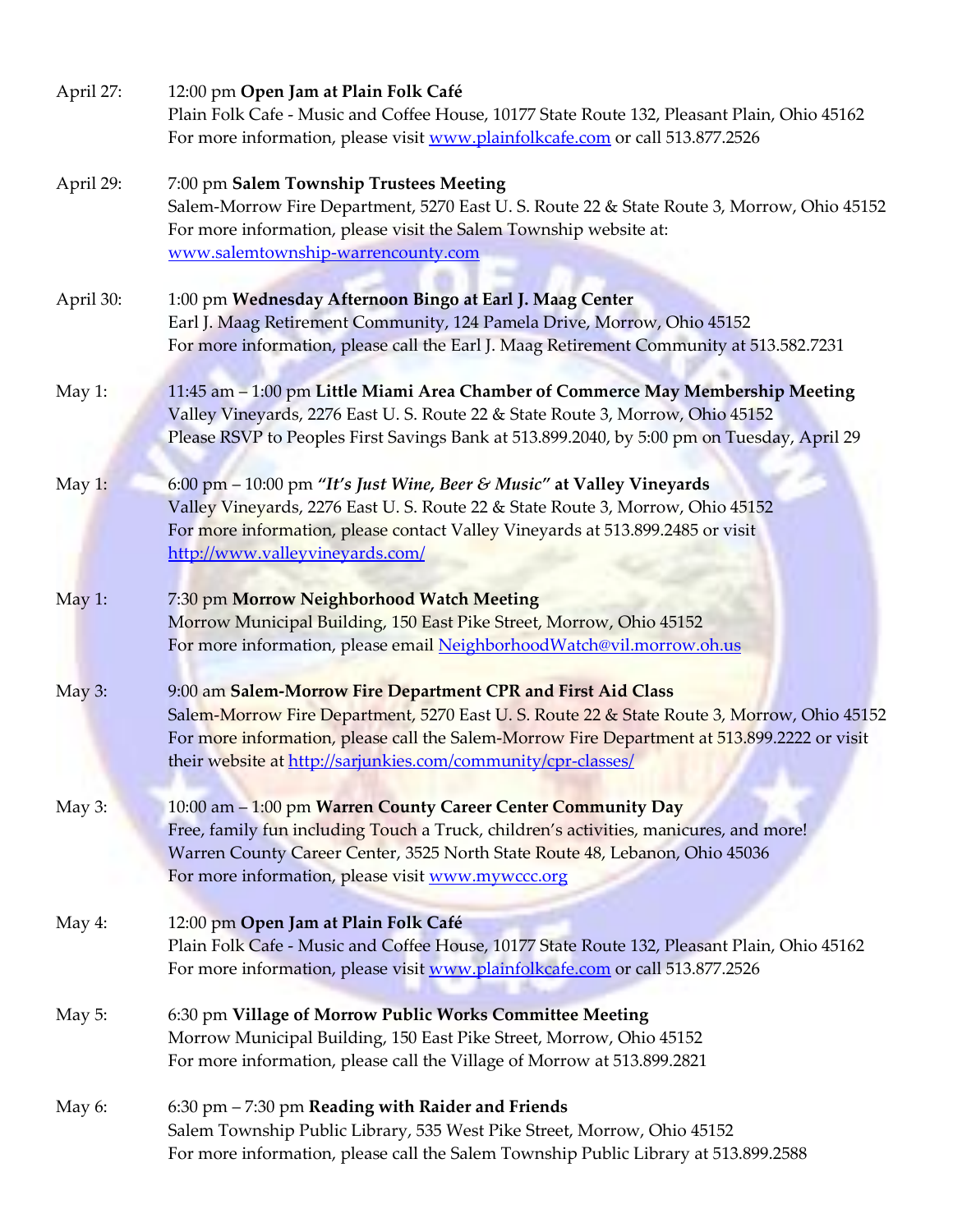| May 6:  | 7:00 pm - 8:00 pm Adult Book Discussion Group<br>Salem Township Public Library, 535 West Pike Street, Morrow, Ohio 45152                                                                                                                                                                               |
|---------|--------------------------------------------------------------------------------------------------------------------------------------------------------------------------------------------------------------------------------------------------------------------------------------------------------|
|         | For more information, please call the Salem Township Public Library at 513.899.2588                                                                                                                                                                                                                    |
| May 7:  | 1:00 pm Wednesday Afternoon Bingo at Earl J. Maag Center<br>Earl J. Maag Retirement Community, 124 Pamela Drive, Morrow, Ohio 45152<br>For more information, please call the Earl J. Maag Retirement Community at 513.582.7231                                                                         |
| May 7:  | 6:00 pm Hamilton Township Trustees Meeting<br>Hamilton Township Administration Building, 7780 South State Route 48, Maineville, Ohio 45039<br>For more information, please call 513.683.8520 or visit http://hamilton-township.org                                                                     |
| May 8:  | 5:00 pm Morrow Mayor's Court<br>Morrow Municipal Building, 150 East Pike Street, Morrow, Ohio 45152<br>For more information, please call 513.899.2821 or visit www.vil.morrow.oh.us                                                                                                                    |
| May 8:  | 5:00 pm - 8:00 pm Kids Night at Blooms & Berries<br>Blooms & Berries, 9669 State Route 48, Loveland, Ohio 45140<br>For more information, please visit www.BloomsAndBerries.com                                                                                                                         |
| May 8:  | 6:00 pm - 10:00 pm "It's Just Wine, Beer & Music" at Valley Vineyards<br>Valley Vineyards, 2276 East U.S. Route 22 & State Route 3, Morrow, Ohio 45152<br>For more information, please contact Valley Vineyards at 513.899.2485 or visit<br>http://www.valleyvineyards.com/                            |
| May 10: | 10:30 am - 12:00 pm Writers' Circle Group at Salem Township Public Library<br>Salem Township Public Library, 535 West Pike Street, Morrow, Ohio 45152<br>For more information, please call the Salem Township Public Library at 513.899.2588 or email<br>Dylan at mccrackendy@salem-township.lib.oh.us |
| May 11: | <b>Happy Mother's Day!</b>                                                                                                                                                                                                                                                                             |
| May 11: | 12:00 pm Open Jam at Plain Folk Café<br>Plain Folk Cafe - Music and Coffee House, 10177 State Route 132, Pleasant Plain, Ohio 45162<br>For more information, please visit www.plainfolkcafe.com or call 513.877.2526                                                                                   |
| May 12: | 6:00 pm Little Miami Local Schools Business Advisory Council Meeting<br>Little Miami Intermediate School, 7247 Zoar Road, Maineville, Ohio 45039<br>For more information, please visit http://www.littlemiamischools.com/content_page.aspx?cid=572                                                     |
| May 13: | 6:00 pm Morrow Village Council Meeting<br>Morrow Municipal Building, 150 East Pike Street, Morrow, Ohio 45152<br>For more information, please call 513.899.2821 or visit www.vil.morrow.oh.us                                                                                                          |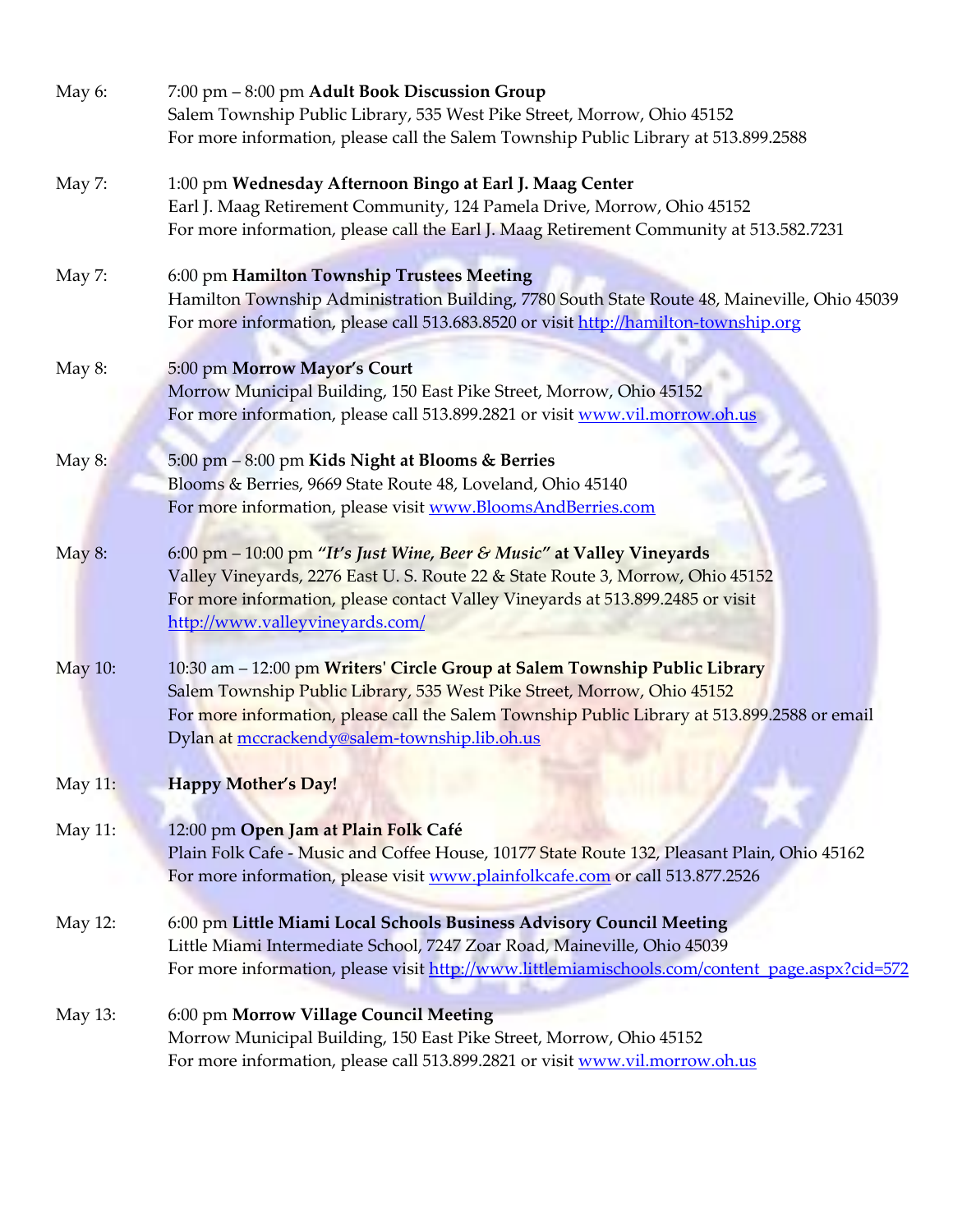| May 13:    | 7:00 pm Salem Township Trustees Meeting<br>Salem-Morrow Fire Department, 5270 East U. S. Route 22 & State Route 3, Morrow, Ohio 45152<br>For more information, please visit the Salem Township website at:                                                                                                                      |
|------------|---------------------------------------------------------------------------------------------------------------------------------------------------------------------------------------------------------------------------------------------------------------------------------------------------------------------------------|
|            | www.salemtownship-warrencounty.com                                                                                                                                                                                                                                                                                              |
| May 14:    | 1:00 pm - 3:00 pm Morrow United Methodist Church Care-Givers' Ministry Series<br>Caregiving 101, presented by Margaret Iannaci, CAN<br>Morrow United Methodist Church, 510 Welch Road, Morrow, Ohio 45152<br>For more information, please call Morrow UMC at 513.899.3096 or visit their website at<br>http://www.morrowumc.com |
| May 14:    | 1:00 pm Wednesday Afternoon Bingo at Earl J. Maag Center<br>Earl J. Maag Retirement Community, 124 Pamela Drive, Morrow, Ohio 45152<br>For more information, please call the Earl J. Maag Retirement Community at 513.582.7231                                                                                                  |
| May 15:    | 6:00 pm - 10:00 pm "It's Just Wine, Beer & Music" at Valley Vineyards<br>Valley Vineyards, 2276 East U. S. Route 22 & State Route 3, Morrow, Ohio 45152<br>For more information, please contact Valley Vineyards at 513.899.2485 or visit<br>http://www.valleyvineyards.com/                                                    |
| May 17-18: | <b>Caesar Creek Pioneer Village Spring Gathering</b><br>10:00 am - 5:00 pm Saturday & 10:00 am - 4:00 pm Sunday<br>Caesar Creek Pioneer Village, 3999 Pioneer Village Road, Waynesville, Ohio 45068<br>For more information, please visit http://www.caesarscreekpioneervillage.org/                                            |
| May 18:    | 12:00 pm Open Jam at Plain Folk Café<br>Plain Folk Cafe - Music and Coffee House, 10177 State Route 132, Pleasant Plain, Ohio 45162<br>For more information, please visit www.plainfolkcafe.com or call 513.877.2526                                                                                                            |
| May 20:    | 7:00 pm Little Miami Local Schools Board of Education Meeting<br>Little Miami High School-Auditorium, 3001 U.S. Route 22 & State Route 3, Morrow, Ohio 45152<br>To confirm a board meeting or to obtain a list of regularly scheduled meetings, please contact<br>the Board of Education office at 513.899.2264                 |
| May 21:    | May Lunch & Learn - It Cures Like Magic: The Fads and Frauds of the Golden Age of Patent<br><b>Medicine Quackery</b><br>Warren County History Center, 105 South Broadway Street, Lebanon, Ohio 45036<br>For more information, please call 513.932.1817 or email wchs@wchsmuseum.org                                             |
| May 21:    | 1:00 pm Wednesday Afternoon Bingo at Earl J. Maag Center<br>Earl J. Maag Retirement Community, 124 Pamela Drive, Morrow, Ohio 45152<br>For more information, please call the Earl J. Maag Retirement Community at 513.582.7231                                                                                                  |
| May 21:    | 6:00 pm Hamilton Township Trustees Meeting<br>Hamilton Township Administration Building, 7780 South State Route 48, Maineville, Ohio 45039<br>For more information, please call 513.683.8520 or visit http://hamilton-township.org                                                                                              |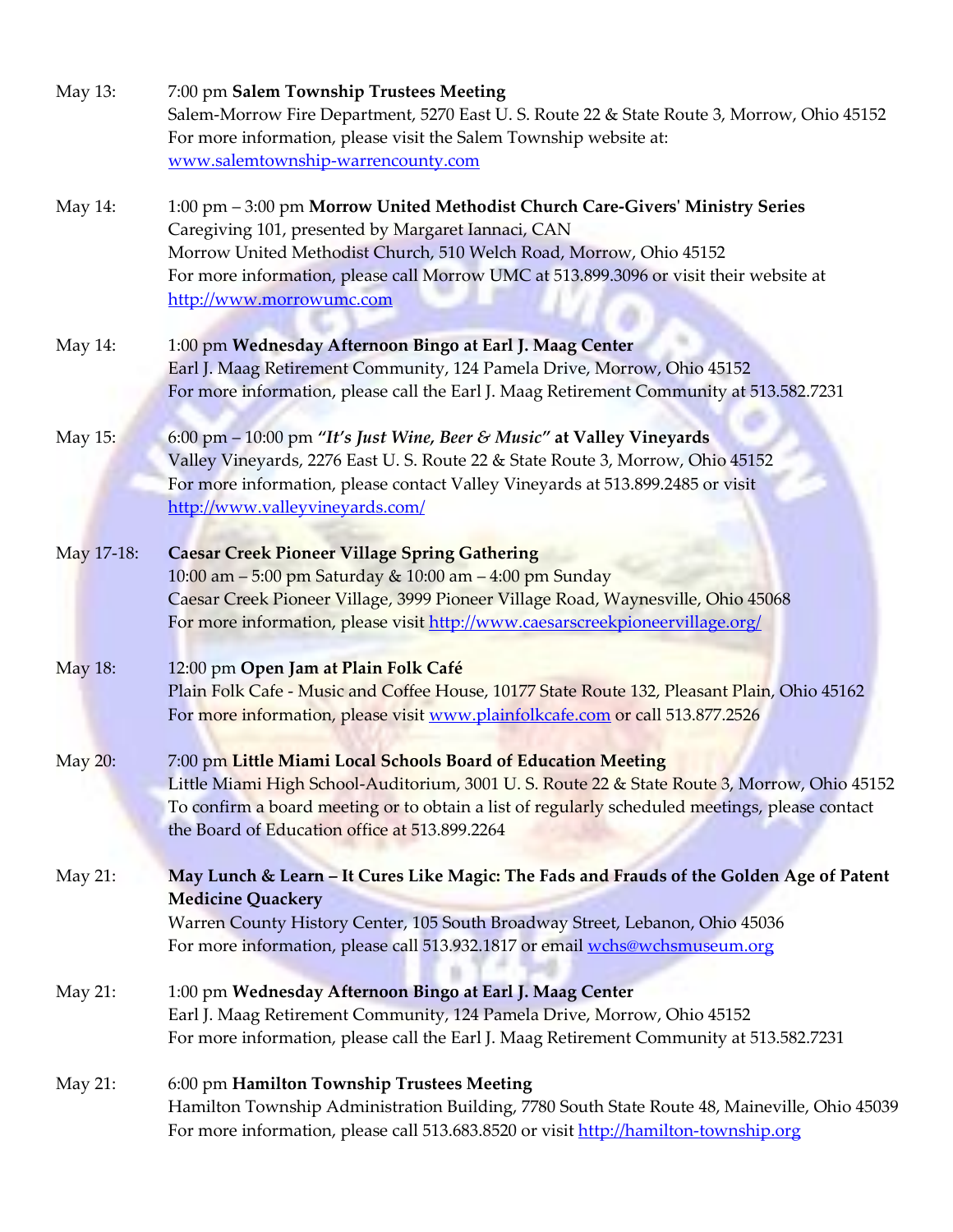| May 22: | 5:00 pm Morrow Mayor's Court<br>Morrow Municipal Building, 150 East Pike Street, Morrow, Ohio 45152<br>For more information, please call 513.899.2821 or visit www.vil.morrow.oh.us                                                                                                                    |
|---------|--------------------------------------------------------------------------------------------------------------------------------------------------------------------------------------------------------------------------------------------------------------------------------------------------------|
| May 22: | 6:00 pm - 10:00 pm "It's Just Wine, Beer & Music" at Valley Vineyards<br>Valley Vineyards, 2276 East U.S. Route 22 & State Route 3, Morrow, Ohio 45152<br>For more information, please contact Valley Vineyards at 513.899.2485 or visit<br>http://www.valleyvineyards.com/                            |
| May 24: | 10:30 am - 12:00 pm Writers' Circle Group at Salem Township Public Library<br>Salem Township Public Library, 535 West Pike Street, Morrow, Ohio 45152<br>For more information, please call the Salem Township Public Library at 513.899.2588 or email<br>Dylan at mccrackendy@salem-township.lib.oh.us |
| May 25: | 12:00 pm Open Jam at Plain Folk Café<br>Plain Folk Cafe - Music and Coffee House, 10177 State Route 132, Pleasant Plain, Ohio 45162<br>For more information, please visit www.plainfolkcafe.com or call 513.877.2526                                                                                   |
| May 26: | <b>Memorial Day - Village of Morrow Offices Closed</b>                                                                                                                                                                                                                                                 |
| May 27: | 7:00 pm Salem Township Trustees Meeting<br>Salem-Morrow Fire Department, 5270 East U. S. Route 22 & State Route 3, Morrow, Ohio 45152<br>For more information, please visit the Salem Township website at:<br>www.salemtownship-warrencounty.com                                                       |
| May 28: | 1:00 pm Wednesday Afternoon Bingo at Earl J. Maag Center<br>Earl J. Maag Retirement Community, 124 Pamela Drive, Morrow, Ohio 45152<br>For more information, please call the Earl J. Maag Retirement Community at 513.582.7231                                                                         |
| May 29: | 6:00 pm - 10:00 pm "It's Just Wine, Beer & Music" at Valley Vineyards<br>Valley Vineyards, 2276 East U.S. Route 22 & State Route 3, Morrow, Ohio 45152<br>For more information, please contact Valley Vineyards at 513.899.2485 or visit<br>http://www.valleyvineyards.com/                            |
| May 30: | Last Day of School for Little Miami Local Schools                                                                                                                                                                                                                                                      |
| June 1: | 12:00 pm Open Jam at Plain Folk Café<br>Plain Folk Cafe - Music and Coffee House, 10177 State Route 132, Pleasant Plain, Ohio 45162<br>For more information, please visit www.plainfolkcafe.com or call 513.877.2526                                                                                   |
| June 2: | 6:30 pm Village of Morrow Public Works Committee Meeting<br>Morrow Municipal Building, 150 East Pike Street, Morrow, Ohio 45152<br>For more information, please call the Village of Morrow at 513.899.2821                                                                                             |
| June 3: | 6:30 pm - 7:30 pm Reading with Raider and Friends<br>Salem Township Public Library, 535 West Pike Street, Morrow, Ohio 45152<br>For more information, please call the Salem Township Public Library at 513.899.2588                                                                                    |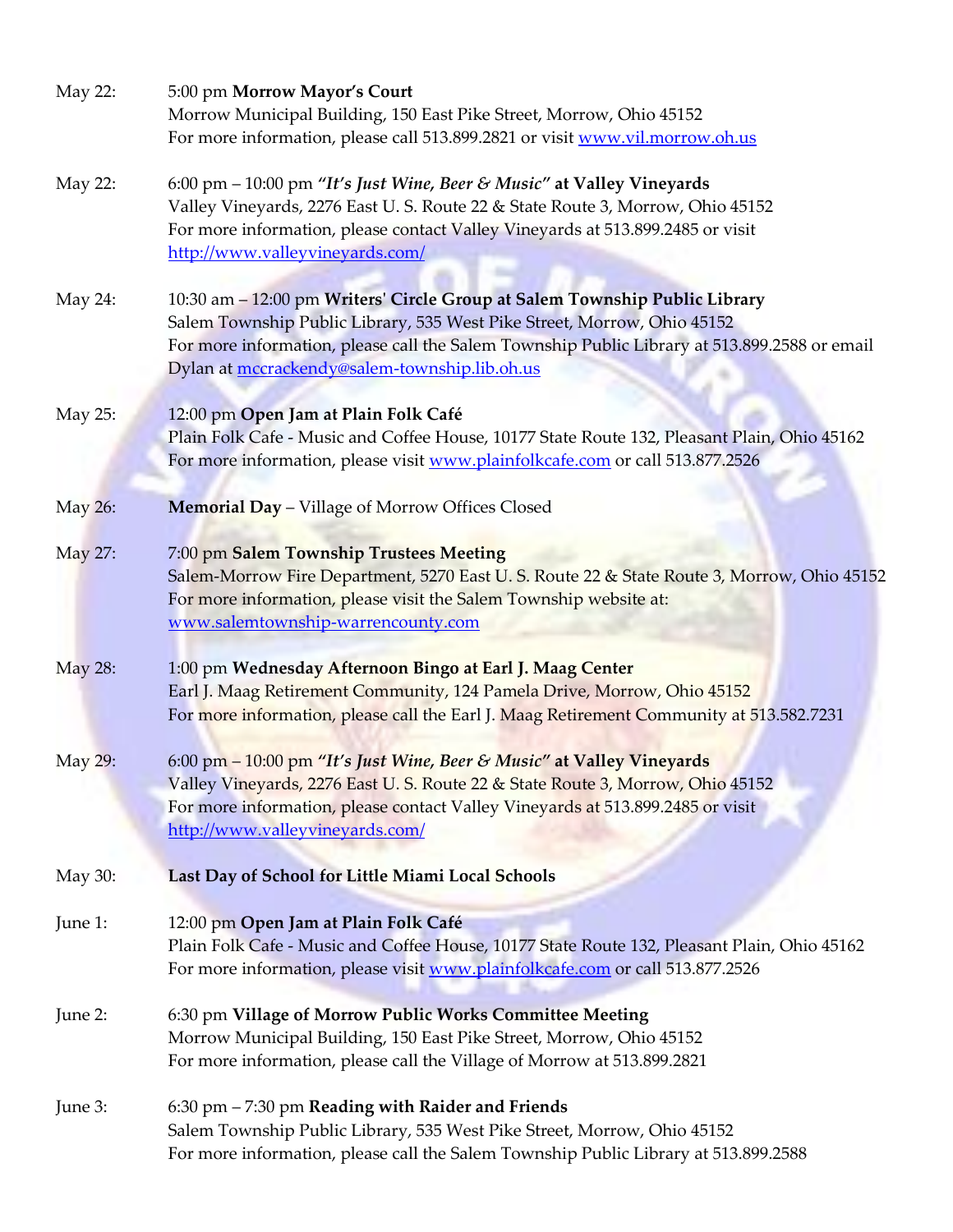| June 3:   | 7:00 pm - 8:00 pm Adult Book Discussion Group<br>Salem Township Public Library, 535 West Pike Street, Morrow, Ohio 45152<br>For more information, please call the Salem Township Public Library at 513.899.2588                                                                                                                                     |
|-----------|-----------------------------------------------------------------------------------------------------------------------------------------------------------------------------------------------------------------------------------------------------------------------------------------------------------------------------------------------------|
| June 4:   | 1:00 pm Wednesday Afternoon Bingo at Earl J. Maag Center<br>Earl J. Maag Retirement Community, 124 Pamela Drive, Morrow, Ohio 45152<br>For more information, please call the Earl J. Maag Retirement Community at 513.582.7231                                                                                                                      |
| June 4:   | 6:00 pm Hamilton Township Trustees Meeting<br>Hamilton Township Administration Building, 7780 South State Route 48, Maineville, Ohio 45039<br>For more information, please call 513.683.8520 or visit http://hamilton-township.org                                                                                                                  |
| June 5:   | 11:45 am - 1:00 pm Little Miami Area Chamber of Commerce June Membership Meeting<br>Valley Vineyards, 2276 East U.S. Route 22 & State Route 3, Morrow, Ohio 45152<br>Please RSVP to Peoples First Savings Bank at 513.899.2040, by 5:00 pm on Tuesday, June 3                                                                                       |
| June 5:   | 6:00 pm - 10:00 pm "It's Just Wine, Beer & Music" at Valley Vineyards<br>Valley Vineyards, 2276 East U. S. Route 22 & State Route 3, Morrow, Ohio 45152<br>For more information, please contact Valley Vineyards at 513.899.2485 or visit<br>http://www.valleyvineyards.com/                                                                        |
| June 5:   | 7:30 pm Morrow Neighborhood Watch Meeting<br>Morrow Municipal Building, 150 East Pike Street, Morrow, Ohio 45152<br>For more information, please email NeighborhoodWatch@vil.morrow.oh.us                                                                                                                                                           |
| June 6-7: | Valley Vineyards' Wine & Beer Festival: A Taste of Warren County<br>Friday, June 6, 2014 • 5-11 pm<br>Saturday, June 7, 2014 . 11 am to 11 pm<br>Valley Vineyards, 2276 East U.S. Route 22 & State Route 3, Morrow, Ohio 45152<br>For more information, please contact Valley Vineyards at 513.899.2485 or visit<br>http://www.valleyvineyards.com/ |
| June 7:   | Walk/Run through the Vineyardswith your family!<br>9:00 am - At-the-door Registration • 10:00 am Walk/Run Begins<br>Valley Vineyards, 2276 East U.S. Route 22 & State Route 3, Morrow, Ohio 45152<br>For more information, please contact Valley Vineyards at 513.899.2485 or visit<br>http://www.valleyvineyards.com/                              |
| June 7:   | 5:00 pm - 9:00 pm Chuck Wagon Dinner Ride at Bonnybrook Farms<br>Bonnybrook Farms, 3779 State Route 132, Clarksville, Ohio 45113<br>For more information, please contact Bonnybrook Farms at 937.289.2500 or<br>ContactUs@BonnybrookFarms.com                                                                                                       |
| June 7-8: | <b>Fort Ancient Celebration</b><br>Fort Ancient, 6123 Ohio 350, Oregonia, Ohio 45054<br>For more information, please call 513.932.4421 or visit www.FortAncient.org                                                                                                                                                                                 |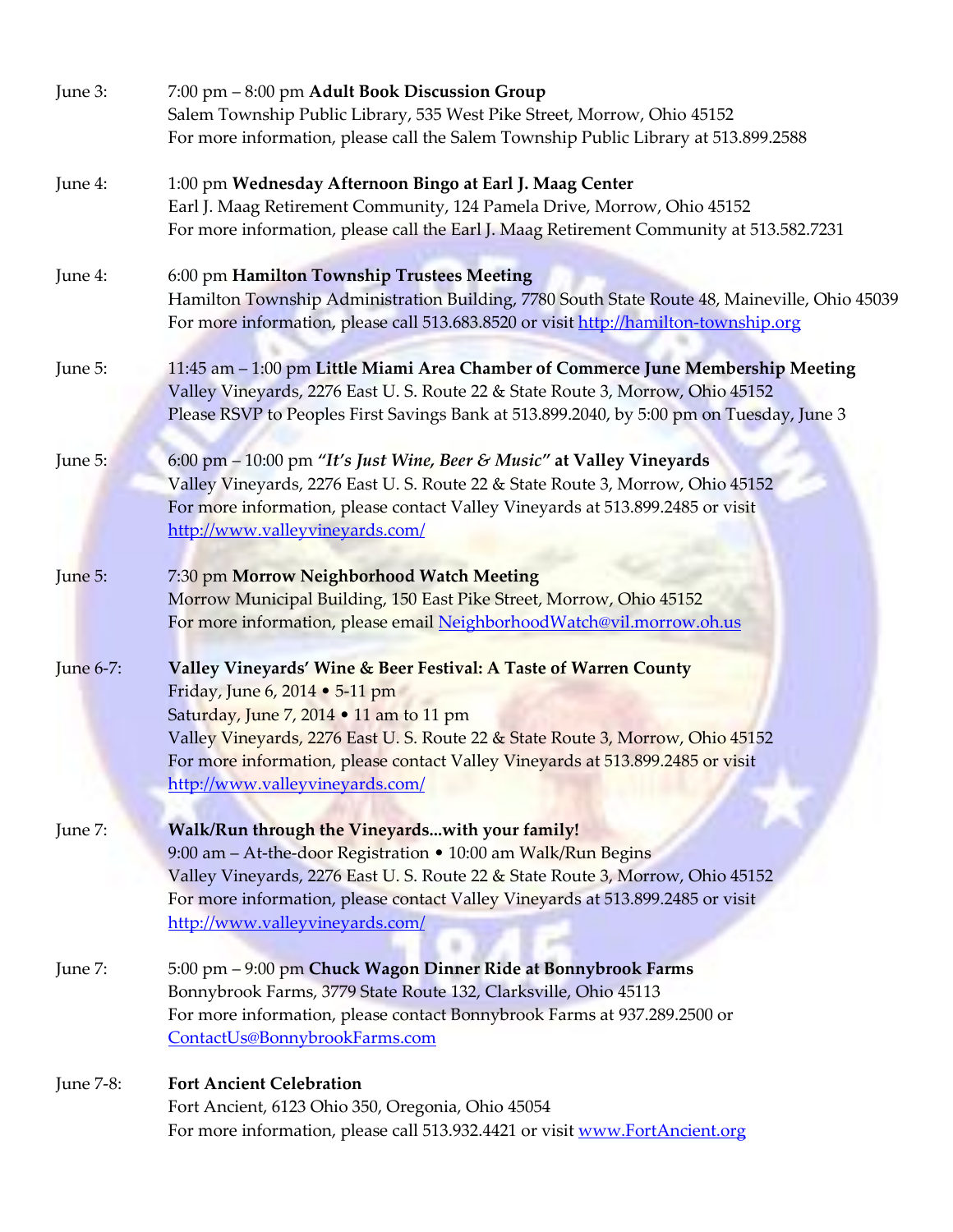| June 8:     | 12:00 pm Open Jam at Plain Folk Café<br>Plain Folk Cafe - Music and Coffee House, 10177 State Route 132, Pleasant Plain, Ohio 45162<br>For more information, please visit www.plainfolkcafe.com or call 513.877.2526                                                                                                       |
|-------------|----------------------------------------------------------------------------------------------------------------------------------------------------------------------------------------------------------------------------------------------------------------------------------------------------------------------------|
| June 9:     | 6:00 pm Little Miami Local Schools Business Advisory Council Meeting<br>Little Miami Intermediate School, 7247 Zoar Road, Maineville, Ohio 45039<br>For more information, please visit http://www.littlemiamischools.com/content_page.aspx?cid=572                                                                         |
| June 10:    | 6:00 pm Morrow Village Council Meeting<br>Morrow Municipal Building, 150 East Pike Street, Morrow, Ohio 45152<br>For more information, please call 513.899.2821 or visit www.vil.morrow.oh.us                                                                                                                              |
| June 10:    | 7:00 pm Salem Township Trustees Meeting<br>Salem-Morrow Fire Department, 5270 East U. S. Route 22 & State Route 3, Morrow, Ohio 45152<br>For more information, please visit the Salem Township website at:<br>www.salemtownship-warrencounty.com                                                                           |
| June 11:    | 1:00 pm - 2:30 pm Morrow United Methodist Church Care-Givers' Ministry Series<br>Morrow United Methodist Church, 510 Welch Road, Morrow, Ohio 45152<br>For more information, please call Morrow UMC at 513.899.3096 or visit their website at<br>http://www.morrowumc.com                                                  |
| June 11:    | 1:00 pm Wednesday Afternoon Bingo at Earl J. Maag Center<br>Earl J. Maag Retirement Community, 124 Pamela Drive, Morrow, Ohio 45152<br>For more information, please call the Earl J. Maag Retirement Community at 513.582.7231                                                                                             |
| June 12-21: | 48th Annual Bill Monroe Bean Blossom Bluegrass Festival<br>Bill Monroe Music Park & Campground, 5163 Indiana 135, Morgantown, Indiana 46160<br>For more information, please visit http://www.billmonroemusicpark.com/                                                                                                      |
| June 12:    | 5:00 pm Morrow Mayor's Court<br>Morrow Municipal Building, 150 East Pike Street, Morrow, Ohio 45152<br>For more information, please call 513.899.2821 or visit www.vil.morrow.oh.us                                                                                                                                        |
| June 12:    | 6:00 pm - 10:00 pm "It's Just Wine, Beer & Music" at Valley Vineyards<br>Valley Vineyards, 2276 East U.S. Route 22 & State Route 3, Morrow, Ohio 45152<br>For more information, please contact Valley Vineyards at 513.899.2485 or visit<br>http://www.valleyvineyards.com/                                                |
| June 14:    | 3:00 pm - 7:00 pm Bethel Murdoch Presbyterian Church June Ice Cream Social<br>with Little Miami Chorale Performance<br>Bethel Murdoch Presbyterian Church, 9602 Murdock-Goshen Road, Loveland, Ohio 45140<br>For more information, please visit Bethel Murdoch Presbyterian Church's website at<br>http://www.thebmpc.org/ |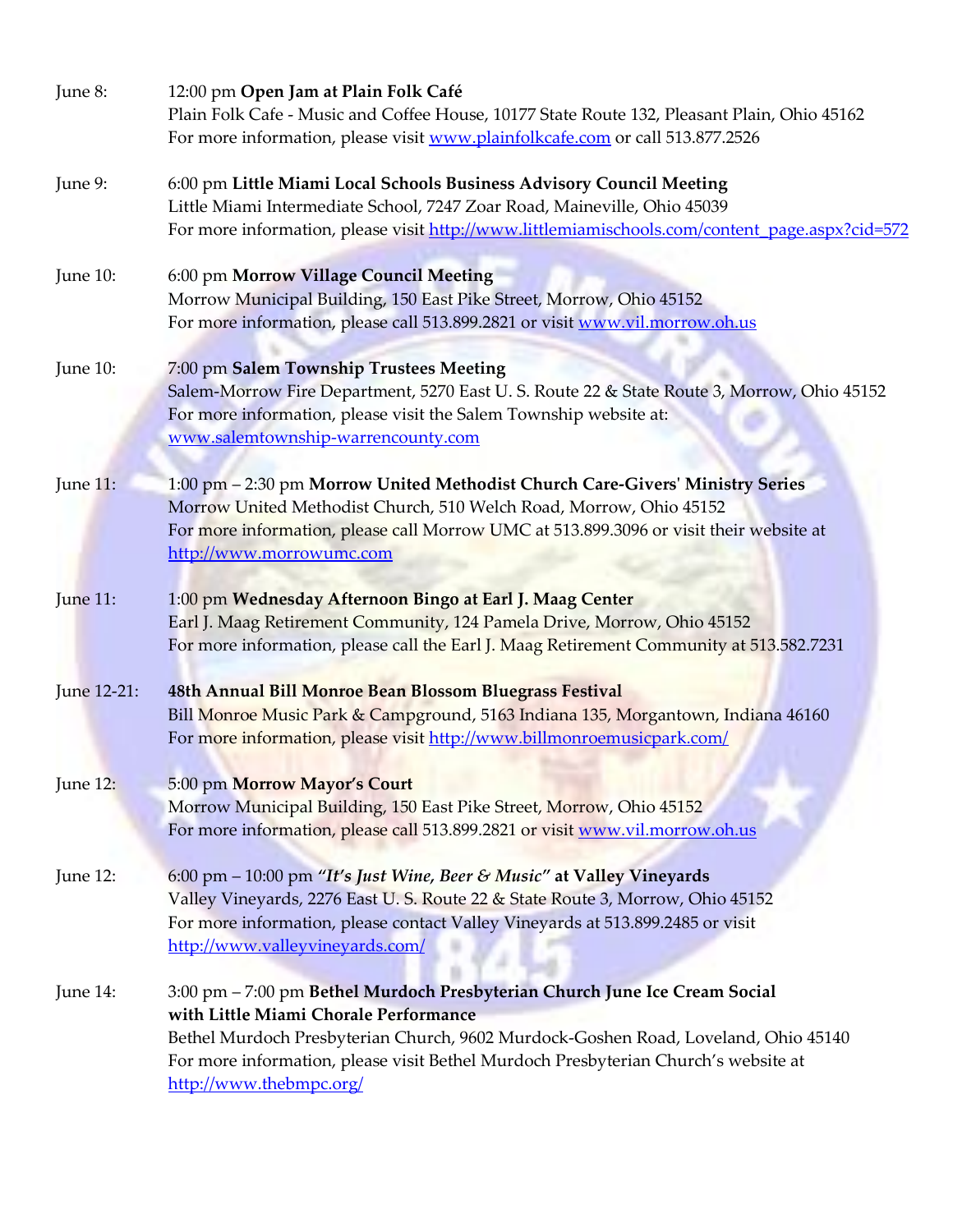| June 14:    | 5:00 pm - 9:00 pm Chuck Wagon Dinner Ride at Bonnybrook Farms<br>Bonnybrook Farms, 3779 State Route 132, Clarksville, Ohio 45113<br>For more information, please contact Bonnybrook Farms at 937.289.2500 or<br>ContactUs@BonnybrookFarms.com                                                                    |
|-------------|------------------------------------------------------------------------------------------------------------------------------------------------------------------------------------------------------------------------------------------------------------------------------------------------------------------|
| June 15:    | Happy Father's Day!                                                                                                                                                                                                                                                                                              |
| June 15:    | 12:00 pm Open Jam at Plain Folk Café<br>Plain Folk Cafe - Music and Coffee House, 10177 State Route 132, Pleasant Plain, Ohio 45162<br>For more information, please visit www.plainfolkcafe.com or call 513.877.2526                                                                                             |
| June 18:    | 1:00 pm Wednesday Afternoon Bingo at Earl J. Maag Center<br>Earl J. Maag Retirement Community, 124 Pamela Drive, Morrow, Ohio 45152<br>For more information, please call the Earl J. Maag Retirement Community at 513.582.7231                                                                                   |
| June 18:    | 6:00 pm Hamilton Township Trustees Meeting<br>Hamilton Township Administration Building, 7780 South State Route 48, Maineville, Ohio 45039<br>For more information, please call 513.683.8520 or visit http://hamilton-township.org                                                                               |
| June 19:    | 6:00 pm - 10:00 pm "It's Just Wine, Beer & Music" at Valley Vineyards<br>Valley Vineyards, 2276 East U.S. Route 22 & State Route 3, Morrow, Ohio 45152<br>For more information, please contact Valley Vineyards at 513.899.2485 or visit<br>http://www.valleyvineyards.com/                                      |
| June 21:    | 5:00 pm - 9:00 pm Chuck Wagon Dinner Ride at Bonnybrook Farms<br>Bonnybrook Farms, 3779 State Route 132, Clarksville, Ohio 45113<br>For more information, please contact Bonnybrook Farms at 937.289.2500 or<br>ContactUs@BonnybrookFarms.com                                                                    |
| June 22:    | 12:00 pm Open Jam at Plain Folk Café<br>Plain Folk Cafe - Music and Coffee House, 10177 State Route 132, Pleasant Plain, Ohio 45162<br>For more information, please visit www.plainfolkcafe.com or call 513.877.2526                                                                                             |
| June 24:    | 7:00 pm Salem Township Trustees Meeting<br>Salem-Morrow Fire Department, 5270 East U.S. Route 22 & State Route 3, Morrow, Ohio 45152<br>For more information, please visit the Salem Township website at:<br>www.salemtownship-warrencounty.com                                                                  |
| June 24:    | 7:00 pm Little Miami Local Schools Board of Education Meeting<br>Little Miami High School-Auditorium, 3001 U. S. Route 22 & State Route 3, Morrow, Ohio 45152<br>To confirm a board meeting or to obtain a list of regularly scheduled meetings, please contact<br>the Board of Education office at 513.899.2264 |
| June 25-28: | 14th Annual Rudy Fest Bluegrass Festival!<br>Carter County Fair Grounds, West U.S. Route 60, Grayson, Kentucky, 41143<br>For more information, please visit http://rudyfest.com/                                                                                                                                 |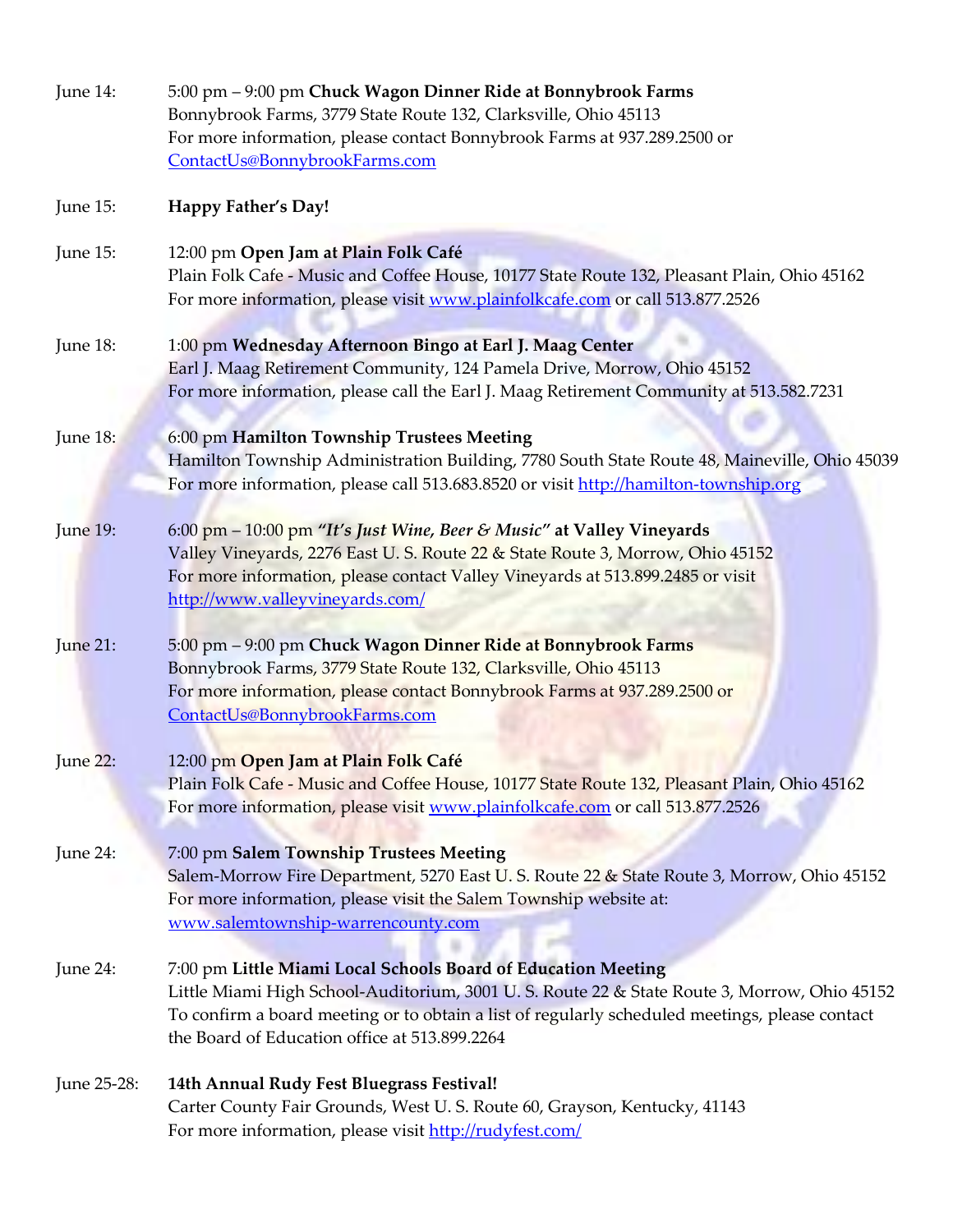| June 25-28: | 34th Annual Music in the Mountains Bluegrass Festival                                       |
|-------------|---------------------------------------------------------------------------------------------|
|             | Summersville Music Park, 7441 Webster Road, Summersville, West Virginia 26651               |
|             | For more information, please visit                                                          |
|             | http://www.adamsbluegrass.com/Music-in-the-Mountains-Bluegrass-Festival.html                |
| June 25:    | 1:00 pm Wednesday Afternoon Bingo at Earl J. Maag Center                                    |
|             | Earl J. Maag Retirement Community, 124 Pamela Drive, Morrow, Ohio 45152                     |
|             | For more information, please call the Earl J. Maag Retirement Community at 513.582.7231     |
| June 26:    | 5:00 pm Morrow Mayor's Court                                                                |
|             | Morrow Municipal Building, 150 East Pike Street, Morrow, Ohio 45152                         |
|             | For more information, please call 513.899.2821 or visit www.vil.morrow.oh.us                |
| June 26:    | 6:00 pm - 10:00 pm "It's Just Wine, Beer & Music" at Valley Vineyards                       |
|             | Valley Vineyards, 2276 East U.S. Route 22 & State Route 3, Morrow, Ohio 45152               |
|             | For more information, please contact Valley Vineyards at 513.899.2485 or visit              |
|             | http://www.valleyvineyards.com/                                                             |
| June 28:    | 12:00 pm Bluegrass on the Village Green at Caesar Creek Pioneer Village                     |
|             | Caesar Creek Pioneer Village, 3999 Pioneer Village Road, Waynesville, Ohio 45068            |
|             | For more information, please visit http://www.caesarscreekpioneervillage.org/               |
| June 28:    | 5:00 pm - 9:00 pm Chuck Wagon Dinner Ride at Bonnybrook Farms                               |
|             | Bonnybrook Farms, 3779 State Route 132, Clarksville, Ohio 45113                             |
|             | For more information, please contact Bonnybrook Farms at 937.289.2500 or                    |
|             | ContactUs@BonnybrookFarms.com                                                               |
| June 29:    | 12:00 pm Open Jam at Plain Folk Café                                                        |
|             | Plain Folk Cafe - Music and Coffee House, 10177 State Route 132, Pleasant Plain, Ohio 45162 |
|             | For more information, please visit www.plainfolkcafe.com or call 513.877.2526               |
| July 3:     | 7:30 pm Morrow Neighborhood Watch Meeting                                                   |
|             | Morrow Municipal Building, 150 East Pike Street, Morrow, Ohio 45152                         |
|             | For more information, please email NeighborhoodWatch@vil.morrow.oh.us                       |
| July 4:     | <b>Independence Day - Village of Morrow Offices Closed</b>                                  |
| July 5:     | 5:00 pm - 9:00 pm Chuck Wagon Dinner Ride at Bonnybrook Farms                               |
|             | Bonnybrook Farms, 3779 State Route 132, Clarksville, Ohio 45113                             |
|             | For more information, please contact Bonnybrook Farms at 937.289.2500 or                    |
|             | ContactUs@BonnybrookFarms.com                                                               |
| July 6:     | 12:00 pm Open Jam at Plain Folk Café                                                        |
|             | Plain Folk Cafe - Music and Coffee House, 10177 State Route 132, Pleasant Plain, Ohio 45162 |
|             | For more information, please visit www.plainfolkcafe.com or call 513.877.2526               |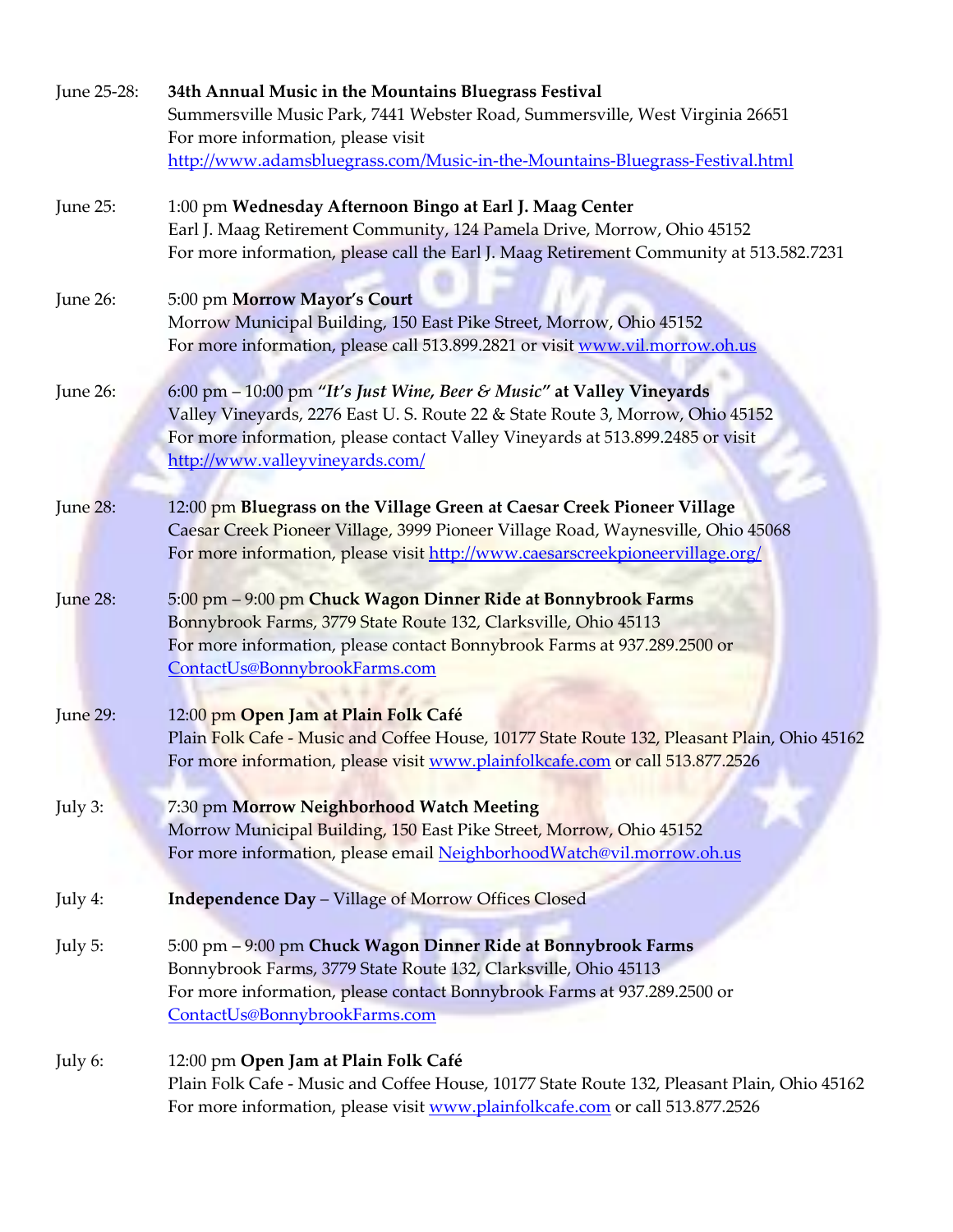| July 7:         | 6:30 pm Village of Morrow Public Works Committee Meeting                                                                                                                                                                                                                                       |
|-----------------|------------------------------------------------------------------------------------------------------------------------------------------------------------------------------------------------------------------------------------------------------------------------------------------------|
|                 | Morrow Municipal Building, 150 East Pike Street, Morrow, Ohio 45152                                                                                                                                                                                                                            |
|                 | For more information, please call the Village of Morrow at 513.899.2821                                                                                                                                                                                                                        |
| July 8:         | 6:00 pm Morrow Village Council                                                                                                                                                                                                                                                                 |
|                 | Morrow Municipal Building, 150 East Pike Street, Morrow, Ohio 45152                                                                                                                                                                                                                            |
|                 | For more information, please call the Village of Morrow at 513.899.2821                                                                                                                                                                                                                        |
| July 8:         | 7:00 pm Salem Township Trustees Meeting<br>Salem-Morrow Fire Department, 5270 East U. S. Route 22 & State Route 3, Morrow, Ohio 45152<br>For more information, please visit the Salem Township website at:                                                                                     |
|                 | www.salemtownship-warrencounty.com                                                                                                                                                                                                                                                             |
| <b>July 12:</b> | 3:00 pm - 7:00 pm Bethel Murdoch Presbyterian Church July Ice Cream Social & Quilt Show<br>Bethel Murdoch Presbyterian Church, 9602 Murdock-Goshen Road, Loveland, Ohio 45140<br>For more information, please visit Bethel Murdoch Presbyterian Church's website at<br>http://www.thebmpc.org/ |
| <b>July 12:</b> | 5:00 pm - 9:00 pm Chuck Wagon Dinner Ride at Bonnybrook Farms                                                                                                                                                                                                                                  |
|                 | Bonnybrook Farms, 3779 State Route 132, Clarksville, Ohio 45113                                                                                                                                                                                                                                |
|                 | For more information, please contact Bonnybrook Farms at 937.289.2500 or                                                                                                                                                                                                                       |
|                 | ContactUs@BonnybrookFarms.com                                                                                                                                                                                                                                                                  |
| <b>July 13:</b> | 12:00 pm Open Jam at Plain Folk Café                                                                                                                                                                                                                                                           |
|                 | Plain Folk Cafe - Music and Coffee House, 10177 State Route 132, Pleasant Plain, Ohio 45162<br>For more information, please visit www.plainfolkcafe.com or call 513.877.2526                                                                                                                   |
|                 |                                                                                                                                                                                                                                                                                                |
| July 14-19:     | 2014 Warren County Fair                                                                                                                                                                                                                                                                        |
|                 | Warren County Fairgrounds, 665 North Broadway, Lebanon, Ohio 45036                                                                                                                                                                                                                             |
|                 | For more information, please visit http://www.warrencountyfairohio.org/                                                                                                                                                                                                                        |
| July $14$ :     | 6:00 pm Little Miami Local Schools Business Advisory Council Meeting                                                                                                                                                                                                                           |
|                 | Little Miami Intermediate School, 7247 Zoar Road, Maineville, Ohio 45039                                                                                                                                                                                                                       |
|                 | For more information, please visit http://www.littlemiamischools.com/content_page.aspx?cid=572                                                                                                                                                                                                 |
| July 15:        | 7:00 pm Little Miami Local Schools Board of Education Meeting                                                                                                                                                                                                                                  |
|                 | Little Miami High School-Auditorium, 3001 U.S. Route 22 & State Route 3, Morrow, Ohio 45152                                                                                                                                                                                                    |
|                 | To confirm a board meeting or to obtain a list of regularly scheduled meetings, please contact                                                                                                                                                                                                 |
|                 | the Board of Education office at 513.899.2264                                                                                                                                                                                                                                                  |
| July 19-20:     | <b>Travel through Time at Caesar Creek Pioneer Village</b>                                                                                                                                                                                                                                     |
|                 | 10:00 am - 5:00 pm Saturday & 10:00 am - 4:00 pm Sunday                                                                                                                                                                                                                                        |
|                 | Caesar Creek Pioneer Village, 3999 Pioneer Village Road, Waynesville, Ohio 45068                                                                                                                                                                                                               |
|                 | For more information, please visit http://www.caesarscreekpioneervillage.org/                                                                                                                                                                                                                  |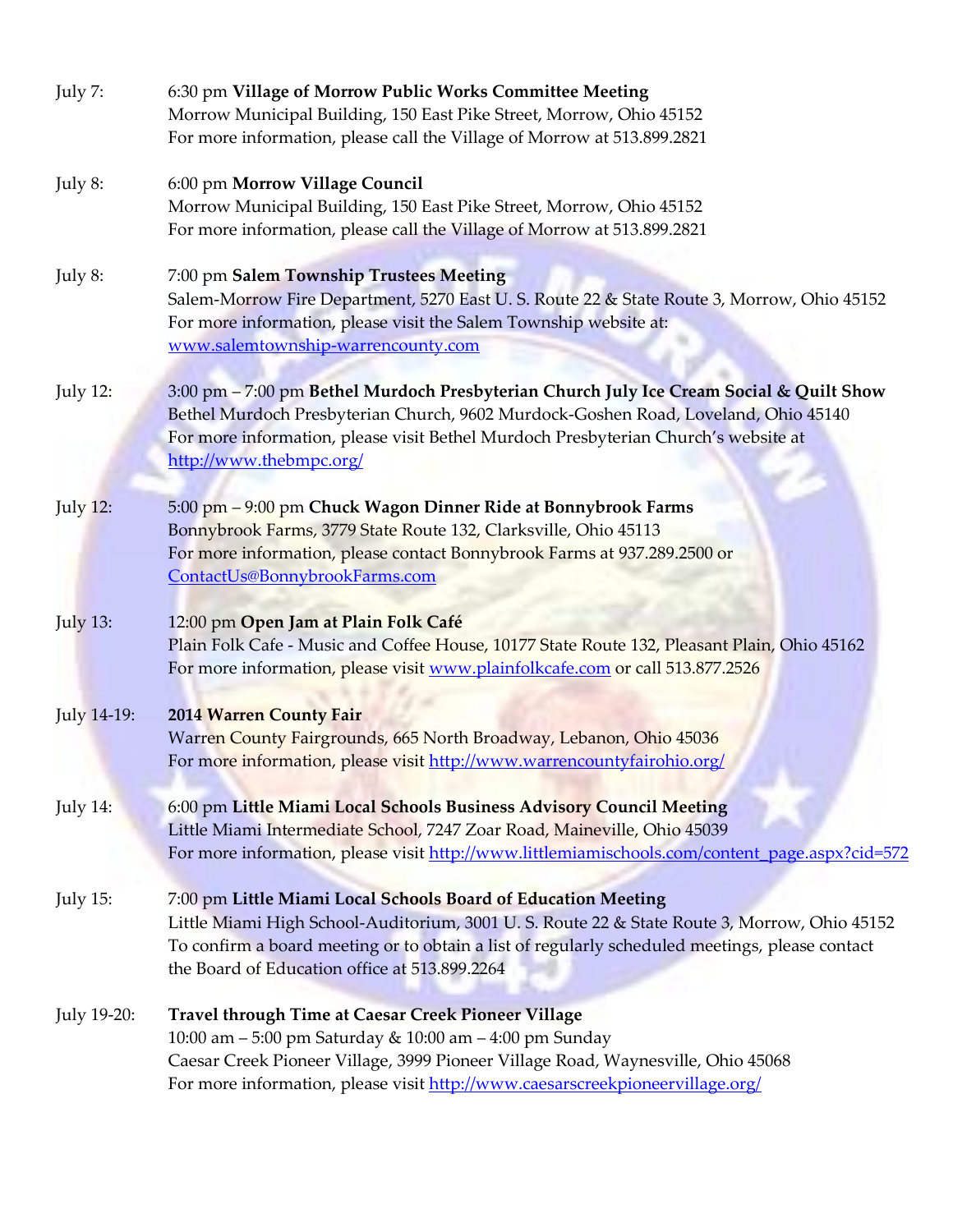| July 19:        | 5:00 pm – 9:00 pm Chuck Wagon Dinner Ride at Bonnybrook Farms<br>Bonnybrook Farms, 3779 State Route 132, Clarksville, Ohio 45113<br>For more information, please contact Bonnybrook Farms at 937.289.2500 or<br>ContactUs@BonnybrookFarms.com                                                                                       |
|-----------------|-------------------------------------------------------------------------------------------------------------------------------------------------------------------------------------------------------------------------------------------------------------------------------------------------------------------------------------|
| July 20:        | 12:00 pm Open Jam at Plain Folk Café<br>Plain Folk Cafe - Music and Coffee House, 10177 State Route 132, Pleasant Plain, Ohio 45162<br>For more information, please visit www.plainfolkcafe.com or call 513.877.2526                                                                                                                |
| July 22:        | 7:00 pm Salem Township Trustees Meeting<br>Salem-Morrow Fire Department, 5270 East U. S. Route 22 & State Route 3, Morrow, Ohio 45152<br>For more information, please visit the Salem Township website at:<br>www.salemtownship-warrencounty.com                                                                                    |
| July 26:        | 5:00 pm - 9:00 pm Chuck Wagon Dinner Ride at Bonnybrook Farms<br>Bonnybrook Farms, 3779 State Route 132, Clarksville, Ohio 45113<br>For more information, please contact Bonnybrook Farms at 937.289.2500 or<br>ContactUs@BonnybrookFarms.com                                                                                       |
| <b>July 27:</b> | 12:00 pm Open Jam at Plain Folk Café<br>Plain Folk Cafe - Music and Coffee House, 10177 State Route 132, Pleasant Plain, Ohio 45162<br>For more information, please visit www.plainfolkcafe.com or call 513.877.2526                                                                                                                |
| August 2:       | 5:00 pm - 9:00 pm Chuck Wagon Dinner Ride at Bonnybrook Farms<br>Bonnybrook Farms, 3779 State Route 132, Clarksville, Ohio 45113<br>For more information, please contact Bonnybrook Farms at 937.289.2500 or<br>ContactUs@BonnybrookFarms.com                                                                                       |
| August 3:       | 12:00 pm Open Jam at Plain Folk Café<br>Plain Folk Cafe - Music and Coffee House, 10177 State Route 132, Pleasant Plain, Ohio 45162<br>For more information, please visit www.plainfolkcafe.com or call 513.877.2526                                                                                                                |
| August 5:       | 5:00 pm - 7:00 pm 2nd Annual Morrow Police Department National Night Out Event<br>Morrow Municipal Building, 150 East Pike Street, Morrow, Ohio 45152<br>For more information, please call 513.899.2821                                                                                                                             |
| August 6:       | 6:00 pm Salem-Morrow Fire Department CPR and First Aid Class<br>Salem-Morrow Fire Department, 5270 East U. S. Route 22 & State Route 3, Morrow, Ohio 45152<br>For more information, please call the Salem-Morrow Fire Department at 513.899.2222 or visit<br>their website at http://sarjunkies.com/community/cpr-classes/          |
| August 9:       | 3:00 pm - 7:00 pm Bethel Murdoch Presbyterian Church August Ice Cream Social, Craft Show<br>w/ Men of Montgomery Performance<br>Bethel Murdoch Presbyterian Church, 9602 Murdock-Goshen Road, Loveland, Ohio 45140<br>For more information, please visit Bethel Murdoch Presbyterian Church's website at<br>http://www.thebmpc.org/ |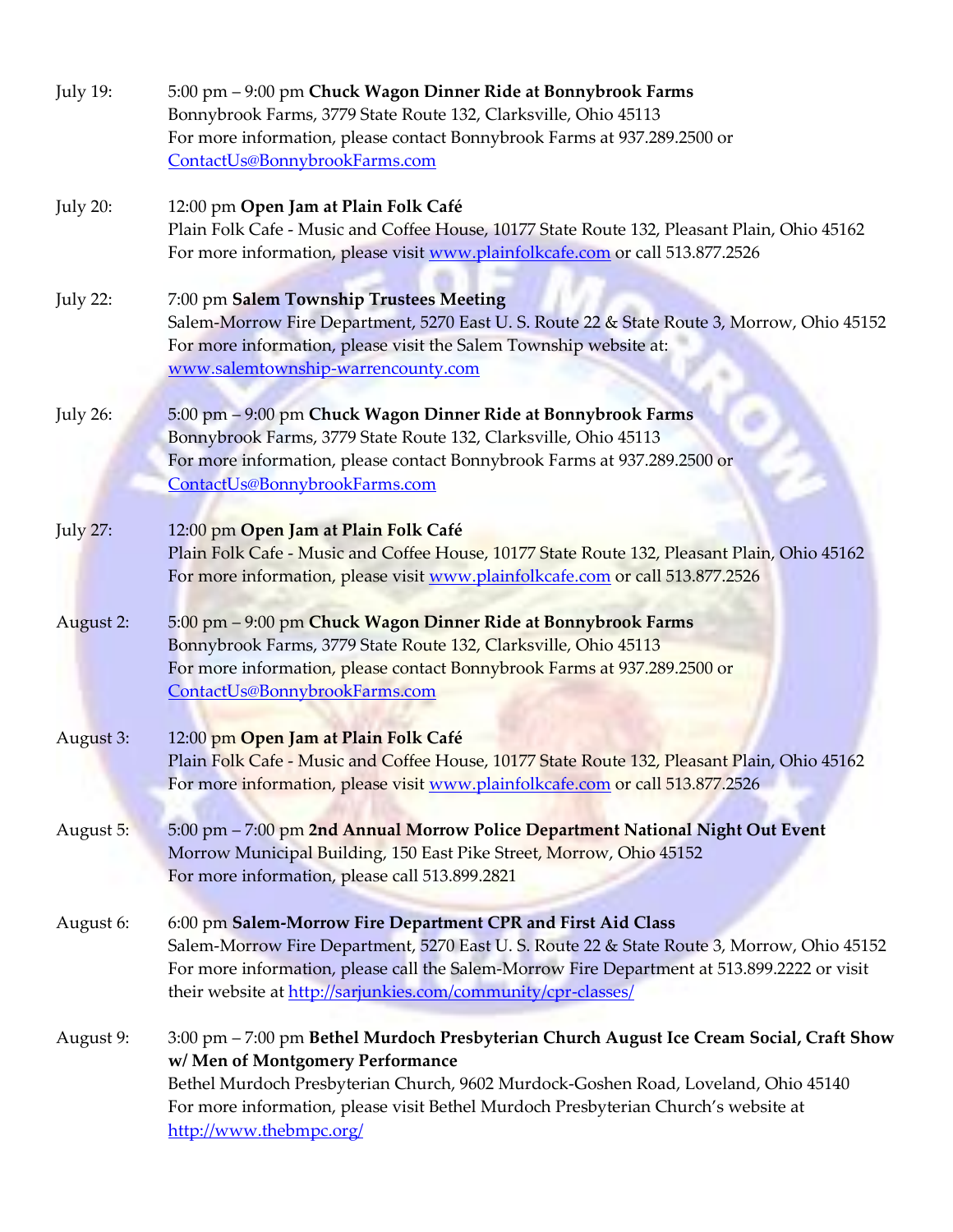| August 9:  | 5:00 pm - 9:00 pm Chuck Wagon Dinner Ride at Bonnybrook Farms<br>Bonnybrook Farms, 3779 State Route 132, Clarksville, Ohio 45113<br>For more information, please contact Bonnybrook Farms at 937.289.2500 or<br>ContactUs@BonnybrookFarms.com                                                        |
|------------|------------------------------------------------------------------------------------------------------------------------------------------------------------------------------------------------------------------------------------------------------------------------------------------------------|
| August 10: | 12:00 pm Open Jam at Plain Folk Café<br>Plain Folk Cafe - Music and Coffee House, 10177 State Route 132, Pleasant Plain, Ohio 45162<br>For more information, please visit www.plainfolkcafe.com or call 513.877.2526                                                                                 |
| August 11: | 6:00 pm Little Miami Local Schools Business Advisory Council Meeting<br>Little Miami Intermediate School, 7247 Zoar Road, Maineville, Ohio 45039<br>For more information, please visit http://www.littlemiamischools.com/content_page.aspx?cid=572                                                   |
| August 16: | 3:00 pm - 8:00 pm Little Miami Area Chamber of Commerce Cardboard Boat Regatta<br>Oeder's Lake, 1369 East U. S. Route 22 & State Route 3, Morrow, Ohio 45152<br>For more information, please visit www.LMAChamber.com                                                                                |
| August 16: | 5:00 pm - 9:00 pm Chuck Wagon Dinner Ride at Bonnybrook Farms<br>Bonnybrook Farms, 3779 State Route 132, Clarksville, Ohio 45113<br>For more information, please contact Bonnybrook Farms at 937.289.2500 or<br>ContactUs@BonnybrookFarms.com                                                        |
| August 17: | 7:30 am Little Miami Half Marathon & 10K<br>Phegley Park, 300 Main Street, Morrow, Ohio 45152<br>For more information on or to register for the Little Miami Half Marathon & 10K, please visit<br>http://ohiorunning.com/LittleMiamiHalf/                                                            |
| August 17: | 12:00 pm Open Jam at Plain Folk Café<br>Plain Folk Cafe - Music and Coffee House, 10177 State Route 132, Pleasant Plain, Ohio 45162<br>For more information, please visit www.plainfolkcafe.com or call 513.877.2526                                                                                 |
|            | August 23-24: Caesar Creek Pioneer Village Native American Gathering<br>10:00 am - 5:00 pm Saturday & 10:00 am - 4:00 pm Sunday<br>Caesar Creek Pioneer Village, 3999 Pioneer Village Road, Waynesville, Ohio 45068<br>For more information, please visit http://www.caesarscreekpioneervillage.org/ |
| August 23: | 10:00 am - 2:00 pm Hamilton Township Business Expo Group Touch-A-Truck Event<br>Shoppes of Grandin, 5936-5996 South State Route 48, Maineville, Ohio 45039                                                                                                                                           |
| August 23: | 5:00 pm - 9:00 pm Chuck Wagon Dinner Ride at Bonnybrook Farms<br>Bonnybrook Farms, 3779 State Route 132, Clarksville, Ohio 45113<br>For more information, please contact Bonnybrook Farms at 937.289.2500 or<br>ContactUs@BonnybrookFarms.com                                                        |
| August 24: | 12:00 pm Open Jam at Plain Folk Café<br>Plain Folk Cafe - Music and Coffee House, 10177 State Route 132, Pleasant Plain, Ohio 45162<br>For more information, please visit www.plainfolkcafe.com or call 513.877.2526                                                                                 |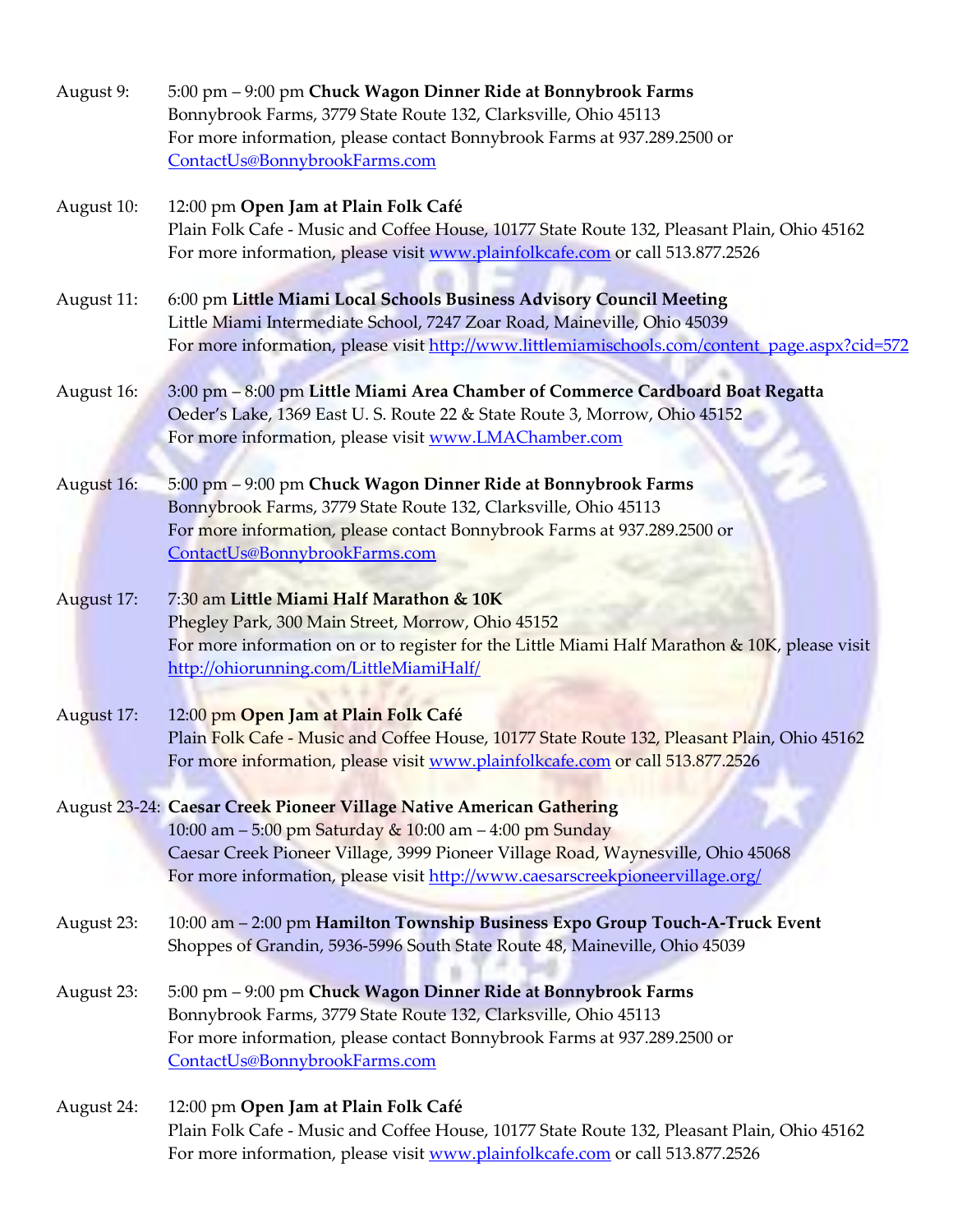| August 30: | 5:00 pm – 9:00 pm Chuck Wagon Dinner Ride at Bonnybrook Farms            |
|------------|--------------------------------------------------------------------------|
|            | Bonnybrook Farms, 3779 State Route 132, Clarksville, Ohio 45113          |
|            | For more information, please contact Bonnybrook Farms at 937.289.2500 or |
|            | ContactUs@BonnybrookFarms.com                                            |

- August 31: 12:00 pm **Open Jam at Plain Folk Café** Plain Folk Cafe - Music and Coffee House, 10177 State Route 132, Pleasant Plain, Ohio 45162 For more information, please visit [www.plainfolkcafe.com](http://www.plainfolkcafe.com/) or call 513.877.2526
- September 13: 3:00 pm 7:00 pm **Bethel Murdoch Presbyterian Church September Ice Cream Social** Bethel Murdoch Presbyterian Church, 9602 Murdock-Goshen Road, Loveland, Ohio 45140 For more information, please visit Bethel Murdoch Presbyterian Church's website at <http://www.thebmpc.org/>

#### September 20 12:00 pm – 6:00 pm **Bonnybrook Farms' Fall Farm Days**

- October 26: Saturdays & Sundays, September 20 October 26, 2014 Bonnybrook Farms, 3779 State Route 132, Clarksville, Ohio 45113 For more information, please contact Bonnybrook Farms at 937.289.2500 or [ContactUs@BonnybrookFarms.com](mailto:ContactUs@BonnybrookFarms.com)
- September 20 10:00 am 6:00 pm **Blooms & Berries Fall on the Farm**
- October 31: Blooms & Berries, 9669 State Route 48, Loveland, Ohio 45140 For more information, please visit [www.BloomsAndBerries.com](http://www.bloomsandberries.com/)
- September 26 7:30 pm 10:30 pm **Bonnybrook Farms' Lantern Light Nights**
- October 25: Fridays & Saturdays, September 26 October 25, 2014 Bonnybrook Farms, 3779 State Route 132, Clarksville, Ohio 45113 For more information, please contact Bonnybrook Farms at 937.289.2500 or [ContactUs@BonnybrookFarms.com](mailto:ContactUs@BonnybrookFarms.com)

#### September 27-28: **Caesar Creek Pioneer Village Civil War Encampment** 10:00 am – 5:00 pm Saturday & 10:00 am – 4:00 pm Sunday Caesar Creek Pioneer Village, 3999 Pioneer Village Road, Waynesville, Ohio 45068 For more information, please visit<http://www.caesarscreekpioneervillage.org/>

- October 11: 3:00 pm 6:00 pm **Hamilton Township Business Expo Group Treat & Greet Event** Shoppes of Grandin, 5936-5996 South State Route 48, Maineville, Ohio 45039
- October 16: 7:00 pm 9:00 pm **Caesar Creek Pioneer Village Ghost Walk** Caesar Creek Pioneer Village, 3999 Pioneer Village Road, Waynesville, Ohio 45068 For more information, please visit<http://www.caesarscreekpioneervillage.org/>
- October 19: 3:00 pm 7:00 pm **Bethel Murdoch Presbyterian Church October Ice Cream Social** Bethel Murdoch Presbyterian Church, 9602 Murdock-Goshen Road, Loveland, Ohio 45140 For more information, please visit Bethel Murdoch Presbyterian Church's website at <http://www.thebmpc.org/>